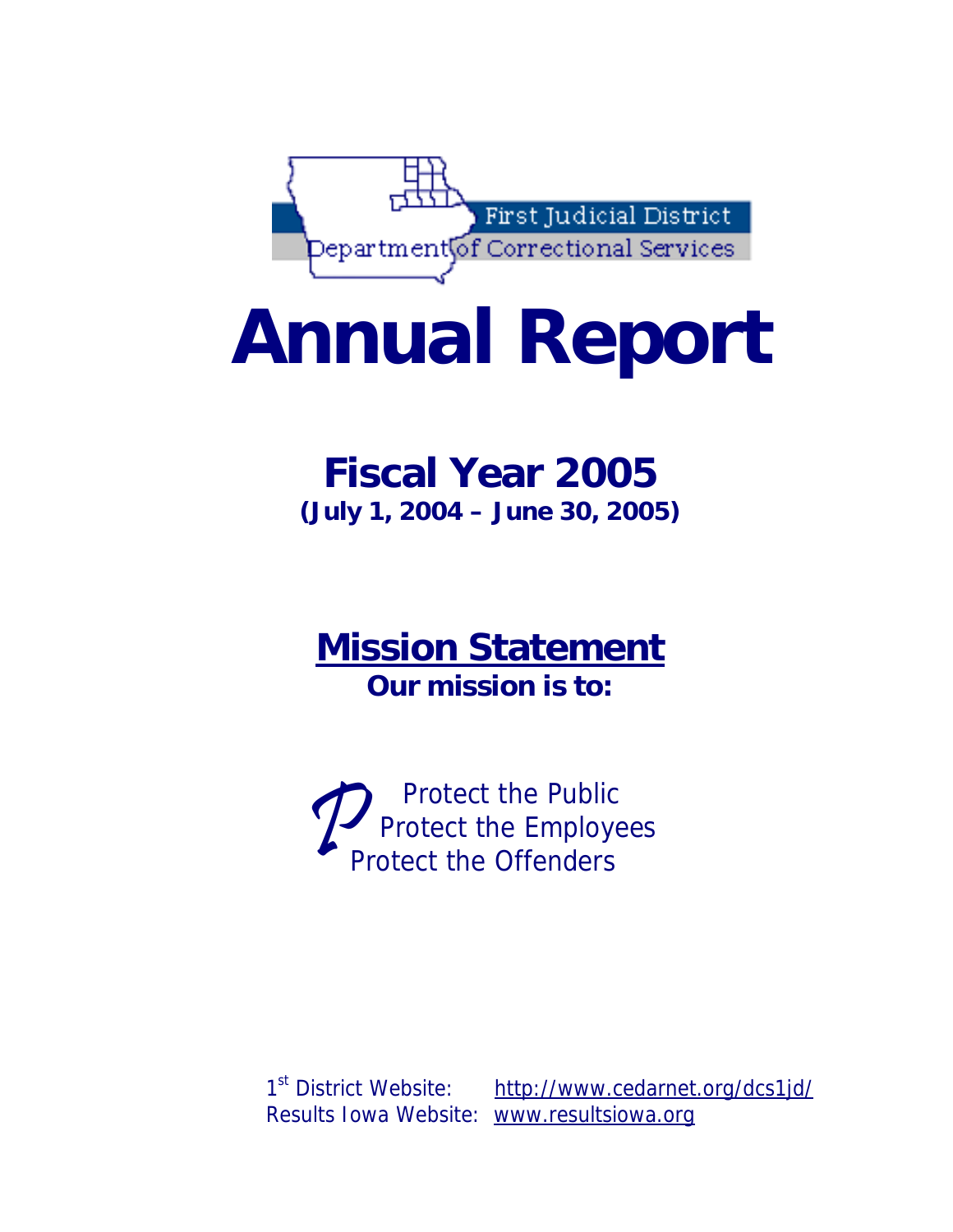## Message from the Director

The First Judicial District Department of Correctional Services prides itself in providing quality services that are mission-focused and proven effective. This annual report is prepared pursuant to the Code of Iowa and provides information about the department's organizational composition, financial reports, correctional programming, supervision, and strategic planning. I commend the outstanding staff of the First District for their continued dedication to public safety, offender accountability, and excellence in programming provided in a professional and compassionate atmosphere.



Community Corrections plays a vital role in the overall criminal justice system in Iowa, providing a wide range of viable alternatives to incarceration. The First District believes our mission can best be accomplished through:

- Supervision consistent with offender risk
- Programming targeted at offender needs
- Offender accountability using a broad range of rewards and sanctions
- Community collaboration
- Properly trained and equipped staff
- Support and responsiveness to victims

During FY'05, the department continued to critically review outcome information and work processes to ensure the most efficient use of resources. Programs with poor outcomes were either discontinued or revised and outdated processes were eliminated. Programs showing positive outcomes have been used as models, with staff sharing information with other districts and institutions and at statewide correctional conferences.

My sincere appreciation is extended to the Board of Directors, Advisory Committees, and the Department of Corrections who provide on-going support and valuable input to assist us in achieving our goals. I would also like to thank all of the First District employees, who each contribute to the department's mission on a daily basis. It is with dedicated and innovative staff that the First District remains a leader in community corrections.

Karen E. Herkelman

Karen E. Herkelman District Director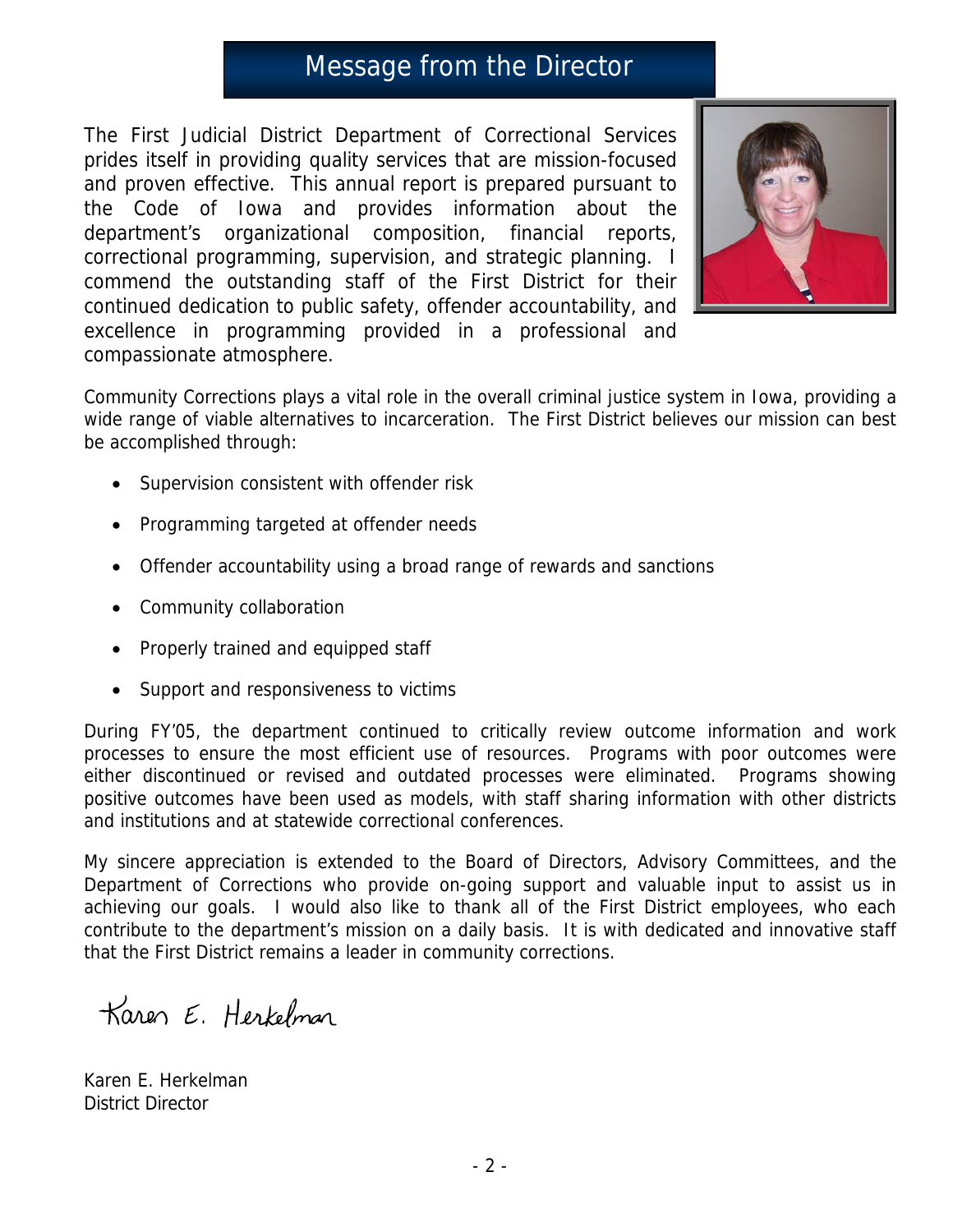# Special Recognitions



**Thomas Bonefas** began his employment on July 29, 1974 as a parole officer. He held numerous positions during his 31 years of employment, including Probation Officer, Probation Supervisor, Division Supervisor, Facility Director, and Division

Manager. Tom was instrumental in the building and expansions of the facilities in Waterloo, Dubuque, and West Union. Tom retired from the Department on April 21, 2005. We thank him for his years of service and contributions to the  $1<sup>st</sup>$  District and wish him well in his retirement.



**Chris Petersen** was hired on November 6, 1980 as a part-time Pre-trial Release Interviewer. During his 25 years with the department, Chris's duties included pretrial interviews and supervision, intensive pre-trial supervision, probation, and minimum risk probation supervision. Chris

retired on June 21, 2005. His years of dedicated service to the department are appreciated and we hope his retirement is enjoyable.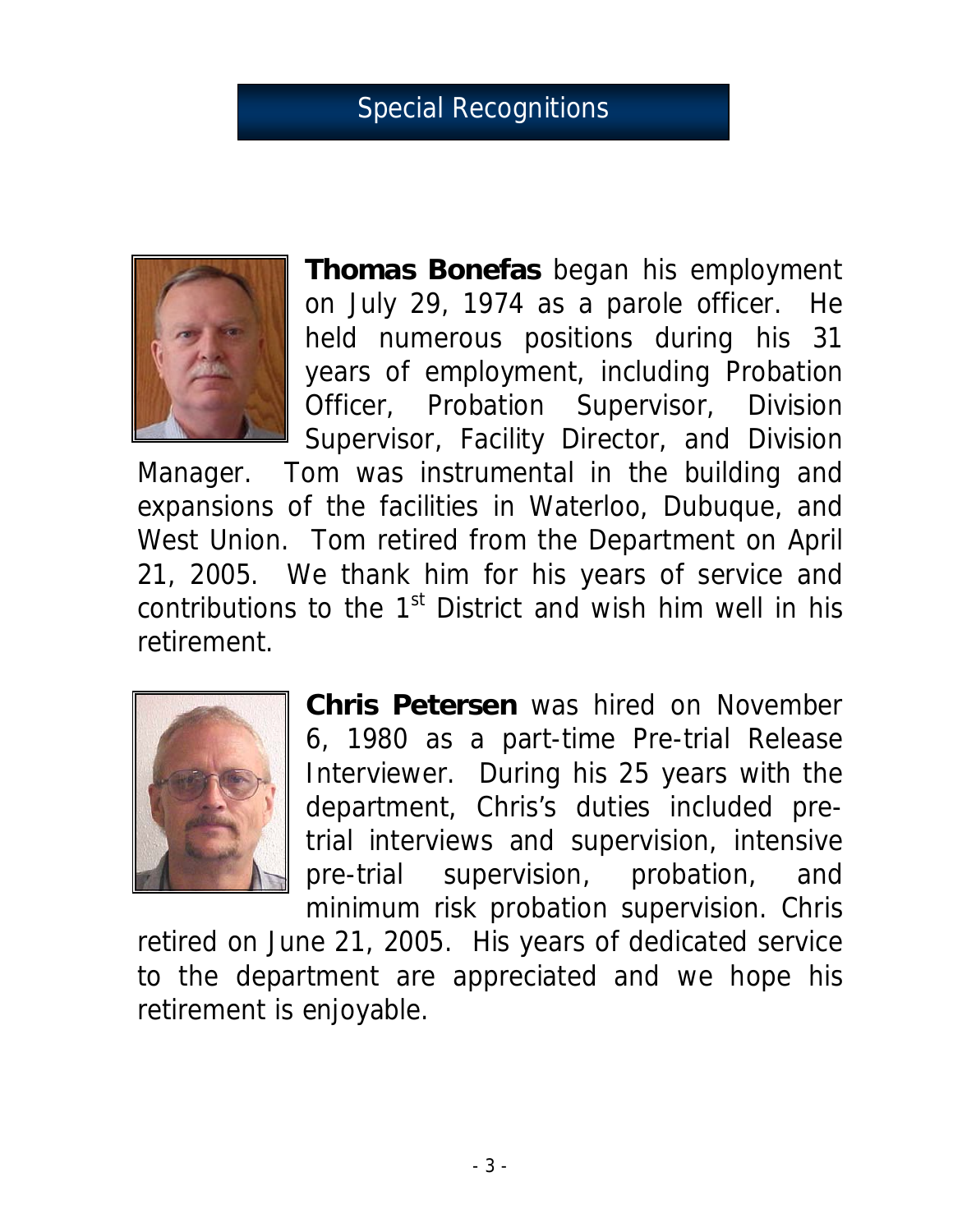# Table of Contents

| Department Overview<br><b>Quick Facts</b><br><b>First District Offices</b><br>Our Vision<br><b>Staff Directory</b><br>Table of Organization | Board of Directors, Executive and Advisory Committees--------------------------- 13-14 |  |
|---------------------------------------------------------------------------------------------------------------------------------------------|----------------------------------------------------------------------------------------|--|
| <b>Financial Reports</b>                                                                                                                    |                                                                                        |  |
|                                                                                                                                             |                                                                                        |  |
| Programming                                                                                                                                 |                                                                                        |  |
|                                                                                                                                             |                                                                                        |  |
|                                                                                                                                             |                                                                                        |  |
| Substance Abuse Programs                                                                                                                    |                                                                                        |  |
|                                                                                                                                             | Treatment Alternatives to Street Crimes (TASC) -------------------- 20                 |  |
|                                                                                                                                             |                                                                                        |  |
|                                                                                                                                             |                                                                                        |  |
| <b>Mental Health Programs</b>                                                                                                               |                                                                                        |  |
|                                                                                                                                             |                                                                                        |  |
|                                                                                                                                             |                                                                                        |  |
|                                                                                                                                             |                                                                                        |  |
|                                                                                                                                             |                                                                                        |  |
|                                                                                                                                             |                                                                                        |  |
|                                                                                                                                             |                                                                                        |  |
|                                                                                                                                             |                                                                                        |  |
|                                                                                                                                             |                                                                                        |  |
|                                                                                                                                             |                                                                                        |  |
|                                                                                                                                             |                                                                                        |  |
|                                                                                                                                             |                                                                                        |  |
|                                                                                                                                             |                                                                                        |  |
|                                                                                                                                             |                                                                                        |  |
|                                                                                                                                             |                                                                                        |  |
| <b>Field Services</b>                                                                                                                       |                                                                                        |  |
| Continuum                                                                                                                                   |                                                                                        |  |
| Probation                                                                                                                                   |                                                                                        |  |
| Parole                                                                                                                                      |                                                                                        |  |
| Pre-Trial                                                                                                                                   |                                                                                        |  |
|                                                                                                                                             |                                                                                        |  |
|                                                                                                                                             |                                                                                        |  |
|                                                                                                                                             |                                                                                        |  |
|                                                                                                                                             |                                                                                        |  |
|                                                                                                                                             |                                                                                        |  |
|                                                                                                                                             |                                                                                        |  |
|                                                                                                                                             |                                                                                        |  |
| <b>Residential Facilities</b>                                                                                                               |                                                                                        |  |
| Dubuque                                                                                                                                     |                                                                                        |  |
| Waterloo                                                                                                                                    |                                                                                        |  |
| <b>West Union</b>                                                                                                                           |                                                                                        |  |
| <b>Strategic Plans</b>                                                                                                                      |                                                                                        |  |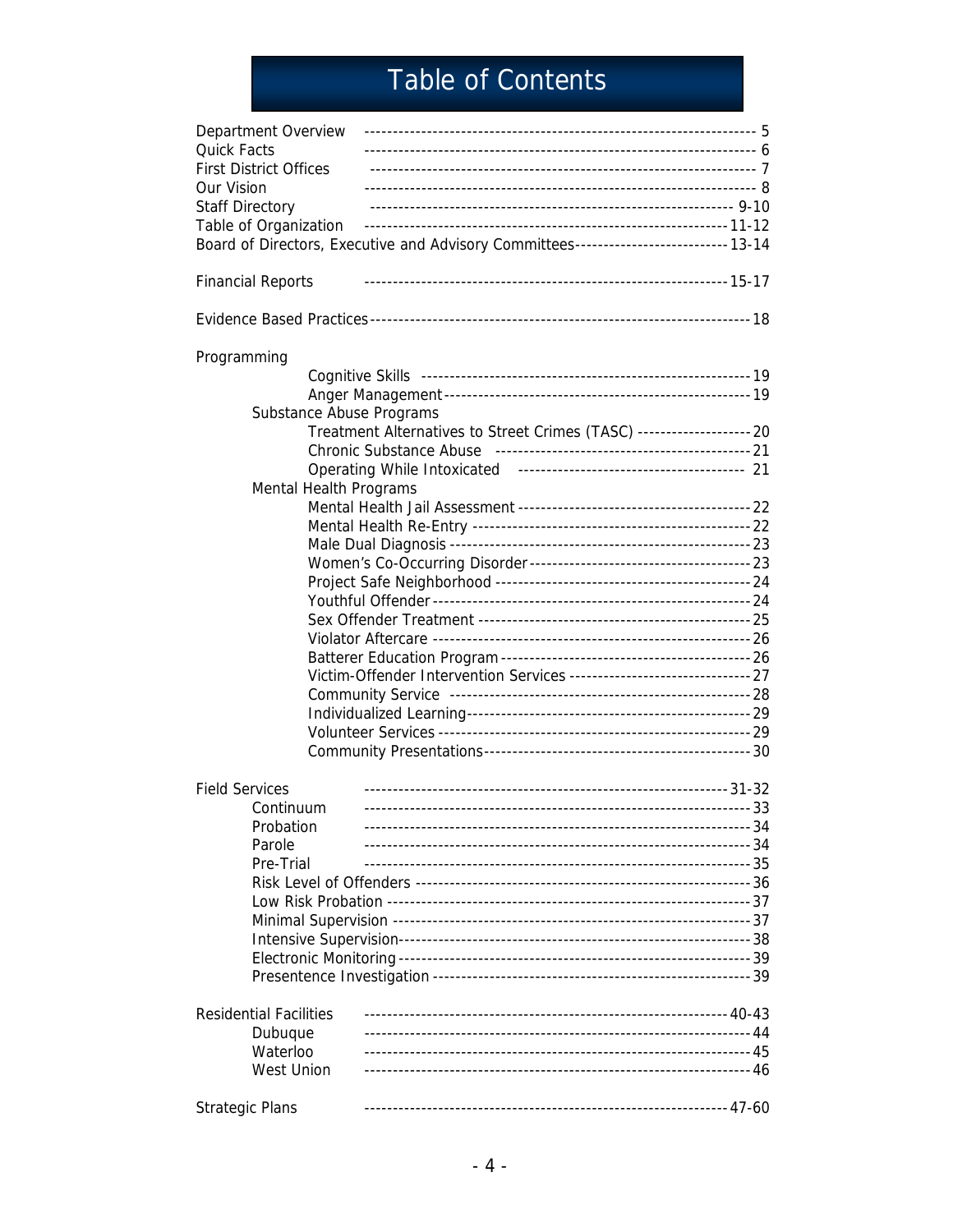## Department Overview

The First Judicial District Department of Correctional Services is an agency established under Iowa Code Chapter 905 to provide correctional services throughout the eleven counties of Northeast Iowa, comprising the First Judicial District.

In October of 1973, the first efforts at establishing community-based corrections in the First Judicial District revolved around a Waterloo based agency established to provide correctional services in Black Hawk, Grundy, and Buchanan Counties, named the "Tri-County Department of Court Services."

In late 1974, a similar office was established in Oelwein to provide correctional services in Fayette, Chickasaw, Clayton, Howard, Winneshiek, and Allamakee Counties.

In November of 1976, the two agencies were merged into one to provide most of the basic preinstitutional services in nine of the eleven counties of the district and a limited level of service in Dubuque and Delaware Counties. In 1977, all eleven counties merged into one agency called, "The First Judicial District Department of Correctional Services."

Early efforts to establish a residential facility/probation office in the Waterloo-Cedar Falls area finally paid off in late 1976 with the establishment of a residential facility in the old Ellis Hotel building in downtown Waterloo. A second residential facility was leased in 1978 in Dubuque at an old house on Garfield Street. In November of 1981, Waterloo probation staff separated from the residential setting and moved from the Ellis Hotel to the current Waterloo Probation/Parole office at 527 E.  $5<sup>th</sup>$  Street. In 1984, a 36-bed facility was built in Dubuque on Elm Street; and in 1985, the Waterloo Residential Facility moved from the condemned Ellis Hotel to a newly constructed 56-bed facility at 310 East  $6<sup>th</sup>$  Street.

On July 1, 1984, the State Department of Corrections turned over the administration of all community-based correctional services to the eight judicial districts, bringing on Parole, Compact Services, and Work Release for those inmates released from prison. The Work Release Facility in Waterloo had been in operation since November of 1971. In March of 1991 an addition was completed to the Waterloo Residential Facility to house Work Release and Administrative Offices. In this transition Work Release expanded from a 20-bed facility to a 64-bed multi-program facility.

In 1992, a 32-bed multi-program correctional facility was completed in West Union. In 1995, an 8-bed expansion was built creating a 40-bed co-correctional facility. In May of 1999, the Dubuque Field Services Offices moved to a new location at 745 Main Street. In early 2001, a 44 bed expansion of the Dubuque Residential Facility was completed bringing the total design capacity to 80 beds. In June of 2004, the Oelwein Field Services Office moved to 1584 South Frederick Street in Oelwein. In April of 2005, the Decorah Field Services Office moved to 1014 South Mill Street in Decorah.

The First Judicial District Department of Correctional Services provides a comprehensive program of community correctional services, including: Pre-Trial Services, Presentence Investigations, Probation Supervision, Residential Correctional Facilities, Work Release, Parole, Compact Services and Special Programs.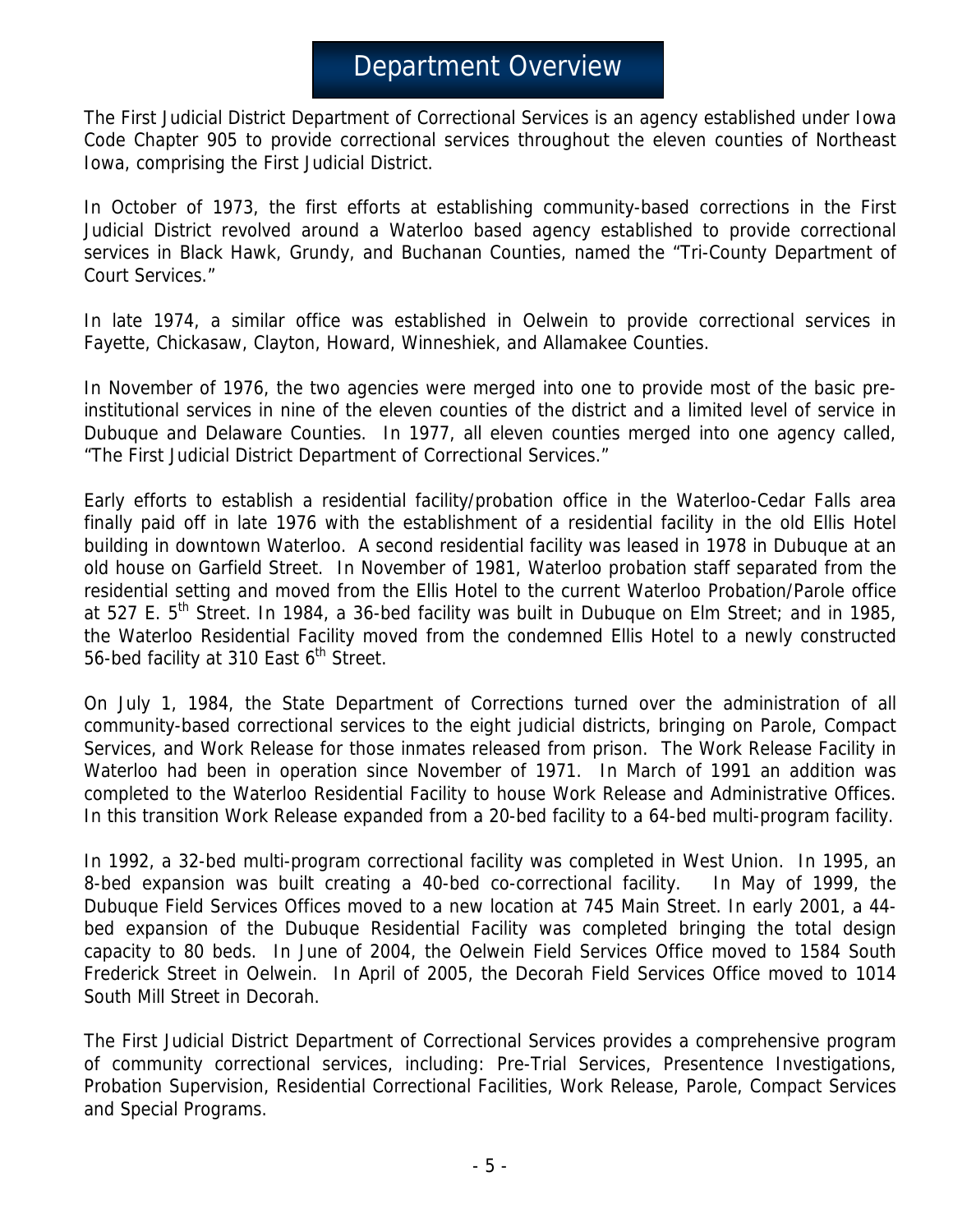# $1<sup>st</sup>$  District ~ Quick Facts as of June 30, 2005

#### **About Employees~**

Number of Employees: 189

## **About 1st District Facilities~**

#### **Capacity**

| 150 |
|-----|
| 80  |
| 48  |
| 278 |
|     |

#### **About Offenders~**

| Number of Offenders: |  |  |  |
|----------------------|--|--|--|
| on 6/30/05: 4.870    |  |  |  |
| on 6/30/04: 4,772    |  |  |  |
|                      |  |  |  |

#### **2.1% increase**

#### **The Demographics**

Male 75.5% Female 24.5%

| <b>Age Group</b>     |       |
|----------------------|-------|
| Under 18             | 0.1%  |
| 18 to 20             | 8.8%  |
| 21 to 30             | 43.5% |
| 31 to 40             | 23.1% |
| 41 to 50             | 18.4% |
| 51 to 60             | 5.1%  |
| 61 or Older          | 0.9%  |
| Not Recorded in ICON | 0.1%  |

| <b>Race/Ethnic Origin</b> |       |
|---------------------------|-------|
| Amer. Ind. Or Alaska      |       |
| Native/Non-Hispanic       | 0.3%  |
| Asian or Pacific          |       |
| Islander/Non-Hispanic     | 0.3%  |
| Black/Non-Hispanic        | 20.4% |
| White/Hispanic            | 2.3%  |
| White/Non-Hispanic        | 76.4% |
| White/Unknown             | 0.2%  |
| Not Recorded in ICON      | 0.1%  |

| <b>Employment Status</b> |       |
|--------------------------|-------|
| <b>Disabled</b>          | 6.8%  |
| Unemployed               | 23.4% |
| Employed                 | 69.8% |

#### **The Community Service Worked**

- **1003** offenders performed
- **37,671.65** hours of community service

#### **The Offenses**

| <b>Offense Type</b> |       |
|---------------------|-------|
| <b>Violent</b>      | 13.8% |
| Property            | 25.3% |
| Drug                | 27.8% |
| Public Order        | 31.6% |
| Other               | 1.5%  |

Of the high risk offenders assessed, **68.1%** of the District's population active on June 30, 2005, reported an official record of assault/violence.

#### **Closures**

|                     | <b>Field</b>    | <b>Residential</b> |  |
|---------------------|-----------------|--------------------|--|
|                     | <b>Services</b> | <b>Facilities</b>  |  |
| <b>Successful</b>   | 79.4%           | 74.2%              |  |
| <b>Unsuccessful</b> | 14.5%           | 23.3%              |  |
| Administrative*     | 4.2%            | 2.1%               |  |
| Intermediate        |                 |                    |  |
| Sanction            | 1.8%            | 0.3%               |  |

**\* Administrative: i.e. Death, Transfer to another District** 

9**Intermediate Sanction: i.e. placed in Violator Program, moved from field to facility** 

#### **The Substance Abuse**

Of the high risk offenders assessed, **89.7%** of the District's population active on June 30, 2005, reported having alcohol and/or drug problems currently and/or in the past. Of the offenders active on June 30, 2005, 265 had a most serious charge that was a meth offense.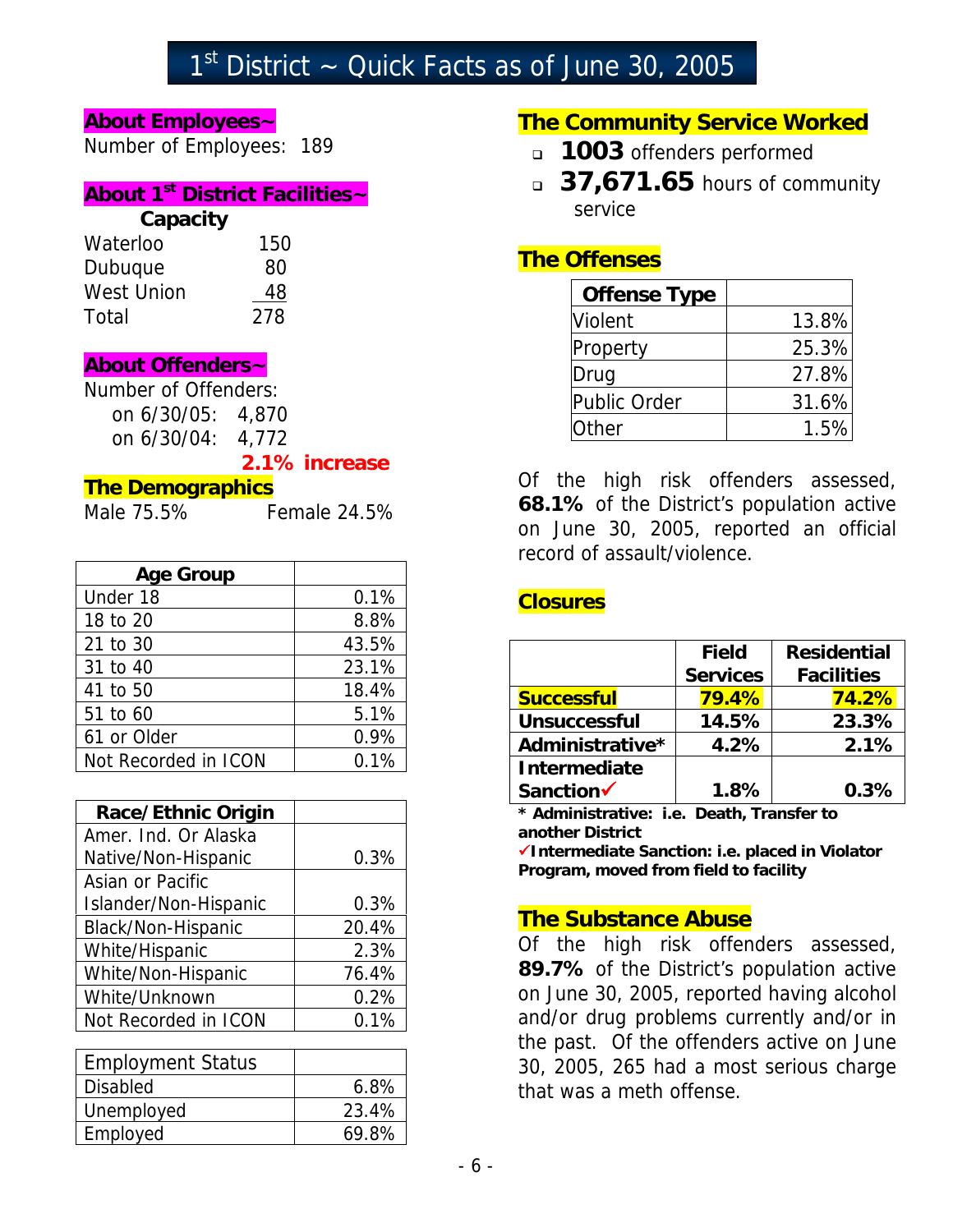# **FIRST DISTRICT OFFICES**

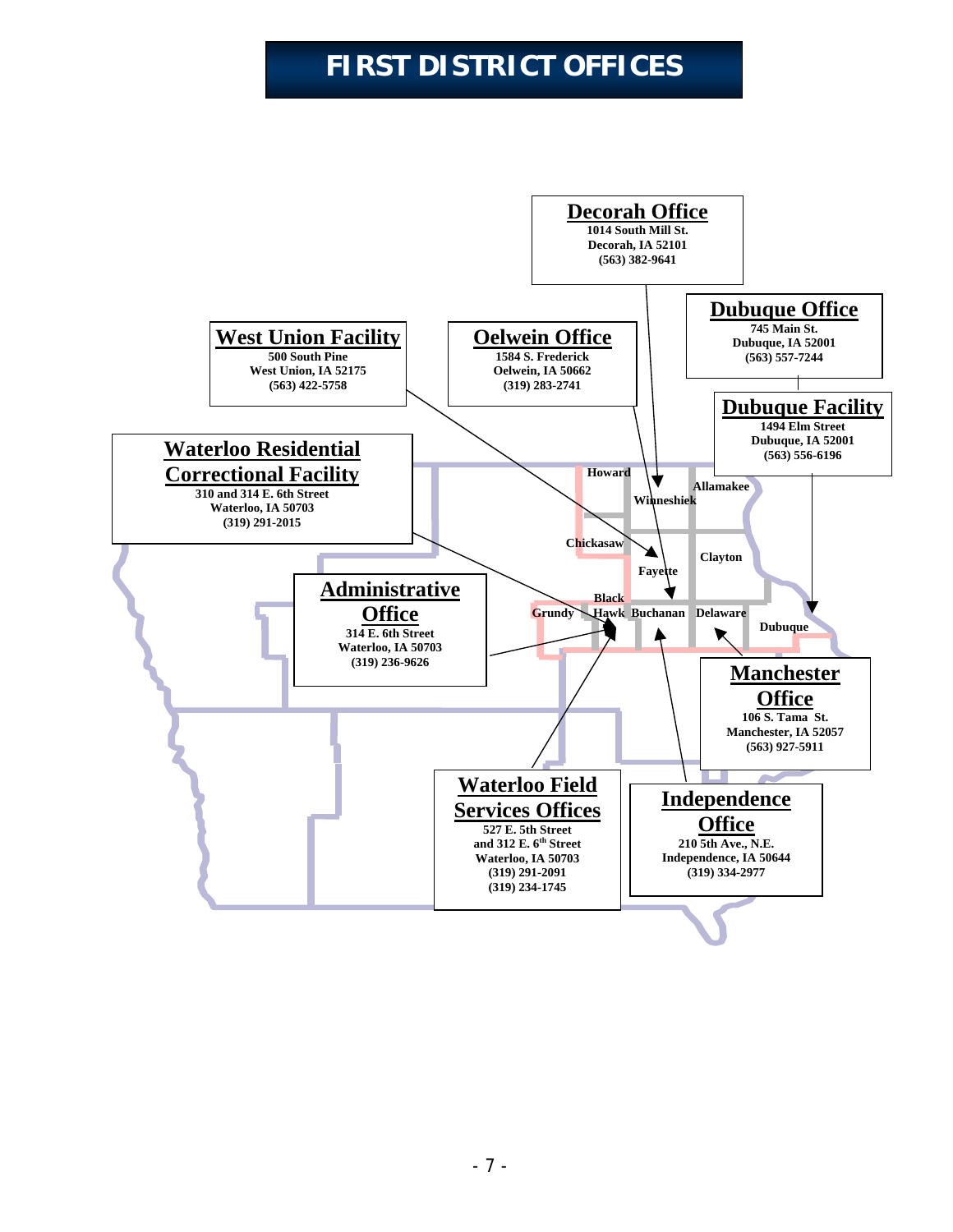# **Our Vision**



We will be recognized as a national leader in providing a fully integrated corrections system. As the nation's leader, we will provide the most sophisticated and strongly supported continuum of community programs and services. **1st District programs will be used as model programs and replicated throughout other correctional jurisdictions.**

We will be seen as an organization that delivers research-driven correctional programs of the highest quality while utilizing the most effective communication and technology resources to provide "best practices" management. **1<sup>st</sup> District staff will be proficient and employ "what works" practices throughout their work.** 

We will be known as an organization that is driven by a strong value system that recognizes the intrinsic worth of all human beings, respects and recognizes the needs of victims, and holds the belief that offenders can change their lives**. Restorative Justice practices/philosophies will be integrated into 1st District policies and programs and every offender is given a fair opportunity to change their behavior.** 

We will be known for our staff development and training programs that engender the strong ethics, diversity, and professional nature of our Department. **1<sup>st</sup> District leadership and staff development programs will be seen as the finest and all staff will grow professionally and be empowered to work independently.** 

We will be known for keeping operational costs low, while providing high-quality programs in a safe environment. **1<sup>st</sup> District programs will reflect positive outcomes and prove to be cost effective.** 

We will be seen as a highly credible Corrections Department that focuses on its mission, and takes care of its people. **The 1st District will be known as a cohesive team focused on solutions, dedicated to quality service, exemplary programs and a fully accredited organization.**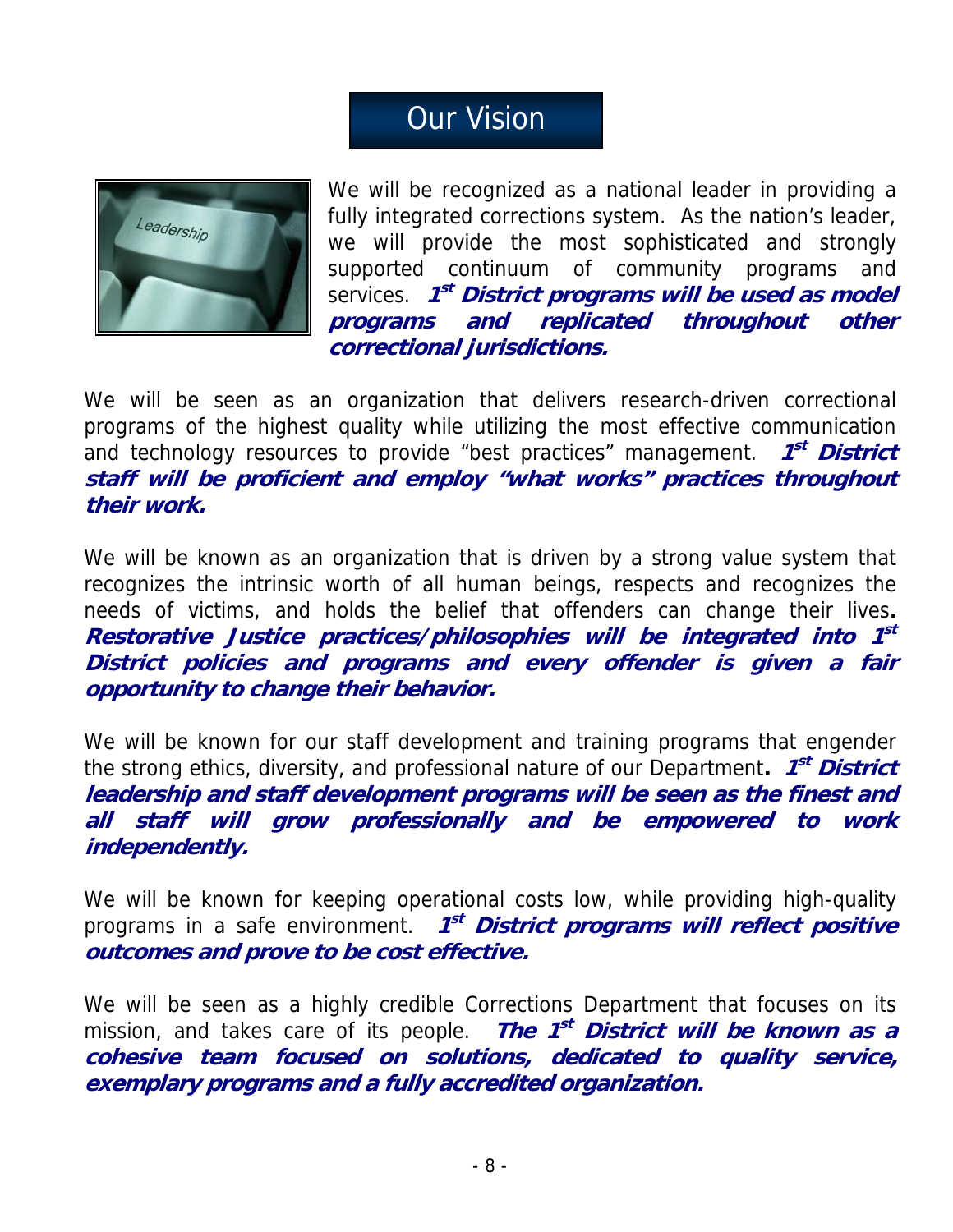## **FIRST DISTRICT STAFF DIRECTORY as of June 30, 2005**

#### Administration 314 East 6th Street, P.O. Box 4030 Waterloo, IA 50704-4030 (319) 236-9626

Karen Herkelman, District Director Cindy Studnicka, Division Manager Donna Wede, Administrative Officer Jody Seegers, Information Technology Specialist Howard Haus, Systems Administrator Carolyn LeBahn, Systems Administrator Janet Harms, Administrative Assistant Jane Jansen, Executive Secretary Missy Schneider, Accounting Technician

#### Decorah Probation/Parole 1014 South Mill Street, P.O. Box 404 Decorah, IA 52101-0404 (563) 382-9641

Judy Herman, Probation/Parole Officer III Jane Duehr, Probation/Parole Officer III Michele Manning Houlihan, Probation/Parole Officer II Chad Beermann, Probation/Parole Officer II Sherryl Paul, Substance Abuse Liaison Max Humpal, Secretary

#### Dubuque Probation/Parole 745 Main Street Dubuque, IA 52001 (563) 557-7244

Doug Dykstra, Probation/Parole Supervisor II Dave Berry, Clinical Services Manager Mark Blatz, Probation/Parole Officer III Roxanne Patton, Probation/Parole Officer III Rae Ann Kennedy, Community Treatment Coordinator Mark Esser, Probation/Parole Officer II Jessica Clark, Probation/Parole Officer II Lauri Waldbillig, Probation/Parole Officer II Terry Hudson, Probation/Parole Officer II Traci Suarez, Probation/Parole Officer II Lynn Giles, Probation/Parole Officer II Kyle Stewart, Probation/Parole Officer II Karen Kascel, Probation/Parole Officer II Claudette Carter-Thomas, Probation/Parole Officer II Joan Zitelman, Educational Instructor Mary Taylor, Secretary Alice Connor-Hoerner, Secretary Mel Ries, Secretary

#### Dubuque Residential 1494 Elm Street Dubuque, IA 52001 (563) 585-1663

B. Eric Johnson, Residential Manager Wendy Lyons, Probation/Parole Supervisor II Jack Dye, Residential Supervisor John Miller, Probation/Parole Officer III Monty Sheckles, Probation/Parole Officer II Dave Eisbach, Probation/Parole Officer II Lisa Hoftender, Probation/Parole Officer II Paul Kloft, Probation/Parole Officer II Lloyd Herman, Residential Officer Dennis DeBerg, Residential Officer Wayne Streif, Residential Officer

Jeannie Strawn, Residential Officer Ron Kracke, Residential Officer Mindy Kopp, Residential Officer Ranee Boettner, Residential Officer Gael Huinker, Residential Officer Jackie Bradley, Residential Officer Stacy Firzlaff, Residential Officer Wes Schilling, Residential Officer Emily Cahoon, Residential Officer Mike Zurcher, Residential Officer Mark Shaw, Building Maintenance Coordinator Jackie Delaney, Secretary Cindy Schmitt, Secretary Karen Reddick, Food Service Leader Jessica Hammel, Cook Debbie Wessels, Cook

#### Independence Probation/Parole

210 5th Avenue, N.E., P.O. Box 68 Independence, IA 50644-0068 (319) 334-2977 Roger Oberhauser, Probation/Parole Officer II

#### Manchester Probation/Parole 106 South Tama Street, P.O. Box 1 Manchester, IA 52057-0001 (563) 927-5911 Vivian Doyle, Probation/Parole Officer II

#### Oelwein Probation/Parole 1584 South Frederick Avenue Oelwein, IA 50662 (319) 283-2741

Mike Ryan, Probation/Parole Supervisor II Heather Jones, Probation/Parole Officer III Gene Vine, Probation/Parole Officer II Seth Bonnette, Probation/Parole Officer II Dean Milius, Probation/Parole Officer II Lanette Bloem, Probation/Parole Officer II Gail Ehlers, Secretary Kathy Flaucher, Secretary

#### Waterloo Probation/Parole 527 East 5th Street, P.O. Box 2596 Waterloo, IA 50704-2596 (319) 291-2091

Scott Dolan, Probation/Parole Supervisor II William Martinez, Probation/Parole Supervisor II Gina Wester, Clerical Supervisor Sandy Brockney, Probation/Parole Officer III Norm Montgomery, Probation/Parole Officer III Laurie Stapella-Knief, Probation/Parole Officer II Julie Weber, Probation/Parole Officer II Janis Wren, Probation/Parole Officer II Dan Blaylock, Probation/Parole Officer II Bob Ames, Probation/Parole Officer II B.J. Wilcox, Probation/Parole Officer II Tim Gillam, Probation/Parole Officer II Crystal Corlett, Probation/Parole Officer II Mike Yates, Probation/Parole Officer II Kristi Hein, Probation/Parole Officer II Brian Baker, Probation/Parole Officer II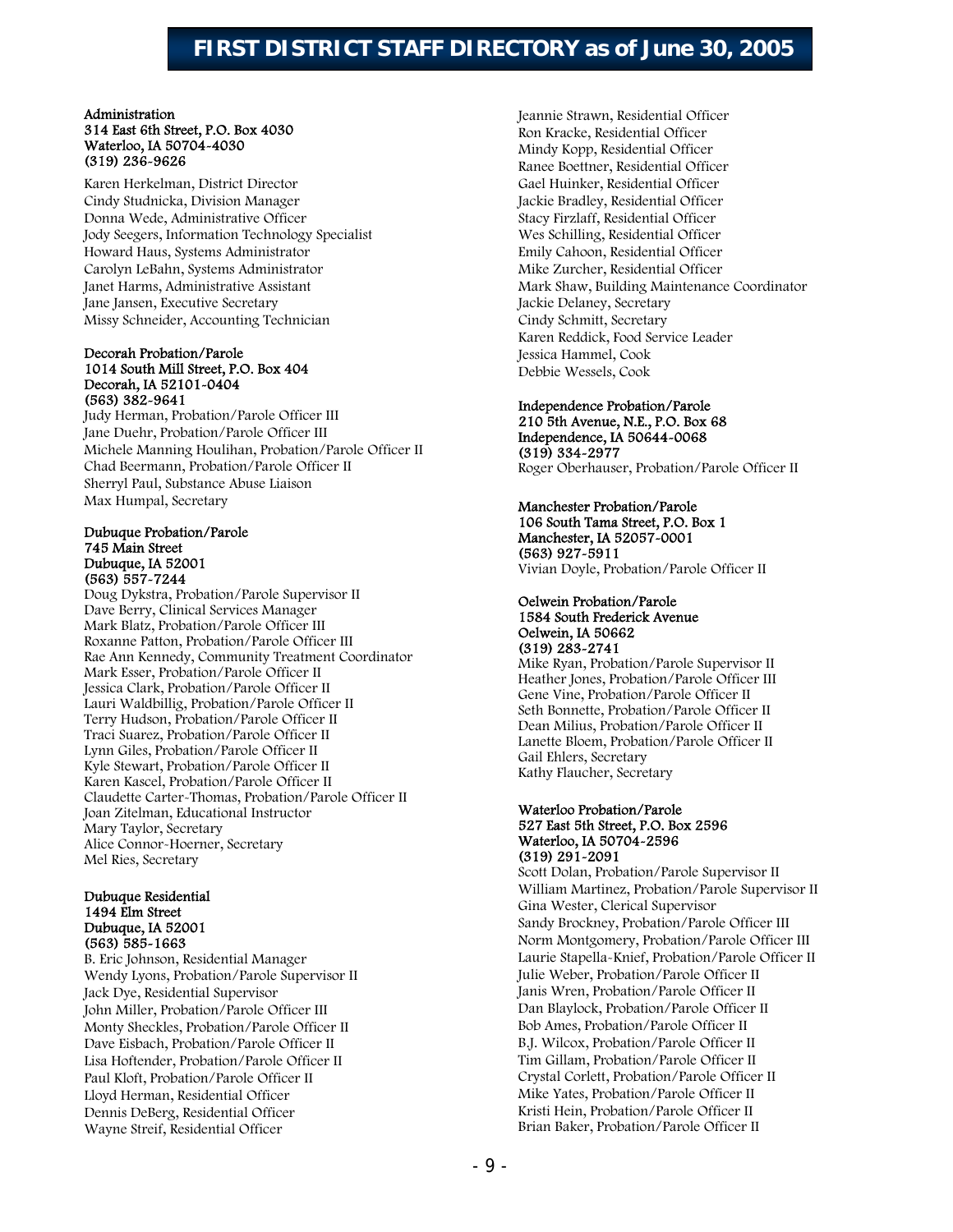#### Waterloo Probation/Parole, Continued

Roxann Scheffert, Probation/Parole Officer II Angie Oberhauser, Probation/Parole Officer II Don Gardner, Probation/Parole Officer II Pam Todd, Probation/Parole Officer II Dwayne Price, Probation/Parole Officer II Gayle Clark, Probation/Parole Officer II Janice Hewitt, Probation/Parole Officer II Mike Roquet, Probation/Parole Officer II Connie Scarbrough, Probation/Parole Officer II Kathy Gades, Probation/Parole Officer II Alison Baker, Probation/Parole Officer II Greg Tovar, Probation/Parole Officer II Kent Guild, Educational Instructor Kari Gardner, Secretary Janet Butz, Secretary Jean Johnson, Secretary Raja Seda, Secretary Lori Fox, Secretary Sharon Keith, Maintenance Technician

#### Waterloo Probation/Parole (312) 312 East 6th Street, P.O. Box 4030 Waterloo, IA 50704-4030 (319) 234-1745

Cheryl Cook, Probation/Parole Supervisor II Rick Dolleslager, Polygrapher Bob Morck, Probation/Parole Officer III Jeff Grell, Probation/Parole Officer III Dan Mallin, Probation/Parole Officer III Pat Weber, Probation/Parole Officer III Bill Tate, Jr., Probation/Parole Officer III Jennifer Wymore, Probation/Parole Officer II Michelle Shepherd, Probation/Parole Officer III Curt Turner, Probation/Parole Officer III John Harrington, Probation/Parole Officer III Mary Roche, Community Program Monitor Sara Carter, Community Program Monitor Dee Krull, Secretary

#### Waterloo Residential (310) 310 East 6th Street, P.O. Box 4030 Waterloo, IA 50704-4030 (319) 291-2015

Lisa Dolan, Probation/Parole Officer III John Clark, Probation/Parole Officer II Donna Fanning, Probation/Parole Officer II Dave Anders, Probation/Parole Officer II Carmen Coleman, Residential Officer Tracy Victoria, Residential Officer Stacy McHone, Residential Officer Dave LeBahn, Residential Officer Kari Yates, Residential Officer Robert Capelle, Residential Officer Rob Wymore, Residential Officer Fred Thomas, Residential Officer Matt Flattery, Residential Officer Randy Petty, Residential Officer Doug Dietz, Residential Officer Mark Chase, Building Maintenance Coordinator Leo Francisco, Building Maintenance Coordinator Gary Gilles, Sr., Community Work Crew Leader Ida Burgess, Food Service Leader Betty Wright, Food Services Coordinator Sonia Johnson-Jackson, Cook

#### Waterloo Residential (312) 312 East 6th Street, P.O. Box 4030 Waterloo, IA 50704-4030 (319) 234-1745

Denise Cooper, Community Treatment Coordinator Shawn Chestnut, Probation/Parole Officer II Dawn McFarlane, Probation/Parole Officer II Chad Mackie, Probation/Parole Officer II Laurie Thoma, Secretary

#### Waterloo Residential (314) 314 East 6th Street, P.O. Box 4030 Waterloo, IA 50704-4030 (319) 291-2015

Cheryl Meyer, Assistant District Director Ken Kolthoff, Division Manager Mike Schreck, Probation/Parole Supervisor II Tam DeMaris, Probation/Parole Supervisor II Dave Campbell, Residential Supervisor Al Hoff, Residential Supervisor Patti Smilanich, Psychologist Cheryl Hannah, Probation/Parole Officer III Ross Todd, Probation/Parole Officer III Dave Potter, Probation/Parole Officer II Robert Henderson, Probation/Parole Officer II Pat Casey, Residential Officer Jim Farley, Residential Officer DeDe Helgeson, Residential Officer Mike Laneville, Residential Officer Mike Schwab, Residential Officer Scott Mickle, Residential Officer Darcy Vine, Residential Officer Corey Stevenson, Residential Officer Jeff Young, Residential Officer Chris Clapp, Residential Officer Deb Kuehne, Residential Officer Richard Howard, Residential Officer Sue Danico, Secretary

#### West Union Residential 500 South Pine, P.O. Box 497 West Union, IA 52175-0497 (563) 422-6030

Mark Smith, Residential Manager Robert Levendusky, Residential Supervisor Jodi Kuennen, Probation/Parole Officer III Keith Kovarik, Probation/Parole Officer II Pat Taylor, Probation/Parole Officer II Ricky Conley, Residential Officer Jo Ann Meyer, Residential Officer Chad Vance, Residential Officer Darrell Todd, Residential Officer Sherri Miene, Residential Officer Jim Schiller, Residential Officer Mark Oltrogge, Residential Officer Dave Creery, Residential Officer John Duehr, Residential Officer Brad Gordon, Residential Officer Rose Clark, Secretary Tammy Moser, Secretary Diane Bartels, Food Service Leader Kathy Dunt, Cook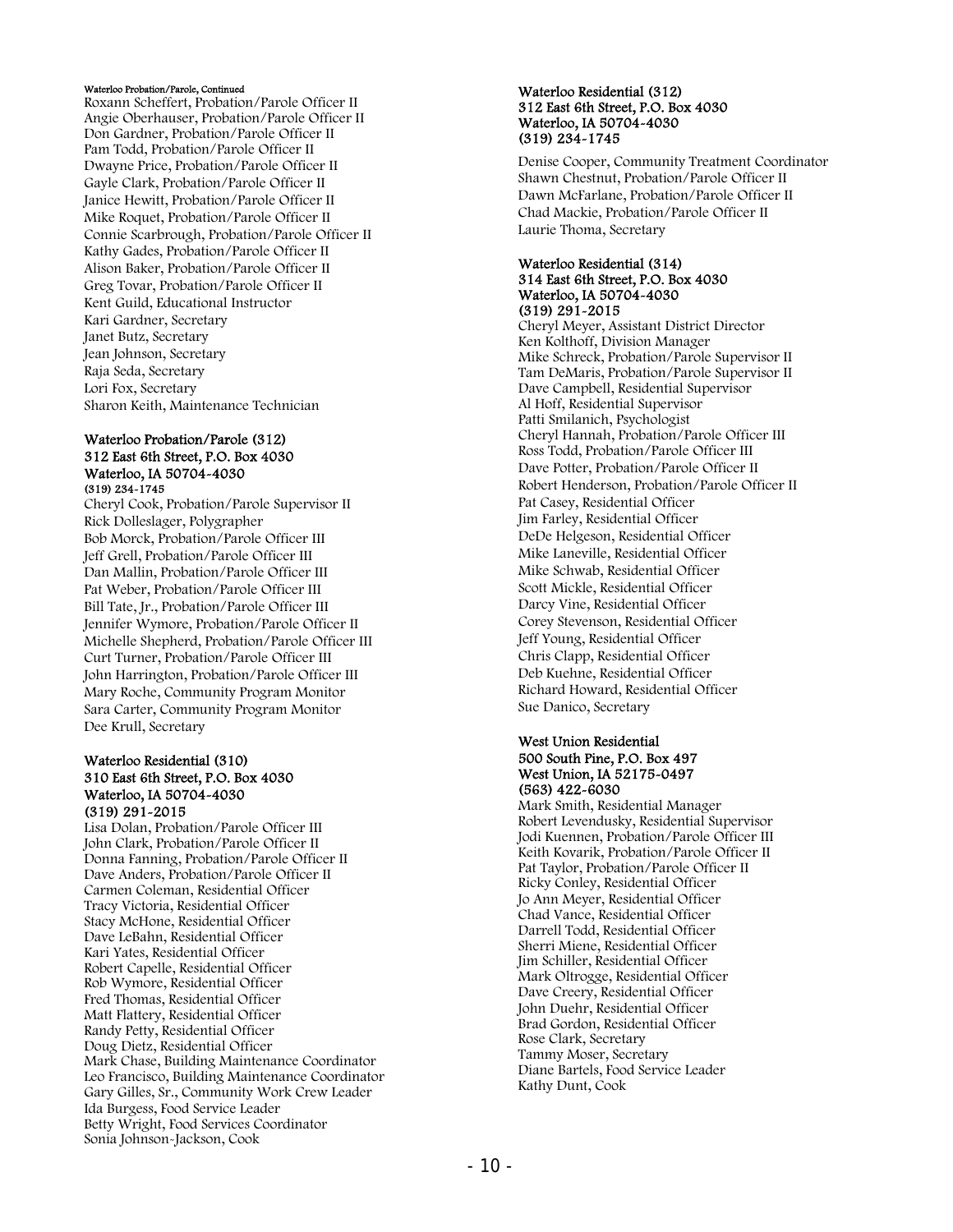

- 11 -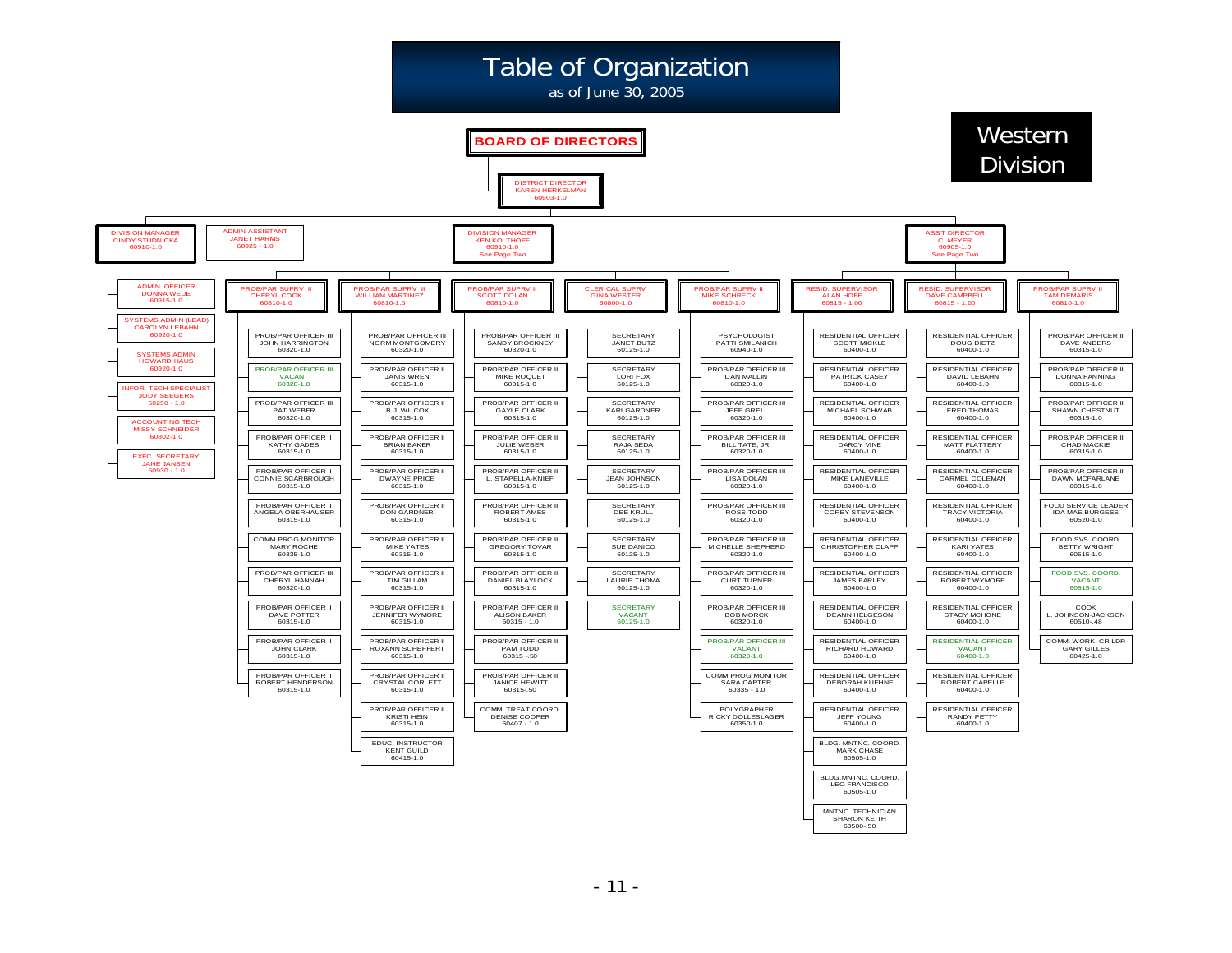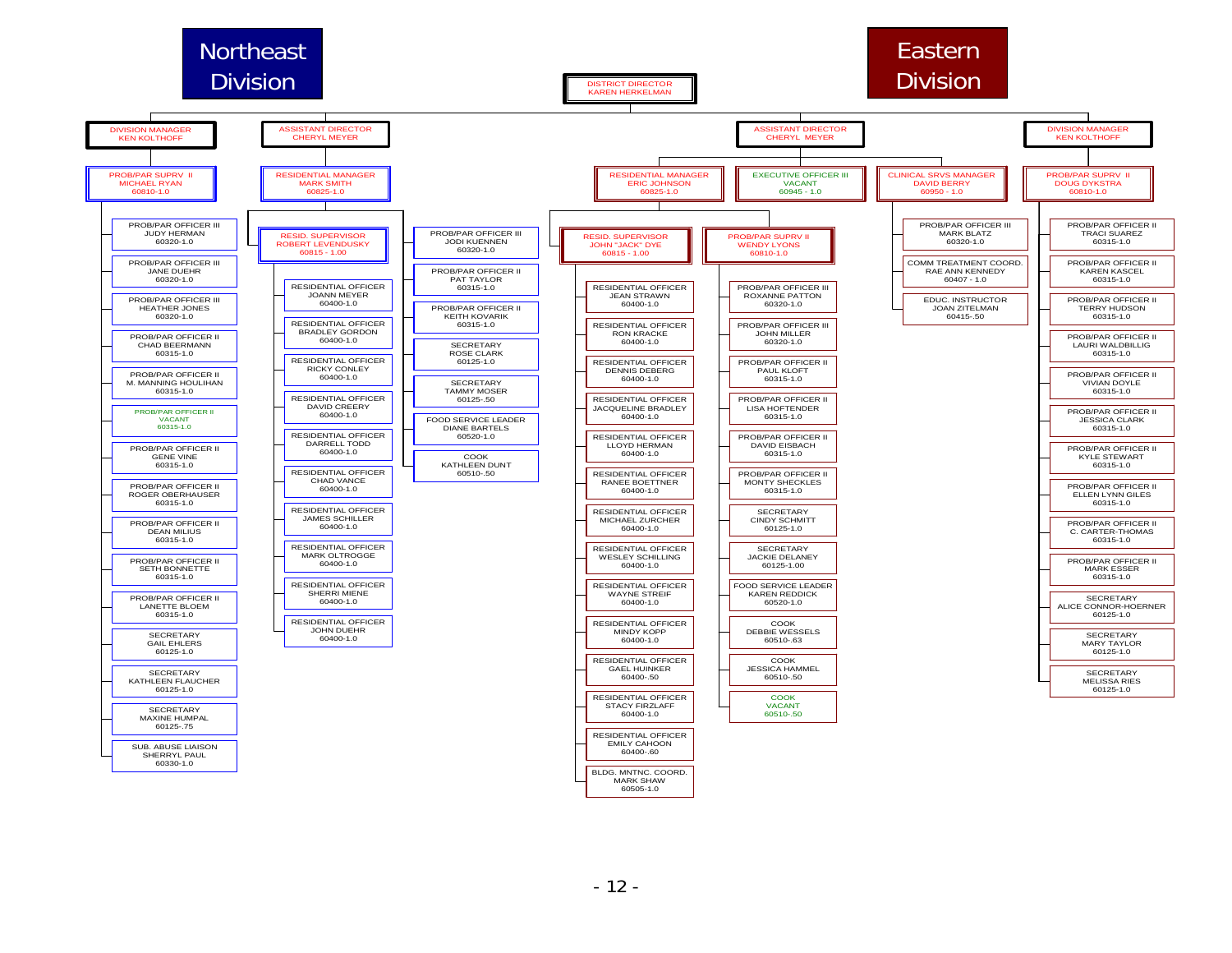## BOARD OF DIRECTORS

#### **1st Judicial District Department of Correctional Services Board of Directors (\*Indicates Executive Committee Member)**

|                          | Member              | Burke, Lennie                    | Waukon, IA 52172        | $(563)$ 497-3353   |
|--------------------------|---------------------|----------------------------------|-------------------------|--------------------|
|                          | Alternate           | Clark, William                   | Waukon, IA 52172        | (563) 568-2707     |
| <b>Black Hawk County</b> | Member              |                                  | Waterloo, IA 50703      | (319) 236-1031     |
|                          | Alternate           | Mosley, Leon*<br>Smith, Robert   | Waterloo, IA 50703      | (319) 233-3907     |
| <b>Buchanan County</b>   |                     |                                  |                         |                    |
|                          | Member              | Donnelly, Leo                    | Independence, IA 50644  | $(319)$ 334-2803   |
|                          | Alternate           | Gaffney, Ellen                   | Independence, IA 50644  | $(319)$ 636-2660   |
| Chickasaw County         |                     |                                  |                         |                    |
|                          | Member              | Boge, Arnie*                     | New Hampton, IA 50659   | $(641)$ 228-4936   |
|                          | Alternate           | Mattke, Sherry                   | New Hampton, IA 50659   | $(563)$ 237-5833   |
| Clayton County           |                     |                                  |                         |                    |
|                          | Member              | Walke, Bob*                      | Elkader, IA 52043       | $(563)$ 252-1726   |
|                          | Alternate           | Meyer, Neil                      | Elkader, IA 52043       | $(563) 539-4617$   |
| Delaware County          |                     |                                  |                         |                    |
| Vice Chair Member        |                     | Koeneke, Steve*                  | Manchester, IA 52057    | $(563)$ 925-2527   |
|                          | Alternate           | Helmrichs, Shirley               | Manchester, IA 52057    | $(563)$ 927-5937   |
| Dubuque County           | Member              |                                  |                         |                    |
|                          |                     | Smith, Donna<br>Manternach, Eric | Dubuque, IA 52001       | $(563) 582 - 4280$ |
| Fayette County           | Alternate           |                                  | Dubuque, IA 52001       | $(563)$ 852-3915   |
|                          | Member              | Bunn, John                       | West Union, IA 52175    | $(563) 578-8641$   |
|                          | Alternate           | Kennedy, Mike                    | West Union, IA 52175    | (319) 283-3386     |
| <b>Grundy County</b>     |                     |                                  |                         |                    |
|                          | Member              | Bakker, Chuck                    | Grundy Center, IA 50638 | $(319)$ 989-2627   |
|                          | Alternate           | Smith, Barbara                   | Grundy Center, IA 50638 | (319) 824-3703     |
| <b>Howard County</b>     |                     |                                  |                         |                    |
| Chair                    | Member              | Fenske, Dale*                    | Cresco, IA 52136        | $(563) 569 - 8459$ |
|                          | Alternate           | Wilhelm, Mary Jo                 | Cresco, IA 52136        | $(563) 547 - 4156$ |
| Winneshiek County        |                     |                                  |                         |                    |
|                          | Member              | Hunter, Jr., Gordon              | Decorah, IA 52101       | $(563)$ 382-4071   |
|                          | Alternate           | Askelson, Les                    | Decorah, IA 52101       | $(563)$ 382-3138   |
| First District Judicial  |                     |                                  |                         |                    |
|                          | Member              | Zager, Bruce                     | Waterloo, IA 50703      | $(319)$ 236-3610   |
|                          | Alternate           | Fister, Jon                      | Waterloo, IA 50703      | $(319)$ 236-0236   |
|                          | Member<br>Alternate | Sevcik, Joseph                   | Cedar Falls, IA 50613   | $(319)$ 266-7287   |
|                          |                     | Hall, Linda                      | Waterloo, IA 50703      | $(319)$ 233-6163   |
|                          | Member              | Hellman, James*                  | Waterloo, IA 50704      | $(319)$ 266-8152   |
| Eastern Advisory         | Alternate           | Kaufman, Paul                    | Dubuque, IA 52001       | $(563) 583 - 5030$ |
|                          | Member              | Bunting, Cliff                   | Manchester, IA 52175    | $(563)$ 927-3953   |
|                          | Alternate           | Clemen, Bob                      | Masonville, IA 50654    | $(563)$ 927-6318   |
| Northeast Advisory       |                     |                                  |                         |                    |
|                          | Member              | Hamann, Sandy                    | New Hampton, IA 50659   | $(563)$ 237-6105   |
|                          | Alternate           | Vick-Froelich, Deidre            | Elkader, IA 52043       | (563) 873-3300     |
| Western Advisory         |                     |                                  |                         |                    |
|                          | Member              | Greenlee, Bob*                   | Shell Rock, IA 50670    | $(319) 885 - 6313$ |
|                          | Alternate           | Hagge, Harry                     | Cedar Falls, IA 50613   | $(319)$ 266-4530   |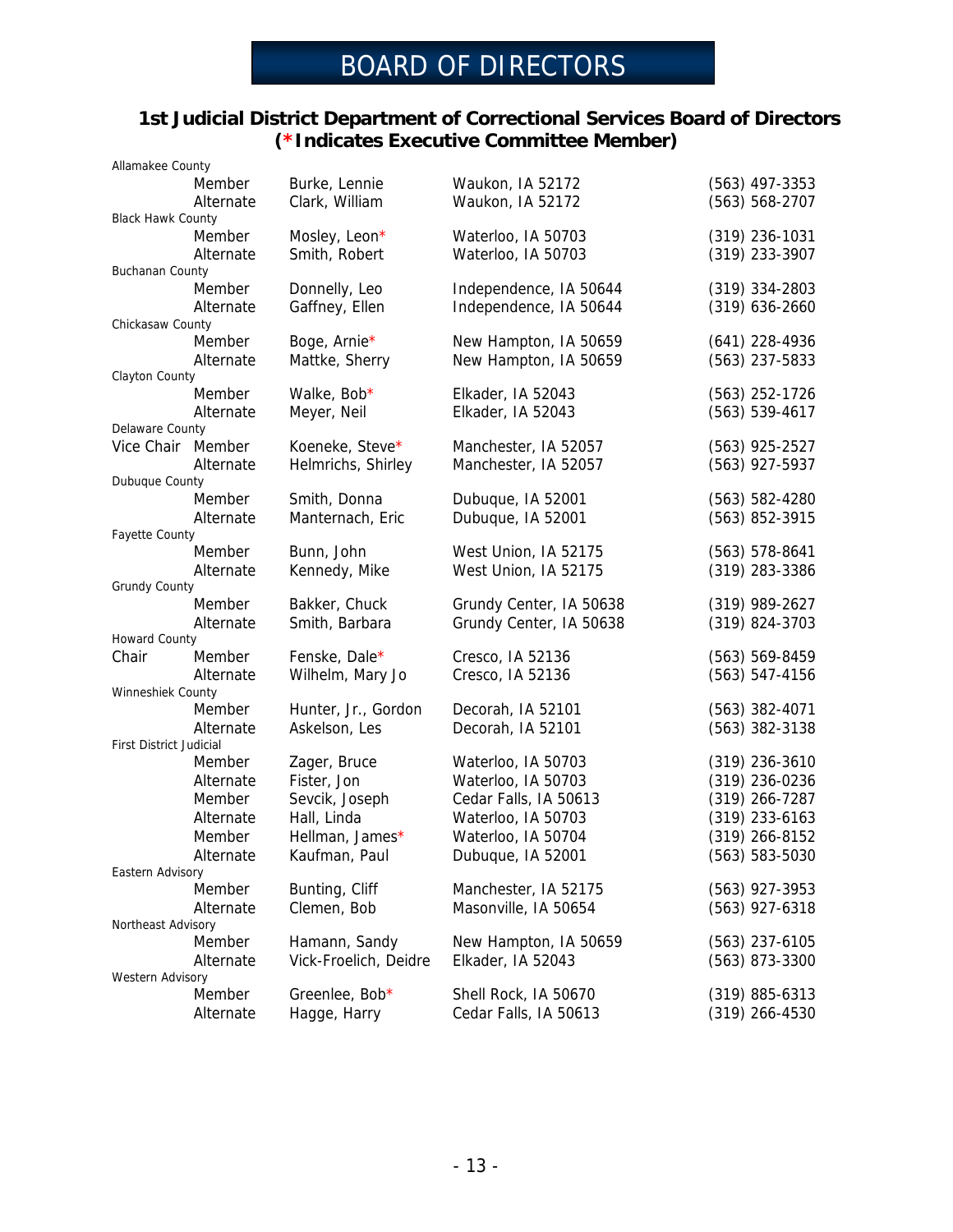# ADVISORY COMMITTEES

# **Eastern**

Diane Thomas 118 West Main, P.O. Box 31, Manchester, IA 52057 Chair Cliff Bunting 1002 New Street, Manchester, IA 52175 Board Rep. Bob Clemen 2039 110th Avenue, Masonville, IA 50654 Board Alternate Maggie Norby Maria House 1561 Jackson, Dubuque, IA 52002 Kim Wadding 770 Iowa Street, Dubuque, IA 52001 John LeClere 301 E. Main St., Manchester, IA 52057 Jim Wessel 208 E. Main, Manchester, IA 52057 Doug Stillings 1398 Central Avenue, Dubuque, IA 52001 Beth Conlon 1071 Mount Loretta Ave., Dubuque, IA 52003 Ken Runde 770 Iowa Street, Dubuque, IA 52001 Len Decker 1450 Alta Vista, Box 178, Dubuque, IA 52004

# **Northeast**

Don Nelson Box 400, Calmar, IA 52132 Chair Deidre Vick-Froelich Box 970, Elkader, IA 52043 Board Alternate Sandy Hamann 951 N. Linn Avenue, New Hampton, IA 50659 Board Rep. Marilyn Pierce 1413 1st Street West, Independence, IA 50644 Tom Raulerson 2136 Horn Hollow Road, Decorah, IA 52101 Dave Zimmer 504 Easy Street, West Union, IA 52175 Laurie Schultz Box 970, Elkader, IA 52043 Jacque Hahn PO Box 403, Cresco, IA 52136 Barb Winters 1059 3rd Ave. NW, Waukon, IA 52172 Tim Main 2277 Iowa Ave., Independence, IA 50644

# **Western**

| Janet Walden        |
|---------------------|
| <b>Bob Greenlee</b> |
| Harry Hagge         |
| Kevin Wall          |
| Carol Stahl         |
| Roosevelt Taylor    |
| Marilyn DeKoster    |
| Valerie Nehl        |
| Leon Mosley         |

t Walden 739 Stephan Ave., Waterloo, IA 50701 Chair, Board Alternate PO Box 278, Shell Rock, IA 50670 Vice-Chair, Board Rep 4207 Clearview Drive, Cedar Falls, IA 50613 P.O. Box 1468, Waterloo, IA 50704 147 Hope Street, Waterloo, IA 50703 P.O. Box 2512, Waterloo, IA 50704 215 Lillian Lane, Waterloo, IA 50701 531 Commercial Street, Waterloo, IA 50701 Courthouse, Waterloo, IA 50703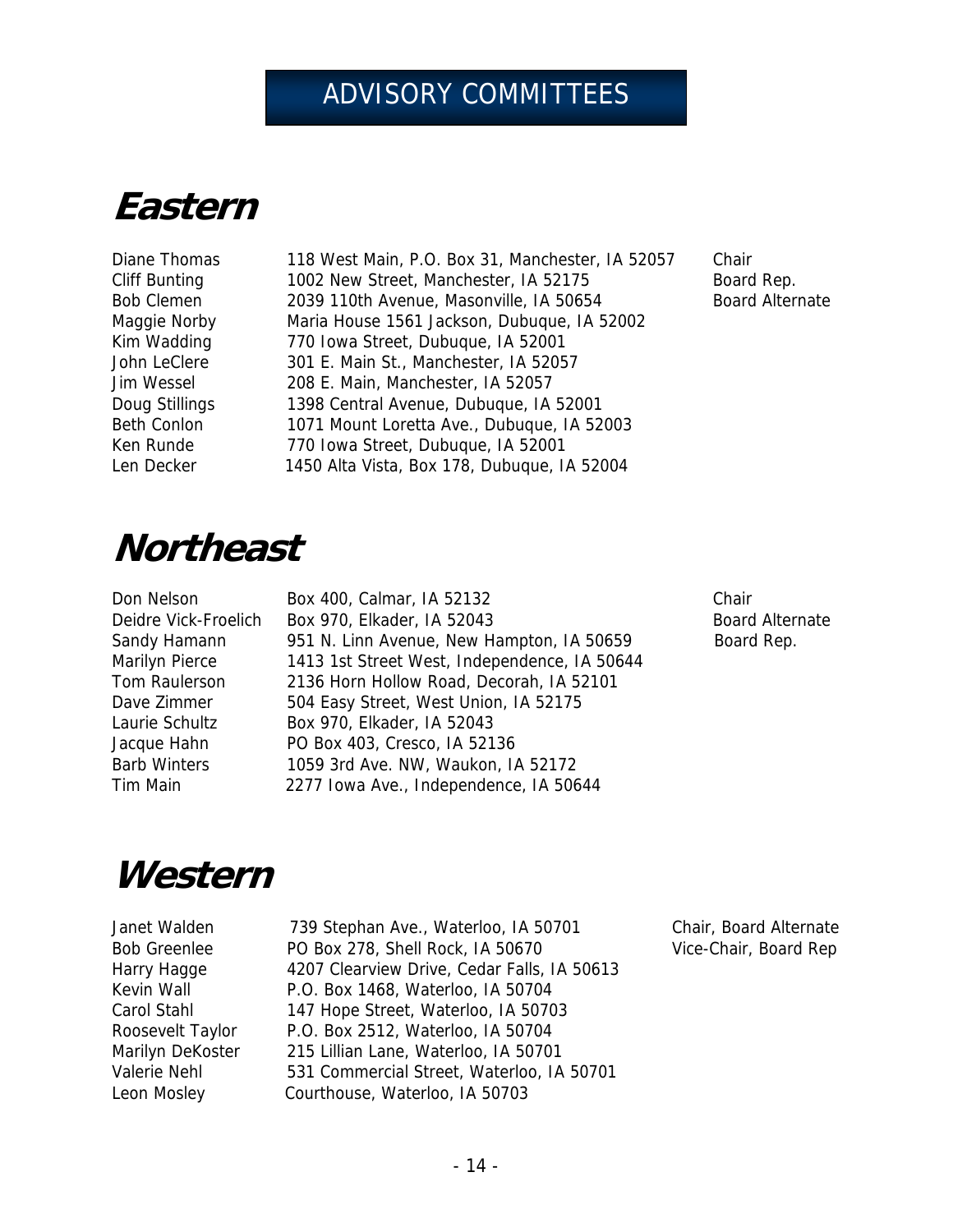# Year End Financial Reports FY '05

## **FY '05 TOTAL REVENUES**

|                                                     | <b>FY 2004</b> | FY 2005    | % Change |
|-----------------------------------------------------|----------------|------------|----------|
| <b>State</b>                                        | 9,811,716      | 10,215,157 | $+4%$    |
| Federal                                             | 855,268        | 706,233    | $-17%$   |
| <b>County</b>                                       | 535,179        | 513,820    | $-4%$    |
| <b>Offender Fees</b><br>(Detailed Below)            | 1,790,618      | 1,935,256  | $+8%$    |
| <b>Batterer Education</b><br><b>Program Support</b> | 25,800         | 99,880     | $+287%$  |
| <b>Intra State</b><br><b>Transfers</b>              | 31,662         |            | $-100%$  |
| <b>Other</b>                                        | 21,155         | 17,732     | $-16%$   |
| <b>Previous Fiscal</b><br><b>Year Carryover</b>     | 76,322         | 207        | $-99%$   |
| TOTAI                                               | 13, 147, 720   | 13,488,285 | $+3%$    |

| <b>Offender Fees</b>    | <b>FY 2004</b> | <b>FY 2005</b>      | % Change |
|-------------------------|----------------|---------------------|----------|
|                         |                |                     |          |
| <b>Residential Rent</b> |                | 1,016,502 1,152,564 | $+13%$   |
| <b>Residential Day</b>  |                |                     |          |
| <b>Reporting Fees</b>   | 184,981        | 171,071             | $-8%$    |
| <b>Supervision Fees</b> | 513,625        | 527,894             | $+3%$    |
| Program Fees            | 75,510         | 83,727              | $+11%$   |
| <b>Totals</b>           |                | 1,790,618 1,935,256 | $+8%$    |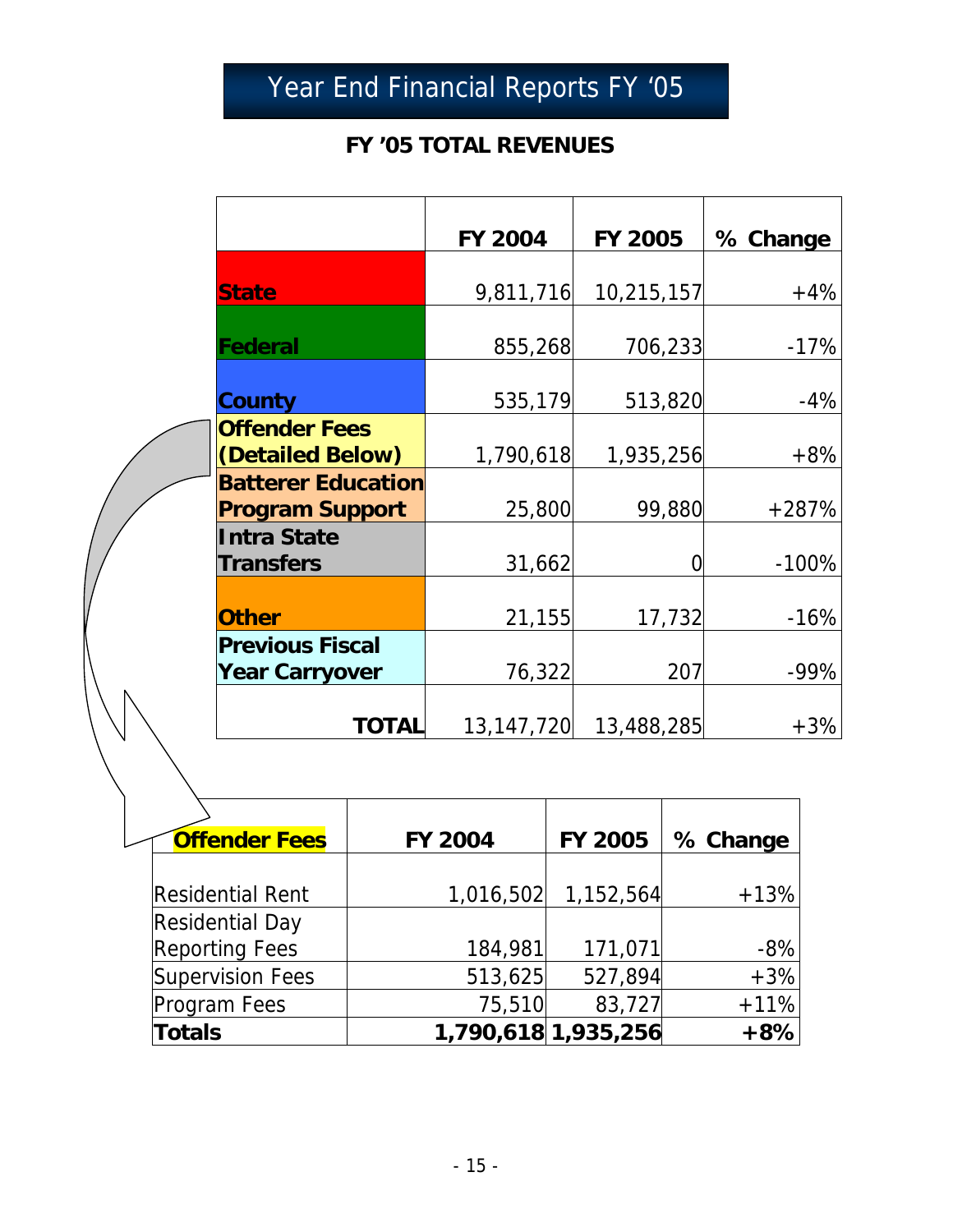# FY '05 Total Expenditures

| <b>Cost Center</b>              | <b>FY 2004</b> | <b>FY 2005</b> | % Change |
|---------------------------------|----------------|----------------|----------|
| <b>Salaries &amp; Benefits</b>  | 11,542,910     | 11,984,206     | $+4%$    |
| <b>Travel &amp; Subsistence</b> | 84,903         | 79,090         | $-7%$    |
| <b>Supplies</b>                 | 429,635        | 471,718        | $+10%$   |
| <b>Contractual Services</b>     | 763,677        | 760,501        | $-1%$    |
| <b>Equipment &amp; Repairs</b>  | 105,648        | 67,083         | $-37%$   |
| <b>Debt Reduction &amp;</b>     |                |                |          |
| Insurance.                      | 220,740        | 88,336         | $-60%$   |
| TOTAL                           | 13, 147, 513   | 13,450,934     | $+2%$    |

#### **FY '05 EXPENDITURES BY MAJOR COST CENTERS**

| <b>Major Cost Center</b>                 | <b>FY 2004</b> | <b>FY 2005</b> | % Change |
|------------------------------------------|----------------|----------------|----------|
| <b>Administration **</b>                 | 906,532        | 1,082,400      | $+19%$   |
| <b>Probation/Parole</b>                  | 3,963,992      | 4,317,206      | $+9%$    |
| <b>Residential Services</b>              | 5,920,274      | 5,842,864      | $-1%$    |
| <b>Special Projects (detailed below)</b> | 2,356,715      | 2,208,464      | $-6\%$   |
| <b>TOTAL</b>                             | 13, 147, 513   | 13,450,934     | $+2%$    |

\*\*First District Administration directs, manages, establishes policies and procedures, and oversees all community based district operations including: strategic planning, budgeting, personnel, technology, fiscal management and accountability, offender services, program development, and contracted services.

| <b>FY '05 EXPENDITURES</b>                 |                |           |          |
|--------------------------------------------|----------------|-----------|----------|
| <b>IN SPECIAL PROJECTS</b>                 | <b>FY 2004</b> | FY 2005   | % Change |
| <b>Probation/Parole/Pretrial Intensive</b> | 230,706        | 243,647   | $+6%$    |
| <b>TASC</b>                                | 67,639         | 69,981    | $+3%$    |
| <b>Violator Aftercare</b>                  | 151,222        | 160,104   | $+6%$    |
| <b>Youthful Offender</b>                   | 184,223        |           | $-100%$  |
| Day Programming                            | 99,986         |           | $-100%$  |
| Education                                  | 28,806         | 92,231    | $+220%$  |
| <b>Sex Offender Treatment</b>              | 802,991        | 827,366   | $+3%$    |
| <b>Community Work Crew</b>                 | 60,062         | 55,392    | $-8%$    |
| <b>Dual Diagnosis</b>                      | 499,108        | 463,691   | $-7%$    |
| <b>Mental Health Transition</b>            | 172,830        | 173,016   | $+1%$    |
| <b>Federal Flow Thru Grants</b>            | 45,415         |           | $-100%$  |
| <b>Batterers' Education Program</b>        | 13,727         | 59,555    | $+334%$  |
| <b>Black Hawk Co. Jail Assessment</b>      | 0              | 63,481    | $+100%$  |
| TOTALI                                     | 2,356,715      | 2,208,464 | $-6%$    |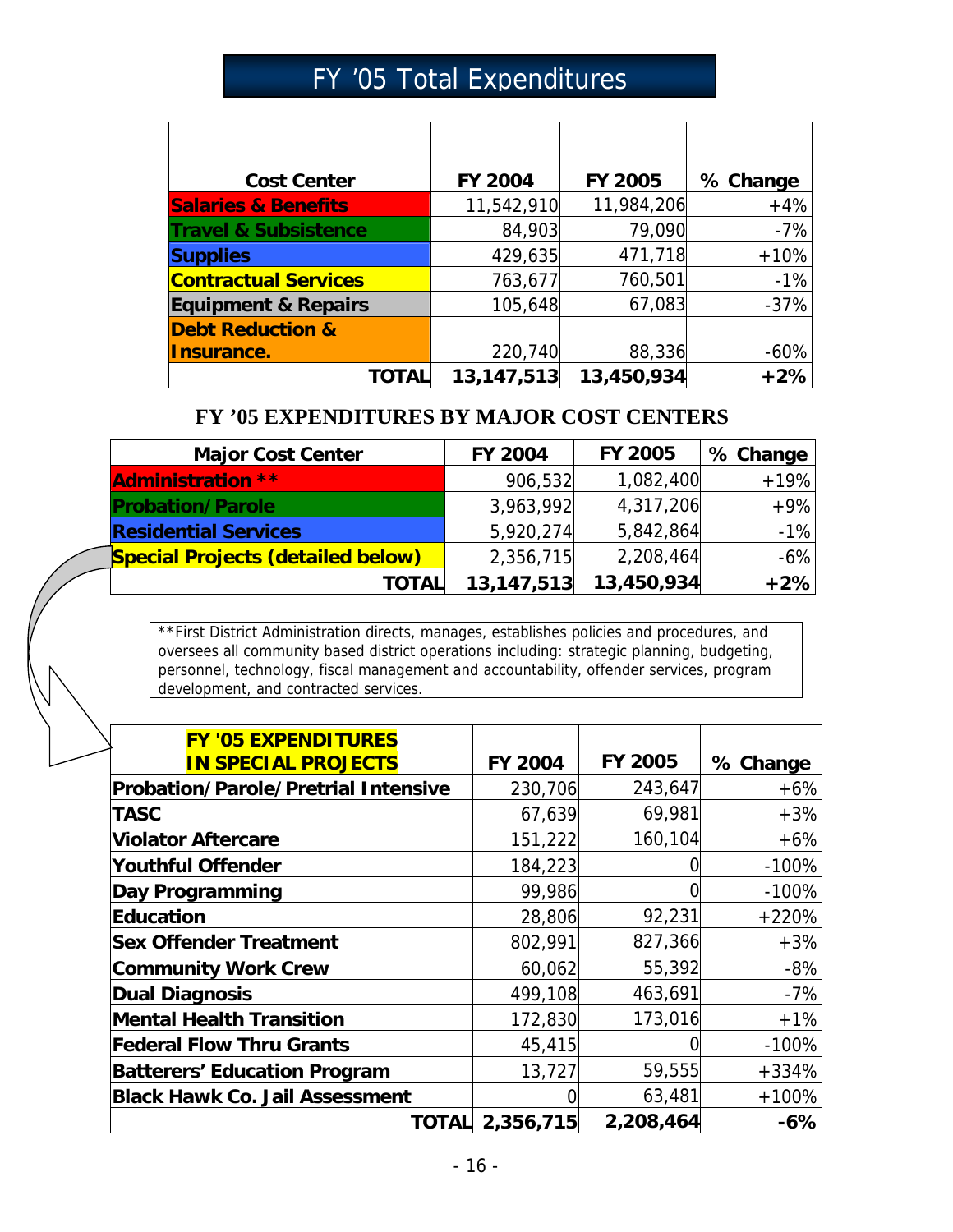# Average Program Costs

| Low Risk Offender Program                              | .33    |
|--------------------------------------------------------|--------|
| <b>Regular Probation/Parole Supervision</b>            | 3.28   |
| <b>Regular Pre-Trial Supervision</b>                   | 3.27   |
| <b>Intensive Probation/Parole Supervision</b>          | 10.23  |
| <b>Intensive Pre-Trial Supervision</b>                 | 7.40   |
| <b>Sex Offender Treatment Program (Field Services)</b> | 21.38  |
| <b>Dual Diagnosis (Male)</b>                           | 32.65  |
| <b>Women's Program for Co-Occurring Disorders</b>      | 20.91  |
| <b>Dual Diagnosis - Aftercare</b>                      | 8.21   |
| <b>Mental Health Re-Entry Program</b>                  | 12.47  |
| <b>Pre-Trial Interview</b>                             | 28.51  |
| <b>Pre-Trial Interview - Intensive</b>                 | 42.92  |
| <b>Pre-Sentence Investigation - Detailed</b>           | 295.09 |
| Pre-Sentence Investigation - Informal                  | 43.16  |
| <b>Treatment Alternatives to Street Crime (TASC)</b>   | 5.05   |
| <b>Violator Aftercare</b>                              | 8.41   |
| <b>Batterer Education Program</b>                      | .48    |
| <b>Average Daily Cost Per Facility</b>                 | 55.01  |
| <b>Average Daily Cost Facility Day Reporting</b>       | 4.27   |
| <b>Average Daily Cost for Education Component</b>      | 13.30  |

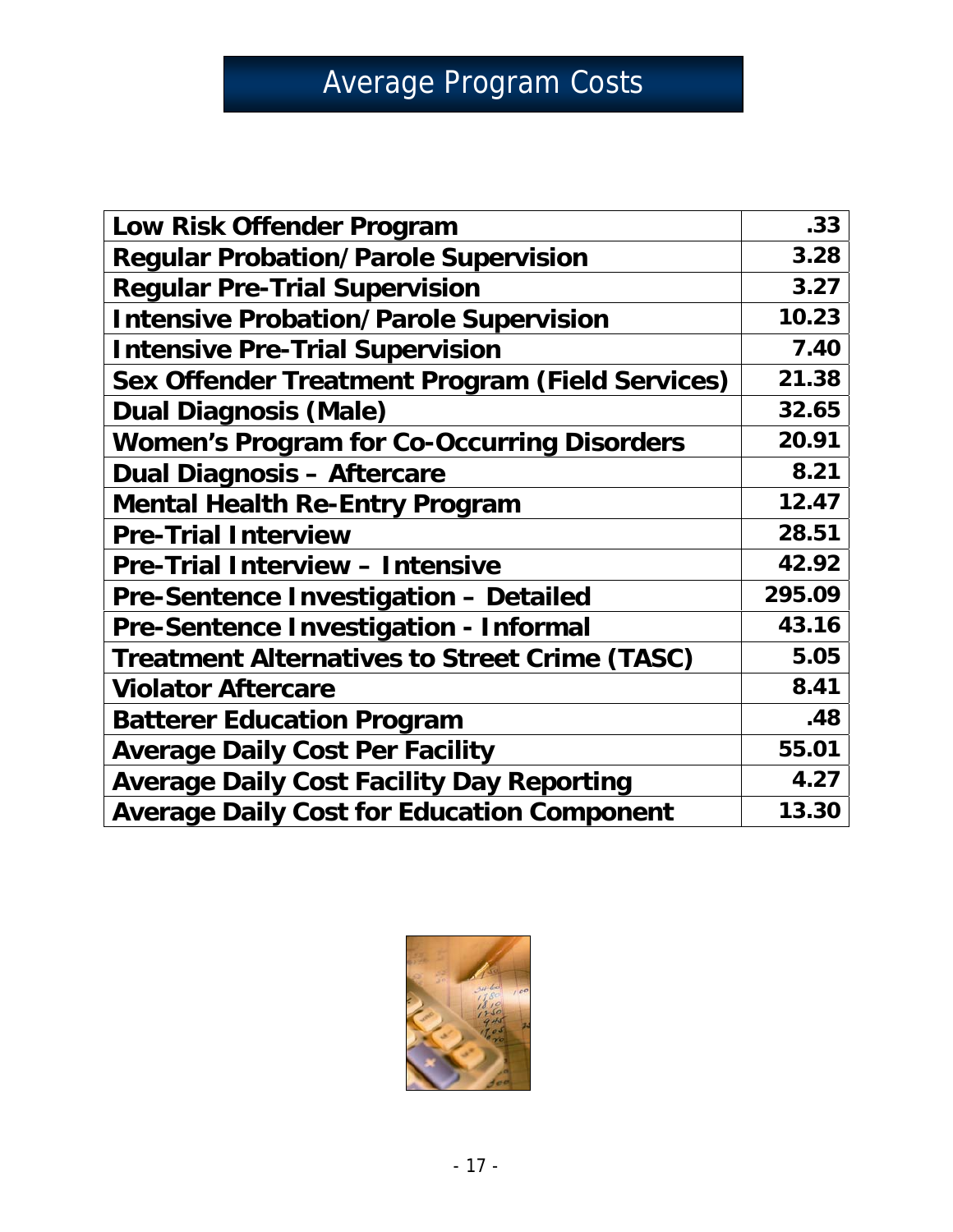# Evidence Based Practices

Evidence-based practice is a significant trend throughout all human services that **emphasize outcomes. Interventions** within community corrections are considered **effective when they reduce offender risk and subsequent recidivism** and therefore make a positive long-term contribution to **public safety**. The First Judicial District is committed to implementing Evidence-Based Practice by practicing the following principles:

- 1) **Assess** offender risk to re-offend and identify needs, using validated instruments
- 2) Enhance intrinsic motivation in offenders using **motivational interviewing skills**
- 3) Target appropriate **interventions**
- 4) Provide **cognitive behavioral programming**
- 5) Increase **positive reinforcement**
- 6) Engage ongoing **community support**
- 7) **Measure** program feedback and **outcomes**
- 8) Build in **quality assurance** systems to monitor the delivery of services

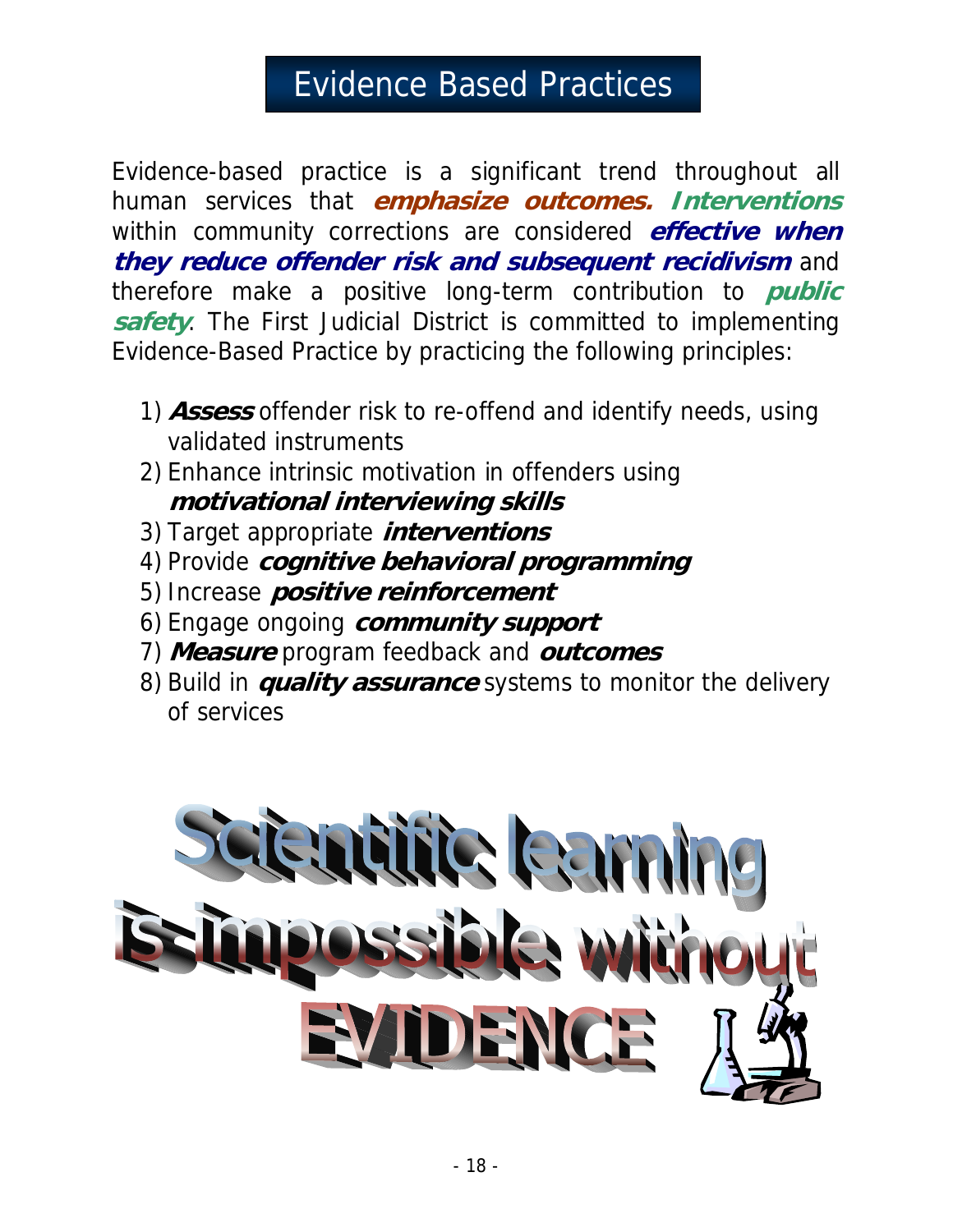# Cognitive Skills and Restructuring

#### Available District-wide

Many of the department-operated programs use a cognitive-behavioral approach, which means thoughts, feelings, and behavior are interrelated. Groups dealing specifically with cognitive restructuring and skill building are also provided, using research-based curriculums. These curriculums address:

- Values, Beliefs, and Attitudes
- Connection Between Feelings, Thoughts, and Behaviors
- Logical Thinking
- Reasoning and Decision-making Skills
- Addressing Cognitive Distortions
- Taking Responsibility for Choices and Behavior

| Active on 7/1/04                    | 50     |
|-------------------------------------|--------|
| <b>New Admissions</b>               | 105    |
| Closed                              | 112    |
| <b>Successful Completion Rate</b>   | 81.25% |
| <b>Unsuccessful Completion Rate</b> | 5.5%   |
| Administrative Completion Rate      | 7%     |
| <b>Intermediate Sanctions</b>       | 6.25%  |
| Active on 6/30/05                   | 39     |
| Total served FY05                   | 155    |

## Anger Management

#### Available District-wide

Anger management groups offered through the Department consist of weekly cognitive behavioral and skill development sessions to help participants in developing an increased ability to manage stress and conflict in their lives. This intervention stresses personal responsibility and accountability on the part of the offender while addressing the real consequences of criminal behavior utilizing cognitive restructuring, behavior redirection and skill development techniques. The objectives for this program include:

- 1. Increasing an understanding of consequences of poor anger control.
- 2. Discover thinking patterns that increase effective conflict/stress management.
- 3. Learn the difference between effective and ineffective anger management.
- 4. Discover and practice basic communication skills.
- 5. Explore skills and practices that increase positive relationships and healthy stress management.

| Active on 7/1/04                    | 17  |
|-------------------------------------|-----|
| <b>New Admissions</b>               | 108 |
| Closed                              | 95  |
| <b>Successful Completion Rate</b>   | 77% |
| <b>Unsuccessful Completion Rate</b> | 2%  |
| Administrative Completion Rate      | 16% |
| <b>Intermediate Sanctions</b>       | 5%  |
| Active on 6/30/05                   | 29  |
| <b>Total served FY05</b>            | 125 |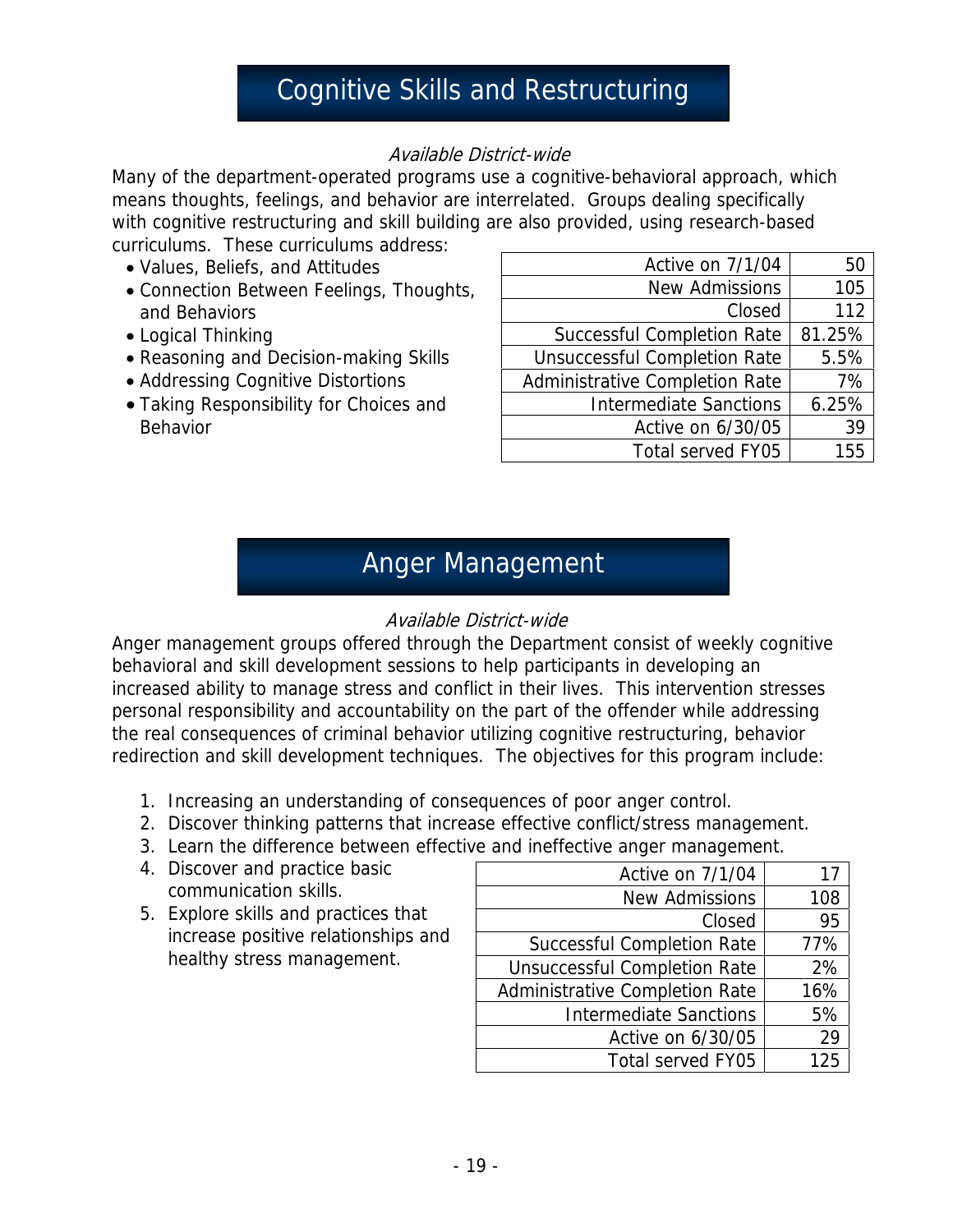## Substance Abuse Programs

#### **90% of offenders have substance abuse problems**

- Referrals for evaluation, education, and treatment are made to community resources, including self-help groups, hospitals, and local substance abuse agencies
- Drug and alcohol use are monitored through urinalysis and breath testing

#### **TASC -- Treatment Alternatives to Street Crimes**

Available in the Northeast Iowa Division

TASC serves as the communication bridge between the criminal justice system and the substance abuse treatment providers. The *mission* of TASC is to reduce the criminal/substance abusing behavior of offenders by providing and coordinating correctional and substance abuse services.

|  | ↩ |  |
|--|---|--|

~Communication between Substance Abuse & the Justice System ~Identification/intervention of substance abuse & relapse behavior ~Promote successful completion of treatment  $\sim$  Recovery oriented behavior $\sim$  Reduce criminal recidivism  $\sim$ Provide intermediate sanctions

COMPONENTS: Assessment Referral Case Management Intervention Aftercare **Treatment** 



| Active on 7/1/04                    | 28    |
|-------------------------------------|-------|
| <b>New Admissions</b>               | 37    |
| Closed                              | 26    |
| <b>Successful Completion Rate</b>   | 53.8% |
| <b>Unsuccessful Completion Rate</b> | 11.5% |
| Administrative Completion Rate      | 19.2% |
| <b>Intermediate Sanctions</b>       | 15.4% |
| Active on 6/30/05                   | 38    |
| Total served FY05                   |       |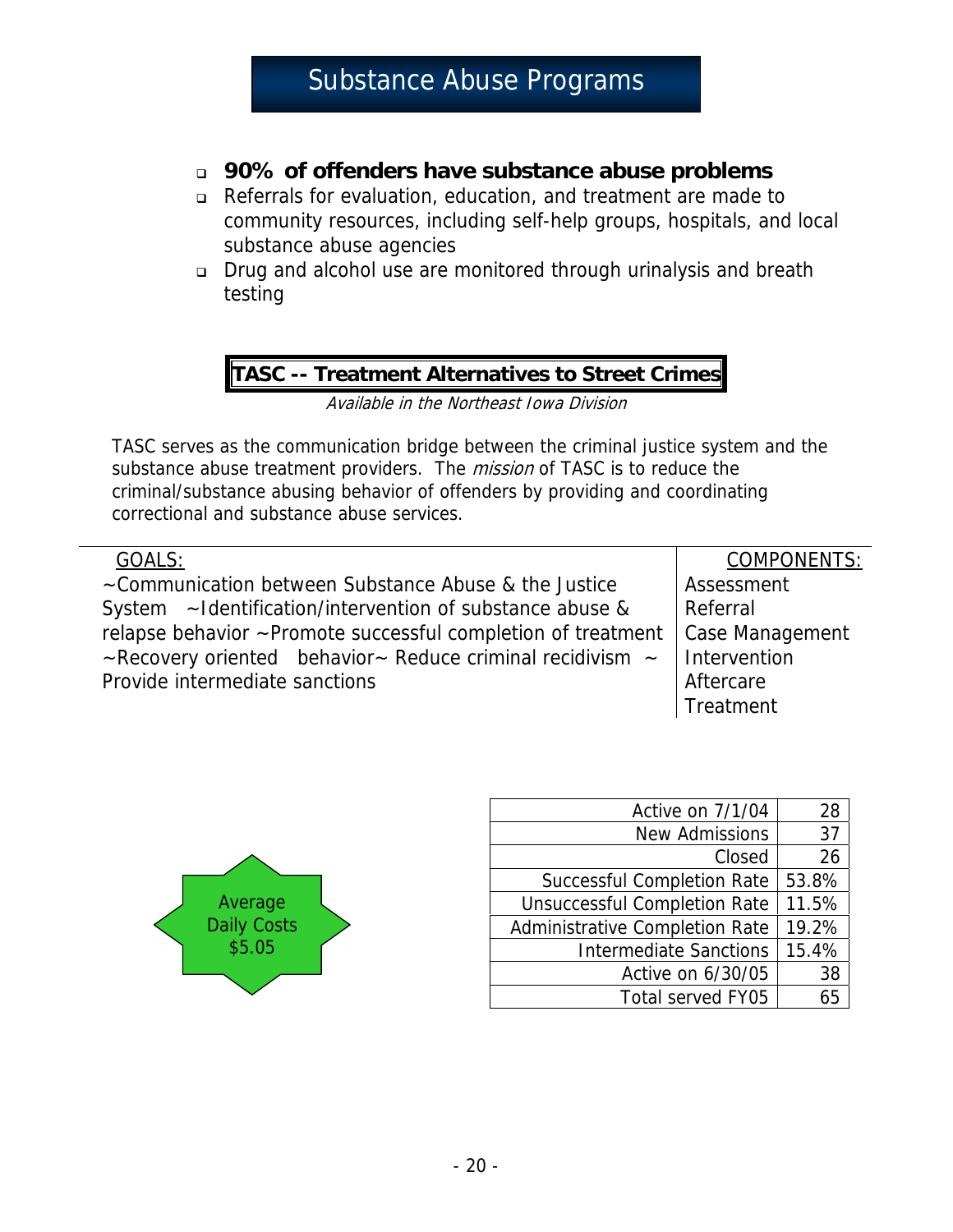# Substance Abuse Programs

### **Chronic Substance Abuse Program**

#### Available in the Waterloo Residential Correctional Facility

~The Chronic Substance Abuse Program targets the male chronic poly-drug users who have exhausted other available treatment resources. The goal of the program is for the offenders to understand their cycle of addiction, recovery process, and to develop a community network of support. A Certified Addictions Counselor facilitates cognitivebehavioral aftercare groups.

~The mission of the program is to teach, assist, and provide support in the development of improved thinking and decision-making skills while finding a sense of direction and purpose to life.  $\sim$ The program uses a holistic approach to prepare for living back in the community without the use of drugs and alcohol in order to reduce recidivism and enhance the quality of life.  $\sim$  The program includes

| Active on 7/1/04                    | 12    |
|-------------------------------------|-------|
| <b>New Admissions</b>               | 20    |
| Closed                              | 15    |
| <b>Successful Completion Rate</b>   | 66.7% |
| <b>Unsuccessful Completion Rate</b> | 6.7%  |
| Administrative Completion Rate      | 20%   |
| <b>Intermediate Sanctions</b>       | 1%    |
| Active on 6/30/05                   | 15    |
| Total served FY05                   | 32    |

a transitional component to release, providing immediate response to violations and increased accountability.

## **Operating While Intoxicated (OWI) Programs**

Available in the Waterloo, West Union, and Dubuque Facilities

The facilities provide programs for offenders convicted of multiple Operating While Intoxicated charges, as authorized by the Iowa Code, Chapter 904.153. Offenders in these programs are considered state inmate status but are able to serve their sentences and participate in treatment in the facilities in lieu of prison. These offenders are under the jurisdiction of the Department of Corrections and the Board of Parole.

Substance abuse treatment is provided through contracted Services with local substance abuse agencies.

|                                                            | Active on 7/1/04                      | 109   |
|------------------------------------------------------------|---------------------------------------|-------|
| <b>COMPONENTS:</b>                                         | New Admissions                        | 86    |
| Assessment                                                 | Closed                                | 75    |
| <b>Individual Counseling</b>                               | Successful Completion Rate            | 97.3% |
| <b>Group Counseling</b><br><b>Support Group Attendance</b> | <b>Unsuccessful Completion Rate</b>   | 1.3%  |
|                                                            | <b>Administrative Completion Rate</b> | 0%    |
|                                                            | <b>Intermediate Sanctions</b>         | 1.3%  |
|                                                            | Active on 6/30/05                     | 119   |
|                                                            | Total served FY05                     | 195   |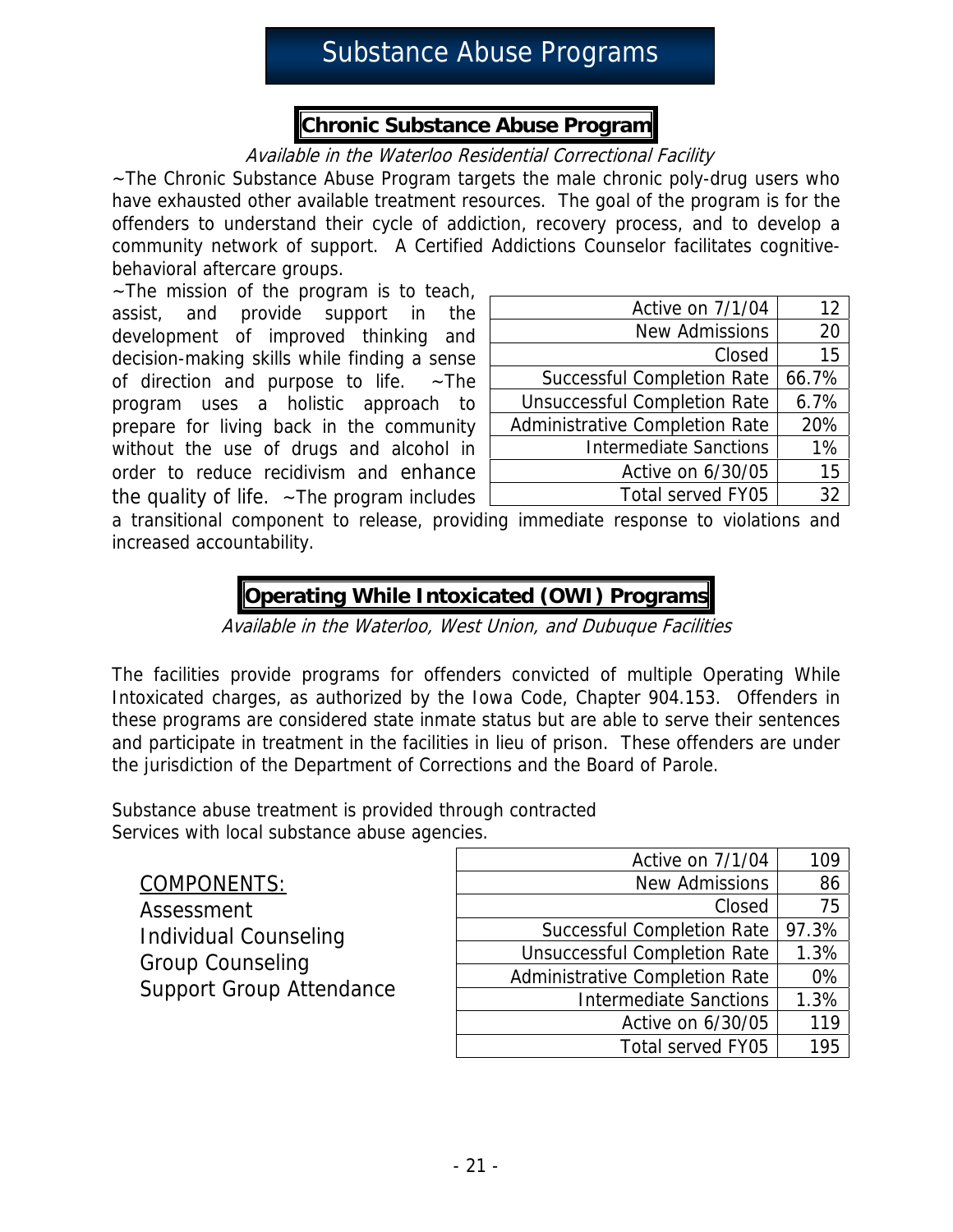# Mental Health Programs

Available in Black Hawk County **Mental Health Jail Assessment** 

Through county funds, the department conducts mental health assessments in the Black Hawk County Jail to determine if appropriate services and/or placements exist in the community to address the mental health needs and provide the appropriate level of supervision for the offenders. For offenders deemed appropriate for release, a plan is developed for re-entry into the community, which includes adequate housing, medications, provider support, and appropriate correctional supervision. This program works closely with and makes referrals to the other mental health programs.

- Out of 183 inmates screened, 163 were referred to the following services:
	- o 55 referred to Women's Co-Occurring Disorder Program or Dual Diagnosis Offender Program
		- o 22 to residential care facilities
		- o 80 to community placement with appropriate supervision
		- o 6 to violator program per case manager recommendation

### **Mental Health Re-Entry Program**

The Re-entry Program is partially funded by Black Hawk County and a grant through the Department of Human Services. It serves offenders from jail or prison that may otherwise not be released due to mental health issues. The specific focus of the program is the release and transition issues faced by persons with mental illness who are leaving jail or prison.

Those offenders receive assistance with • Housing • Medication Management • Transportation • Crisis Intervention • Other Barriers to Successful Transition to the Community.

The program uses a *Community* Accountability Board, made up of representatives from local agencies, which meet regularly to review offender progress and assist with connecting offenders to local services.



| Active on 7/1/04                    | 27  |
|-------------------------------------|-----|
| <b>New Admissions</b>               | 33  |
| Closed                              | 22  |
| Successful Completion Rate          | 64% |
| <b>Unsuccessful Completion Rate</b> | 32% |
| Administrative Completion Rate      | 4%  |
| Active on 6/30/05                   | 38  |
| Total served FY05                   |     |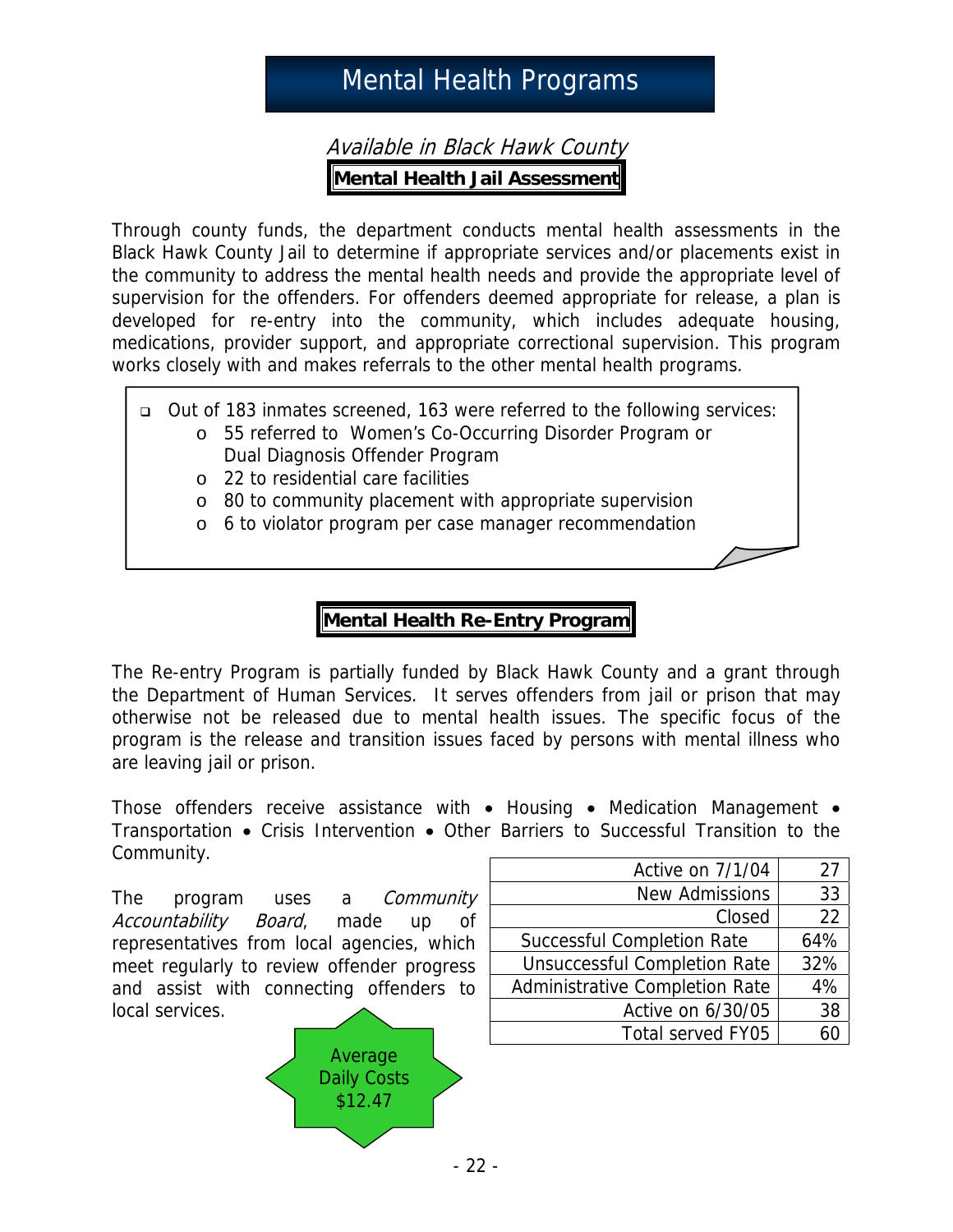# Mental Health Programs

#### **Male Dual Diagnosis Offender Program**

The Dual Diagnosis Offender Program is funded through a Residential Substance Abuse Treatment grant. It is a facility-based program for 18 males who have co-occurring mental illness and substance abuse disorders. These offenders are historically difficult to treat and would otherwise likely be in jail, prison, or hospitals. The program integrates substance abuse and mental health treatment with correctional structure, using on-site contracted mental health and substance abuse services.

|                                       | Residential | Aftercare |
|---------------------------------------|-------------|-----------|
|                                       | Facility    |           |
| Active on 7/1/04                      | 18          | 30        |
| <b>New Admissions</b>                 | 35          | 22        |
| Closed                                | 35          | 22        |
| <b>Successful Completion Rate</b>     | 66.0%       | 59.0%     |
| <b>Unsuccessful Completion Rate</b>   | 26.0%       | 36.0%     |
| <b>Administrative Completion Rate</b> | 6.5%        | 0.0%      |
| <b>Intermediate Sanction</b>          | 3.5%        | 5.0%      |
| Active on 6/30/05                     | 18          | 22        |
| Total served FY05                     | 53          | 52        |



The Women's Program for Co-occurring Disorders is funded through an Office of Drug Control Policy grant. Like the men's Dual-Diagnosis Program, contracted mental health and substance abuse services are provided on-site. The focus of the program includes assessment, medication management, group and individual counseling, employment, establishing community and support networks, building parenting skills, and general life skills. This program is unique in that it serves all legal statuses including pre-trial, residential, field probation and parole.



| Active on 7/1/04                    | 23    |
|-------------------------------------|-------|
| <b>New Admissions</b>               | 16    |
| Closed                              | 12    |
| <b>Successful Completion Rate</b>   | 83.3% |
| <b>Unsuccessful Completion Rate</b> | 0.0%  |
| Administrative Completion Rate      | 8.3%  |
| <b>Intermediate Sanction</b>        | 8.3%  |
| Active on 6/30/05                   | 24    |
| <b>Total served FY05</b>            |       |

Average Daily Costs Residential Facility \$32.65

> Average Daily Costs Aftercare: \$8.21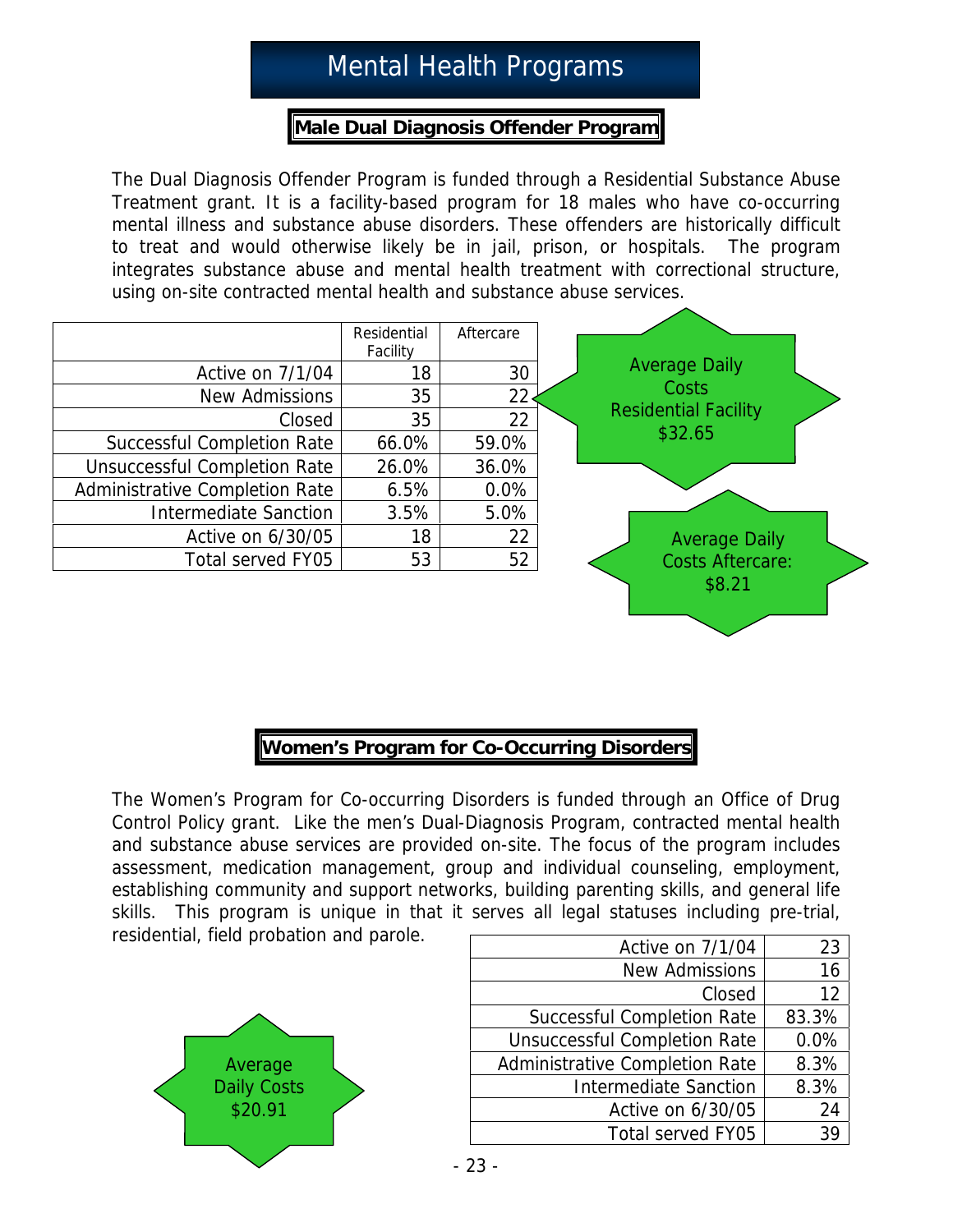*Available in Waterloo (10/1/2003-9/30/2006)*

A collaborative effort with:

- Waterloo Police Department Black Hawk County Sheriff's Department
- Black Hawk County Attorney's Office Juvenile Court Services

**Goals:** Identify, track and remove from the community violent and repeat juvenile and adult offenders through the cooperative efforts of local law enforcement, State and Federal Prosecutors, community based corrections and juvenile court services. Special emphasis is directed at offenders who have shown a tendency to use guns in their intimidation tactics and criminal activities.

**Program Design:** • 2 Probation/Parole Officers are assigned to the program • Team identifies qualified offenders • Probation/Parole Officers share offender information with local law enforcement • Developed inter-agency electronic offender information sharing, and work collaboratively to map offender movement in an effort to eliminate gaps in offender supervision

Made available by a grant through the United States Attorney's Office and administered through the Office of Drug Control Policy.

7 Probation-Status and 27 Parole-Status offenders referred in FY '05

# Youthful Offender Program

#### **Delivery of Education, Treatment/Training Opportunities for Understanding Responsibility (DETOUR) \***

The mission of the Youthful Offender Program is designed to divert at-risk youth ages 16 to 21 from future criminal activity by addressing criminogenic patterns, increasing pro-social skills and ensuring offender accountability through proven, innovative, and timely interventions.

#### **GOALS:**

To promote self-awareness and self-corrective behavior; To maintain public safety; To reduce recidivism; To promote positive family unity; To promote pro-social behavior; To balance monitoring and treatment; To obtain appropriate educational level; To address identified criminogenic needs; To ensure accountability to victims and community; To obtain/maintain job skills

#### **COMPONENTS:**

Substance Abuse Assessment; Education, and Treatment; Education; Job Skills; Cognitive Skills; Enhanced Parenting and Responsibility; Restorative Justice; Victim Offender Intervention Services; Mentoring; Community Service; Intensive Supervision

**\* Due to a lack of referrals and a low successful completion rate, a decision was made to discontinue this program in March 2005.**

| Active on 7/1/04                      | 13    |
|---------------------------------------|-------|
| New Admissions                        |       |
| Closed                                | 15    |
| Successful Completion Rate            | 33.3% |
| <b>Intermediate Sanction</b>          | 6.7%  |
| <b>Unsuccessful Completion Rate</b>   | 46.7% |
| <b>Administrative Completion Rate</b> | 13.3% |
| Active on 6/30/05                     | 5     |
| Total served FY05                     |       |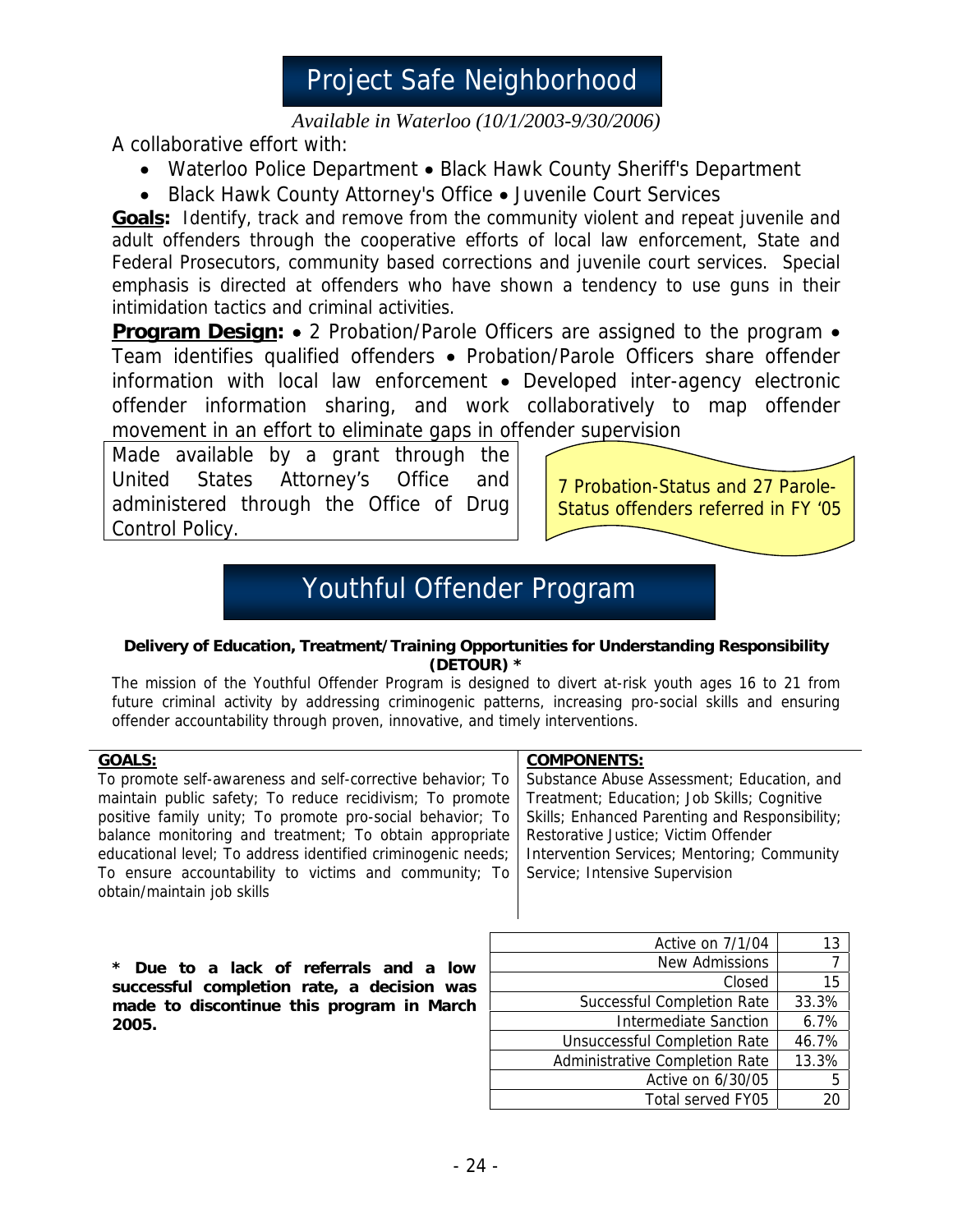#### Available District-wide

The goal of the Sex Offender Treatment Program is to help offenders learn to control their deviant behaviors and learn pro-social skills.

#### Assessment:

• Risk Assessment • Polygraph – Verification of sexual history • Plethysmograph - Physiological testing of sexual arousal patterns . Psycho-sexual Testing • Clinical Interview By the Psychologist

## Treatment:

- Psycho-education and skill development in areas of accountability, interpersonal relationships, human sexuality, victim empathy, dynamics of sexual abuse, deviant cycle, relapse prevention, and social skills
- Group therapy Phase I, II and Aftercare
- Individual therapy
- Family/significant other groups
- Pharmacological intervention when deemed appropriate

#### Monitoring:

- Intensive Supervision
- Electronic Monitoring
- Home Visits
- Collateral Contact
- Maintenance Polygraphs
- Drug and alcohol testing

| Active on 7/1/04                    | 113   |
|-------------------------------------|-------|
| <b>New Admissions</b>               | 47    |
| Closed                              | 45    |
| <b>Successful Completion Rate</b>   | 60.0% |
| <b>Unsuccessful Completion Rate</b> | 15.6% |
| Administrative Completion Rate      | 8.9%  |
| <b>Intermediate Sanction Rate</b>   | 15.6% |
| Active on 6/30/05                   | 106   |
| Total served FY 05                  | 161   |

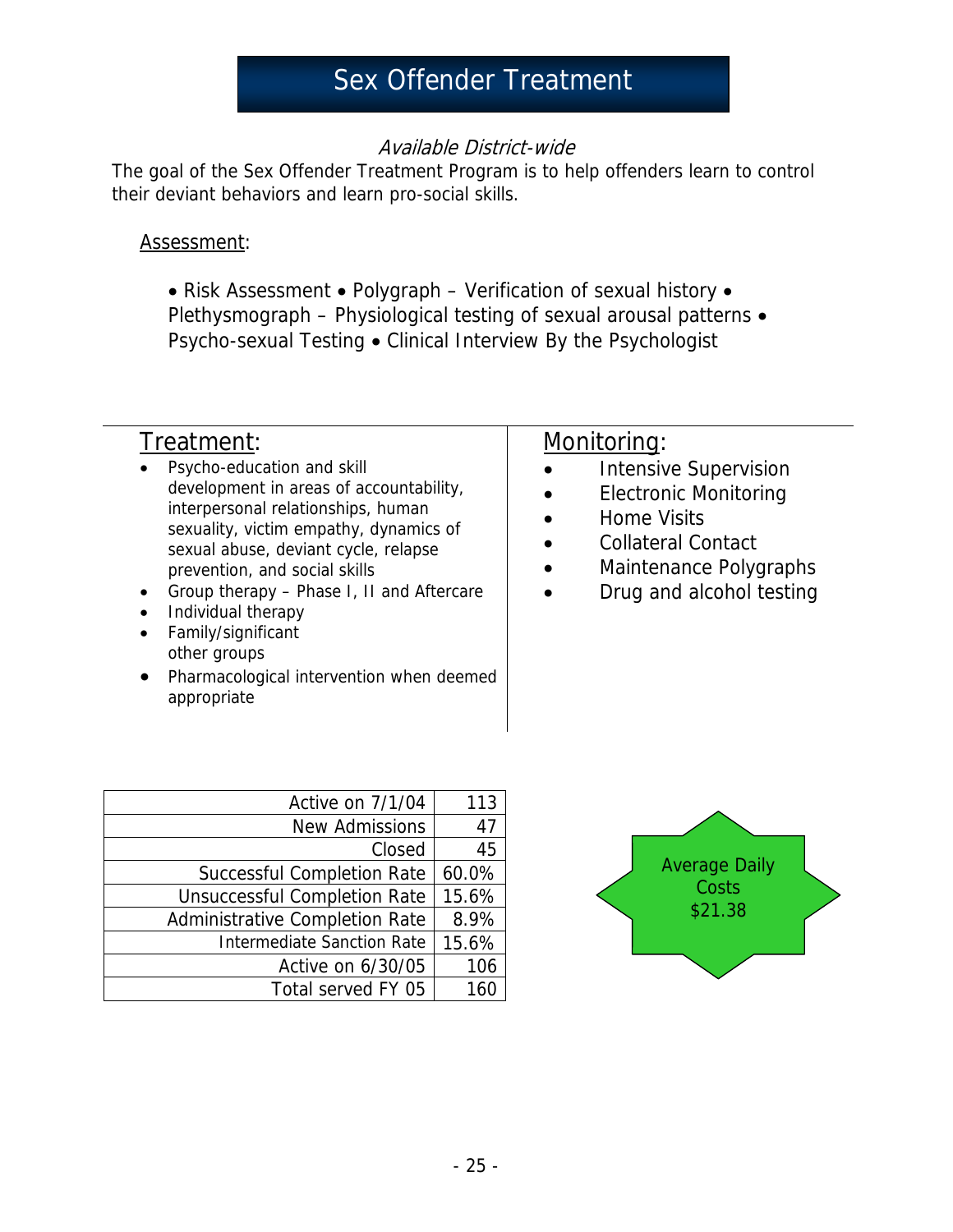# Violator Aftercare Program

Available District-wide

The Department of Corrections operates Violator Programs for offenders failing parole, probation, or work release who may benefit from a four to six month intensive substance abuse or cognitive program in lieu of revocation to prison. The Department of Correctional Services provides the aftercare component.

The goal of the Violator Aftercare Program is to assist with the transition from State Violator Programs to community supervision, enabling offenders to practice the newly developed skills in their daily lives.

| Active on 7/1/04                      | 40    | Average                                     |
|---------------------------------------|-------|---------------------------------------------|
| New Admissions                        | 78    | <b>Daily Costs</b>                          |
| Closed                                | 90    | <b>COMPONENTS:</b><br>\$8.41                |
| <b>Successful Completion Rate</b>     | 74.4% | • Cognitive Skills Groups                   |
| Unsuccessful Completion Rate          | 20.0% | • Positive Peer Support                     |
| <b>Administrative Completion Rate</b> | 3.3%  | <b>Intensive Supervision</b><br>$\bullet$   |
| <b>Intermediate Sanction</b>          | 2.2%  | <b>Substance Abuse Testing</b><br>$\bullet$ |
| Active on 6/30/05                     | 25    |                                             |
| Total served FY05                     | 118   |                                             |
|                                       |       |                                             |

# Batterer's Education Program

Available District-wide

The Batterer's Education Program (BEP) provides a group education process for offenders arrested for domestic violence charges or who have a pattern of abusive behavior within their relationships. The program is operated through contracted services. BEP staff are actively involved in local Domestic Violence Coalitions, using a community response model to address domestic violence.

**Average** Daily Costs \$.48

### **Groups . . .**

- Use a standardized curriculum, combining education and skill practice
- Are gender-specific
- Include 24 sessions
- Facilitated by trained facilitators

BEP is completely funded by offender fees.

| Active on 7/1/04                      | 346   |
|---------------------------------------|-------|
| <b>New Admissions</b>                 | 352   |
| Closed                                | 345   |
| <b>Successful Completion Rate</b>     | 80.6% |
| <b>Unsuccessful Completion Rate</b>   | 10.4% |
| <b>Administrative Completion Rate</b> | 9.0%  |
| Active on 6/30/05                     | 342   |
| Total served FY05                     |       |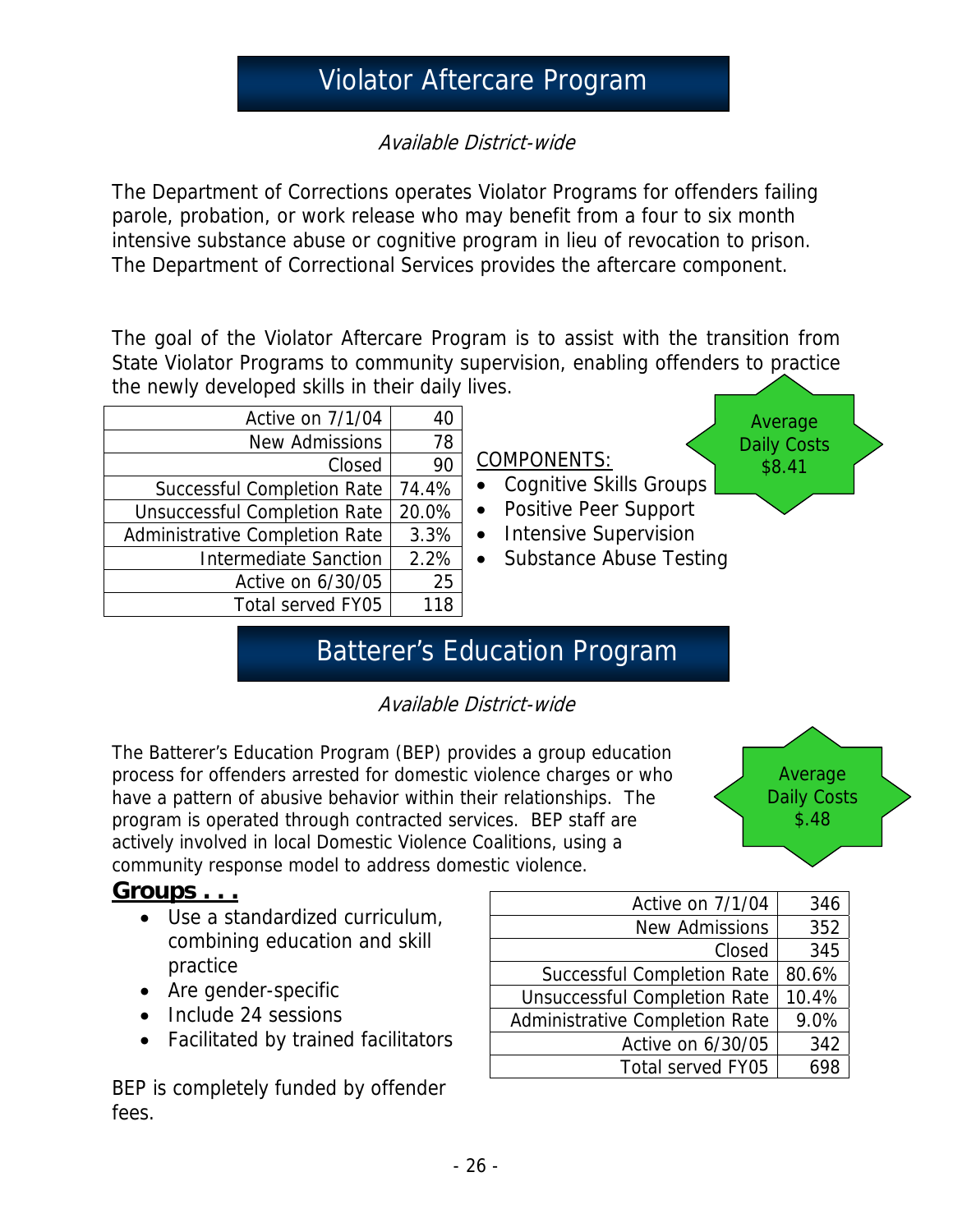#### Available District-Wide

Victim-Offender Intervention Services is a voluntary program that provides opportunities for individuals affected by crime to actively participate in dealing with the consequences of that crime.

#### **Program Options:**

- $\triangleright$  Direct Communication face to face meetings between those affected by the crime and the offender, with a trained facilitator; restitution and reparation agreements may be part of the process
- ighthrow Indirect Communication verbal or written communication through the program facilitator
- $\triangleright$  Reparation Circle meeting with the offender, family members, trained community volunteers, and a trained facilitator focusing on holding the offender accountable for harm caused to the community, as well as the direct victim
- $\triangleright$  Victim Impact Classes classes using a cognitive-based curriculum, videos, and victim panels to assist offenders in developing an increased sensitivity toward victims and greater awareness of harm created by crime

## **OWI Victim Impact COWI Victim Impact**

| Active on 7/1/04                  | 80   |
|-----------------------------------|------|
| <b>New Admissions</b>             | 173  |
| Closed                            | 238  |
| <b>Successful Completion Rate</b> | 97%  |
| Administrative Completion Rate    | 2%   |
| <b>Intermediate Sanctions</b>     | 1%   |
| Active on 6/30/05                 | 13   |
| Total served FY05                 | 253. |

| Active on 7/1/04                      |       |
|---------------------------------------|-------|
| <b>New Admissions</b>                 | 86    |
| Closed                                | 81    |
| <b>Successful Completion Rate</b>     | 64.5% |
| <b>Unsuccessful Completion Rate</b>   | 2.5%  |
| <b>Administrative Completion Rate</b> | 24.5% |
| <b>Intermediate Sanctions</b>         | 8.5%  |
| Active on 6/30/05                     | 14    |
| Total served FY05                     |       |

| <b>Victim Impact Class Speakers</b>          |     |  |  |
|----------------------------------------------|-----|--|--|
| Victim Impact Speaker Opportunities          | 48  |  |  |
| New Victim Impact Speakers Prepared to Speak | 8   |  |  |
| <b>Total Victim Impact Speaker Contacts</b>  | 56  |  |  |
|                                              |     |  |  |
| <b>Victim-Offender Intervention Services</b> |     |  |  |
| Victims Assisted with:                       |     |  |  |
| <b>Restitution Information</b>               | 53  |  |  |
| Advocacy/Offender Information                | 12  |  |  |
| <b>Crime Victim Compensation</b>             | 6   |  |  |
| Advocacy/Crisis Intervention/Registration    | 45  |  |  |
| Referrals to Community Resources             | 10  |  |  |
| Victims/Community Members Who Participated   |     |  |  |
| in Facilitated Communication with Offenders  | 12  |  |  |
| <b>Total Served in VOIS</b>                  | 138 |  |  |

| <b>Staff Victimization</b><br>and Support Services<br>(SVSS) |    |
|--------------------------------------------------------------|----|
| Staff served through SVSS                                    | 13 |
| Offenders served                                             |    |
| through SVSS                                                 |    |
| <b>Critical Incidents</b>                                    |    |
| addressed                                                    |    |
| through SVSS                                                 | 2  |
| <b>Critical Incident Debriefings</b>                         |    |
| Provided through SVSS                                        |    |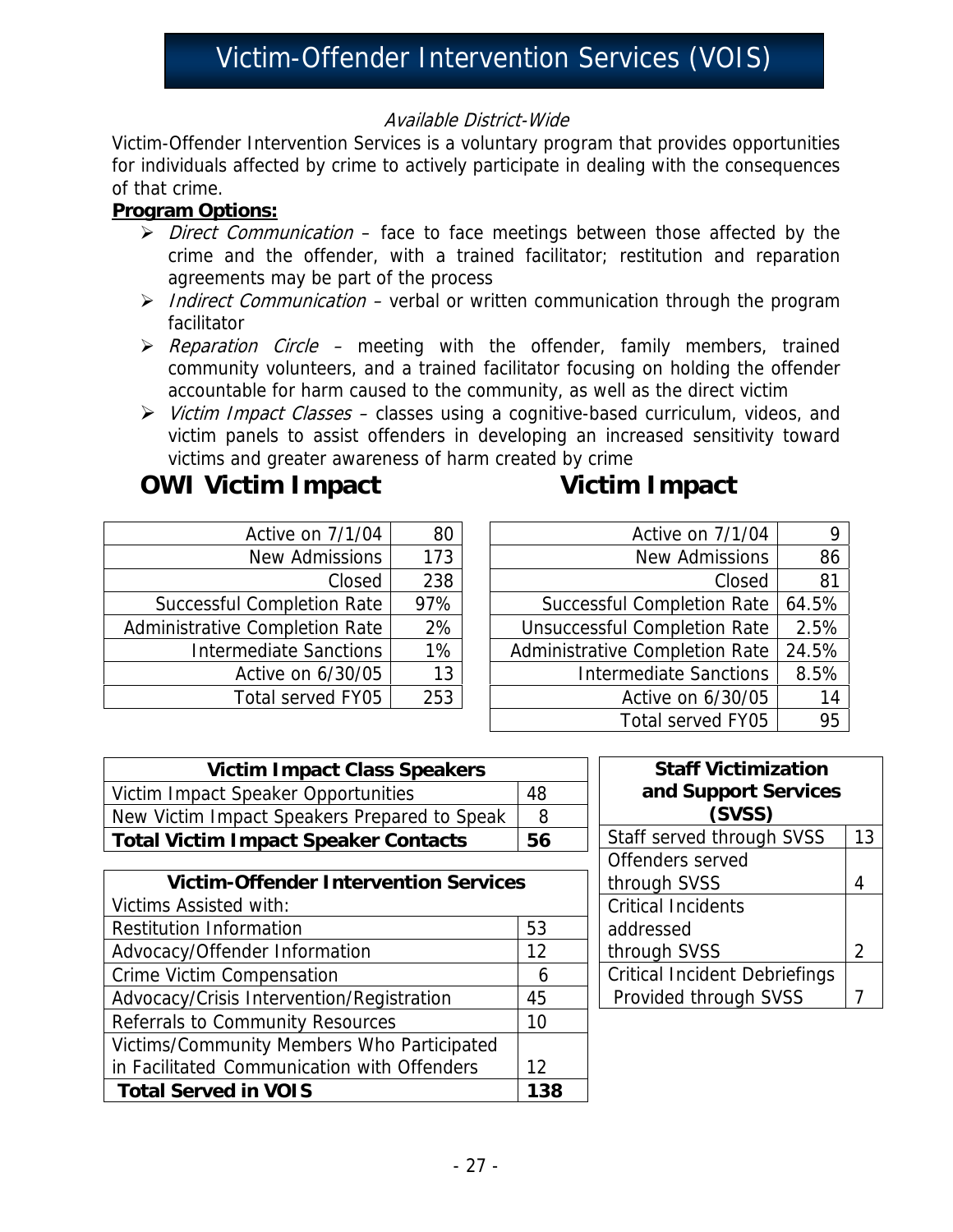## Community Service

#### Available District-wide

The 1<sup>st</sup> District is committed to helping restore harm done to the many victims in our communities. One avenue to help accomplish this is for offenders to perform service hours in our neighborhoods. As this labor certainly benefits the community, it can also provide opportunities for the offender to learn skills and develop a sense of responsibility to society.

There are many ways this District incorporates community service into our correctional programs: **Community Service Sentencing** is an alternative to incarceration or other sentencing options, used mainly with probationers. Paying back loss to the community is a form of restitution. Community Service can also be used as an intermediate sanction for violations of supervision or in lieu of paying fines or court costs. It is never used for pecuniary damages.



Handicap Ramp built in Waterloo

|                                                               | <b>Number of</b> | <b>Hours</b>                                                             |                                                                                                                                                              | <b>Locations</b>                                                                                                                                                                                 |
|---------------------------------------------------------------|------------------|--------------------------------------------------------------------------|--------------------------------------------------------------------------------------------------------------------------------------------------------------|--------------------------------------------------------------------------------------------------------------------------------------------------------------------------------------------------|
| <b>Office/Facility</b>                                        | <b>Offenders</b> | <b>Worked</b>                                                            | <b>Type of Work</b>                                                                                                                                          | (frequently used)                                                                                                                                                                                |
| Waterloo Field<br><b>Services</b>                             | 184              | 6,381.24                                                                 | Food Bank, General Labor,<br><b>Charity Organizations</b>                                                                                                    | Kuddles N Kids, Waterloo<br><b>Community Playhouse</b><br>Area Churches, Waterloo Rec                                                                                                            |
| Waterloo<br>Residential                                       | 569              | 13,506.11<br>(includes<br>10,000<br>hours Level<br>System <sup>*</sup> ) | Office Work, Ditch Clean<br>Up, General Labor,<br>Construction, Charity<br>Organizations, Handicap<br>Ramps, Snow Removal,<br>Yard Work, Park<br>Maintenance | Center, Lincoln & Black Hawk<br>Park, Heavenly Treasures,<br>Salvation Army, NE Iowa Food<br>Bank, Pathways, Junkman<br>Knoebel Center, City of<br>Waterloo, St. Vincent De Paul,<br>Young Arena |
| Dubuque/<br>Manchester<br><b>Field Services</b>               | 99               | 7,547.50                                                                 | Food Bank, General Labor,<br>Food Prep And Clean-Up                                                                                                          | Four Mounds, Boy's & Girl's<br>Club, Eagle's Club, Airport,<br>Goodwill, Red Cross,<br>Food Pantry, Gronen                                                                                       |
| Dubuque Facility                                              | 100              | 2,124.20<br>(includes)<br>1,500<br>hours Level<br>System*)               | Food Bank, General Labor,<br>Food Prep And Clean-Up                                                                                                          | Construction, Rescue Mission,<br>Red Cross, St. Vincent DePaul                                                                                                                                   |
| Oelwein,<br>Decorah,<br>Independence<br><b>Field Services</b> | 80               | 6,200.60                                                                 | Construction, Office Work,<br>Food Bank                                                                                                                      | Backbone, City of Ionia, City<br>of Lime Springs, Decorah<br>Parks and Rec, Oelwein City<br>Parks, Calmar Habitat House,<br>Nashua Food Bank                                                     |
| <b>West Union</b><br>Facility                                 | 97               | 1,912.00<br>(includes<br>1,300<br>hours Level<br>System*)                | Construction, General<br>Labor, Park Clean-Up,<br>Highway Clean-Up                                                                                           | Fayette Co. Fairgrounds, Ft.<br>Atkinson, Highway Ditch<br>Clean-up, City of Cresco, City<br>of West Union                                                                                       |

\*Offenders are required to perform 20 hours of community service to advance through the facilities "Level System" to be eligible for furloughs and to discharge.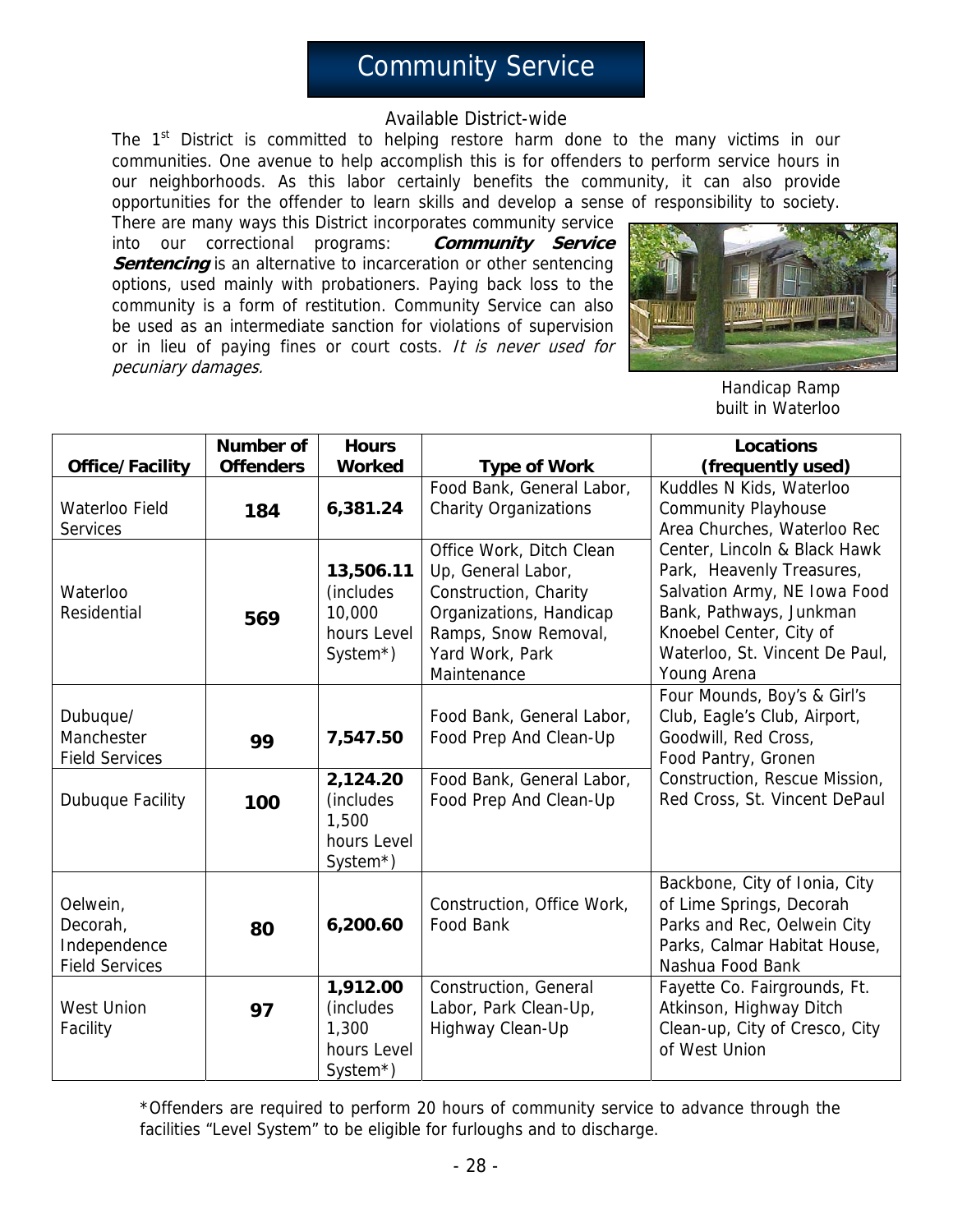# Individualized Learning

### Available in Waterloo and Dubuque

Because many offenders have been unsuccessful in traditional classroom settings,

**Job Development Statistics | Waterloo** 

Successful Completion (maintained employment 1 month) 33

Administrative

Unsuccessful Completion 29

(transfers, discharges) 14

Success Rate | 53% Active on 6/30/05 | 19 Total served FY05 | 95

education staff are available to provide individualized assistance to offenders in the following areas:

- **Educational Assessment**
- **GED Preparation**
- **Resumes**
- **Job Skills**
- **Career Planning**

Education staff partner with local community colleges for the actual GED testing.

| <b>Education Statistics</b>            | Dubuque | Waterloo |
|----------------------------------------|---------|----------|
| Educational Assessments administered:  | 31      | 113      |
| Average GED preparation or Adult Basic |         |          |
| Education classes attendance per month | 19      | 28       |
| <b>Offenders Completing GED</b>        | 10      |          |



# Volunteer Services

Available District-wide

The Department partners with local colleges and universities to provide students with an opportunity to obtain volunteer work experience in community-based corrections.

### **Benefits to the student:**

- Opportunity to complete college required internships
- First-hand experience to help with career planning and decisions
- Increases their knowledge of the field and enhances their chances of obtaining employment in the corrections field
- Networking opportunities with professionals in the corrections field

#### **Benefits to the Department:**

- Develops a more experienced employee applicant pool
- Improves the employee selection process by providing opportunity to observe potential employees in the work environment
- Assists with job tasks in a supervised capacity

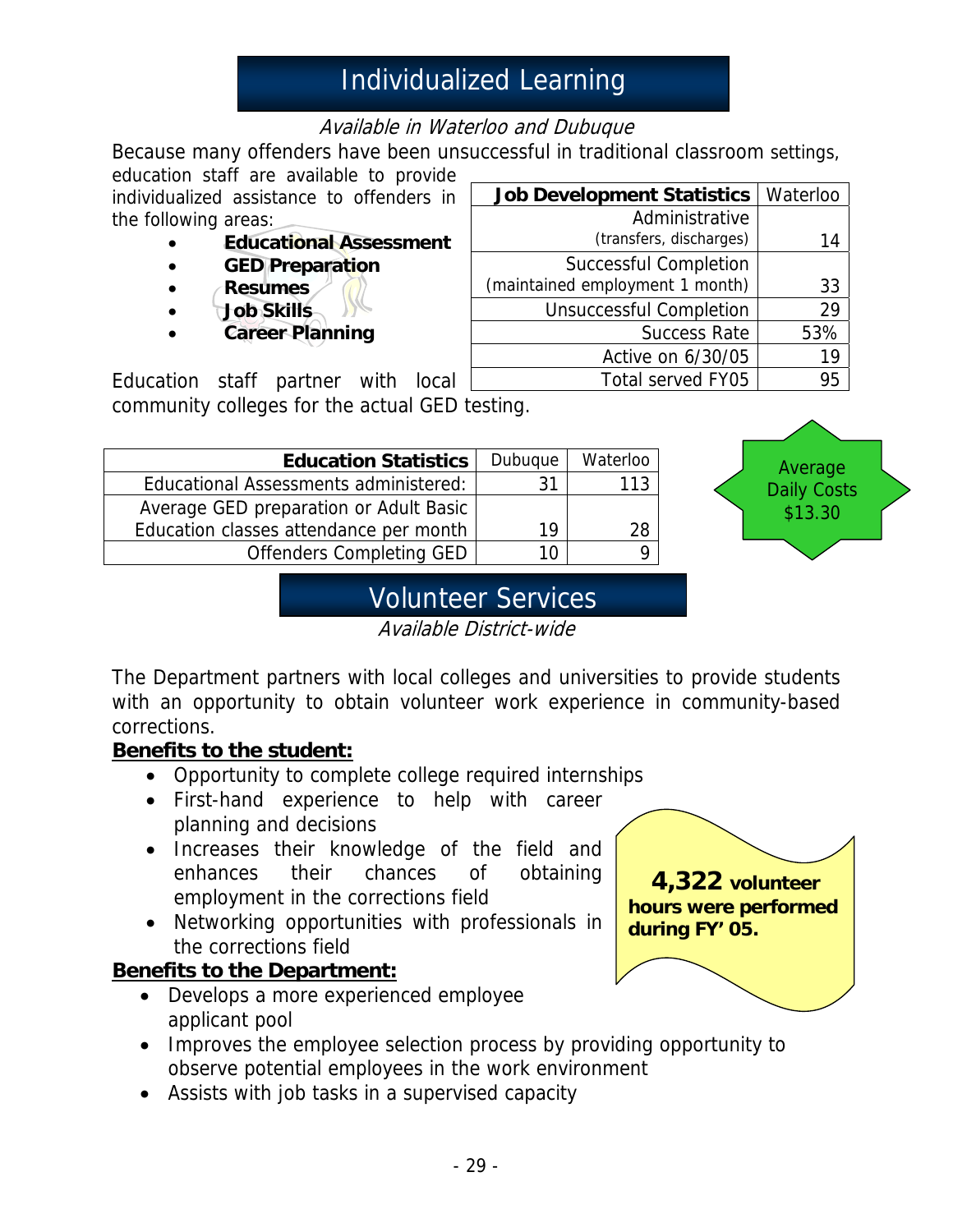

# Community Presentations



1st District staff presented programs to the following community organizations during FY 2005:

| Location/                                                                | <b>Staff</b>                                                                                        | Subject                                | Location/                                                                                                                                     |
|--------------------------------------------------------------------------|-----------------------------------------------------------------------------------------------------|----------------------------------------|-----------------------------------------------------------------------------------------------------------------------------------------------|
| Agency<br>Advisory                                                       | Sara Carter, Mark                                                                                   | Department                             | Agency<br>Juvenile Court                                                                                                                      |
| Boards for the<br><b>First District</b>                                  | Smith, Karen<br>Herkelman, Mary<br>Roche, Patti<br>Smilanich, Jane<br>Duehr & Lisa Dolan            | Programs                               | <b>Services</b>                                                                                                                               |
| Allen Hospital,<br>Waterloo, IA                                          | Sara Carter, Jeff<br>Grell, Mike<br><b>Schreck</b>                                                  | Mental Health<br>Programs              | League of Women<br>Voters: Decorah &<br>Waterloo                                                                                              |
| American<br><b>Probation Parole</b><br>Association -<br>Orlando, FL      | Lisa Dolan & Ken<br>Kolthoff                                                                        | Mental Health<br>Programs              | Legislative Events                                                                                                                            |
| Victim Advisory<br><b>Board Cedar</b><br>Rapids, IA                      | Mary Roche                                                                                          | Victim Impact<br>Program               | Loras College<br>University of<br>Dubuque                                                                                                     |
| Cedar Valley<br>Community<br>Support Services;<br>East High School       | Sara Carter &<br>Dan Mallin                                                                         | Mental Health<br>Programs              | <b>NAMI</b>                                                                                                                                   |
| Church Row<br>Neighborhood<br>Association                                | <b>Tam DeMaris</b>                                                                                  | Renaissance<br>Program                 | Newton<br>Correctional Facility<br>& Fort Madison                                                                                             |
| Colleges -<br>DMACC, Drake,<br>Upper Iowa,<br>ISU, UNI                   | Mary Roche                                                                                          | Victim Impact<br>Program               | Northeast Iowa<br>Domestic<br>Violence/Substance<br><b>Abuse Coalition</b>                                                                    |
| Crime Victim's<br><b>Rights Week</b><br>Ceremonies                       | Mary Roche<br>(at Cedar Rapids<br>and the Capitol -<br>Des Moines) Karen<br>Herkelman<br>(Waterloo) | <b>Victims</b>                         | Postville Chamber of<br>Commerce; Postville<br>Meth Seminar; NE<br>Iowa Meth Task<br>Force:<br>Turkey Valley Driver's<br>Ed Classes & Faculty |
| <b>CURE</b> (Citizens<br>United for the<br>Rehabilitation of<br>Errants) | Karen Herkelman,<br>Jeff Grell & John<br>Harrington                                                 | Corrections                            | Public Defender Ba<br>Association Mtg.                                                                                                        |
| East High<br>School &<br>YWCA Job Fair                                   | Tim Gillam                                                                                          | Corrections                            | St. Luke's Hospital<br>Cedar Rapids, IA                                                                                                       |
| Hawkeye<br>Community<br>College &<br><b>Advisory Board</b>               | Al Hoff                                                                                             | Corrections                            | State-wide Central<br>Point of Coordination<br>Training                                                                                       |
| Hudson School<br>Job Fair                                                | Shawn Chestnut                                                                                      | Corrections                            | Wartburg Job Fair                                                                                                                             |
| <b>ICA Fall</b><br>Conference                                            | Dave Berry                                                                                          | Sex Offender<br><b>Risk Assessment</b> | Waterloo Public<br><b>Access Television</b>                                                                                                   |
| Independence<br>High School                                              | Roger<br>Oberhauser                                                                                 | Corrections &<br><b>EMS</b>            | West Delaware<br>High School                                                                                                                  |
| <b>Iowa Corrections</b><br>Association-<br>Okoboji, IA                   | Mental Health<br>Staff                                                                              | Mental Health<br>Programs              | West Union<br><b>Connections Group</b>                                                                                                        |
|                                                                          |                                                                                                     |                                        | Workforce                                                                                                                                     |

| <b>Staff</b>                                                                                                  | Subject                                | Location/<br>Agency                                                                                                                                  | <b>Staff</b>                                                         | <b>Subject</b>                                                     |
|---------------------------------------------------------------------------------------------------------------|----------------------------------------|------------------------------------------------------------------------------------------------------------------------------------------------------|----------------------------------------------------------------------|--------------------------------------------------------------------|
| Sara Carter, Mark<br>Smith, Karen<br>Herkelman, Mary<br>Roche, Patti<br>Smilanich, Jane<br>Duehr & Lisa Dolan | Department<br>Programs                 | Juvenile Court<br><b>Services</b>                                                                                                                    | Janis Wren-<br><b>William Martinez</b>                               | <b>Risk Assessment</b><br>Tools &<br>Interventions/Pr<br>ogramming |
| Sara Carter, Jeff<br>Grell, Mike<br>Schreck                                                                   | <b>Mental Health</b><br>Programs       | League of Women<br>Voters: Decorah &<br>Waterloo                                                                                                     | Karen<br>Herkelman,<br>William Martinez<br>and Dave Berry            | Corrections                                                        |
| Lisa Dolan & Ken<br>Kolthoff                                                                                  | Mental Health<br>Programs              | Legislative Events                                                                                                                                   | Various Staff                                                        | Dept.<br>Programs                                                  |
| Mary Roche                                                                                                    | Victim Impact<br>Program               | Loras College<br>University of<br>Dubuque                                                                                                            | Wendy Lyons,<br>Doug Dykstra &<br>Lauri Waldbillig                   | Corrections                                                        |
| Sara Carter &<br>Dan Mallin                                                                                   | Mental Health<br>Programs              | <b>NAMI</b>                                                                                                                                          | Sara Carter, Jeff<br>Grell                                           | Jail & Prison<br>Re-entry                                          |
| Tam DeMaris                                                                                                   | Renaissance<br>Program                 | <b>Newton</b><br><b>Correctional Facility</b><br>& Fort Madison                                                                                      | Mental Health<br><b>Staff</b>                                        | Mental Health<br>Programs                                          |
| Mary Roche                                                                                                    | Victim Impact<br>Program               | Northeast Iowa<br>Domestic<br>Violence/Substance<br>Abuse Coalition                                                                                  | Dave Berry                                                           | Psychosexual<br><b>Assessments</b>                                 |
| Mary Roche<br>(at Cedar Rapids<br>and the Capitol -<br>Des Moines) Karen<br>Herkelman<br>(Waterloo)           | <b>Victims</b>                         | Postville Chamber of<br>Commerce; Postville<br>Meth Seminar; NE<br><b>Iowa Meth Task</b><br>Force:<br>Turkey Valley Driver's<br>Ed Classes & Faculty | Sherryl Paul                                                         | Treatment<br>Alternative to<br>Substance<br>Abuse (TASC)           |
| Karen Herkelman,<br>Jeff Grell & John<br>Harrington                                                           | Corrections                            | Public Defender Bar<br>Association Mtg.                                                                                                              | Ken Kolthoff,<br><b>Tam DeMaris</b>                                  | 321J, WCOD &<br><b>DDOP</b><br>Programs                            |
| Tim Gillam                                                                                                    | Corrections                            | St. Luke's Hospital<br>Cedar Rapids, IA                                                                                                              | Michelle<br>Shepherd                                                 | Sex Offender<br>Treatment<br>Program                               |
| Al Hoff                                                                                                       | Corrections                            | State-wide Central<br>Point of Coordination<br>Training                                                                                              | Dave Berry                                                           | Sex Offender<br>Management                                         |
| Shawn Chestnut                                                                                                | Corrections                            | Wartburg Job Fair                                                                                                                                    | Shawn Chestnut                                                       | Corrections                                                        |
| Dave Berry                                                                                                    | Sex Offender<br><b>Risk Assessment</b> | Waterloo Public<br><b>Access Television</b>                                                                                                          | Michelle Shepherd,<br>Dan Craig, Karen<br>Herkelman, Cheryl<br>Meyer | 1 <sup>st</sup> District                                           |
| Roger<br>Oberhauser                                                                                           | Corrections &<br><b>EMS</b>            | West Delaware<br><b>High School</b>                                                                                                                  | Vivian Doyle                                                         | Corrections                                                        |
| Mental Health<br>Staff                                                                                        | Mental Health<br>Programs              | West Union<br><b>Connections Group</b>                                                                                                               | Mary Roche                                                           | Victim Impact<br>Program                                           |
|                                                                                                               |                                        | Workforce<br>Development                                                                                                                             | Wendy Lyons,<br>Eric Johnson                                         | 1 <sup>st</sup> District DCS<br>(Facilities)                       |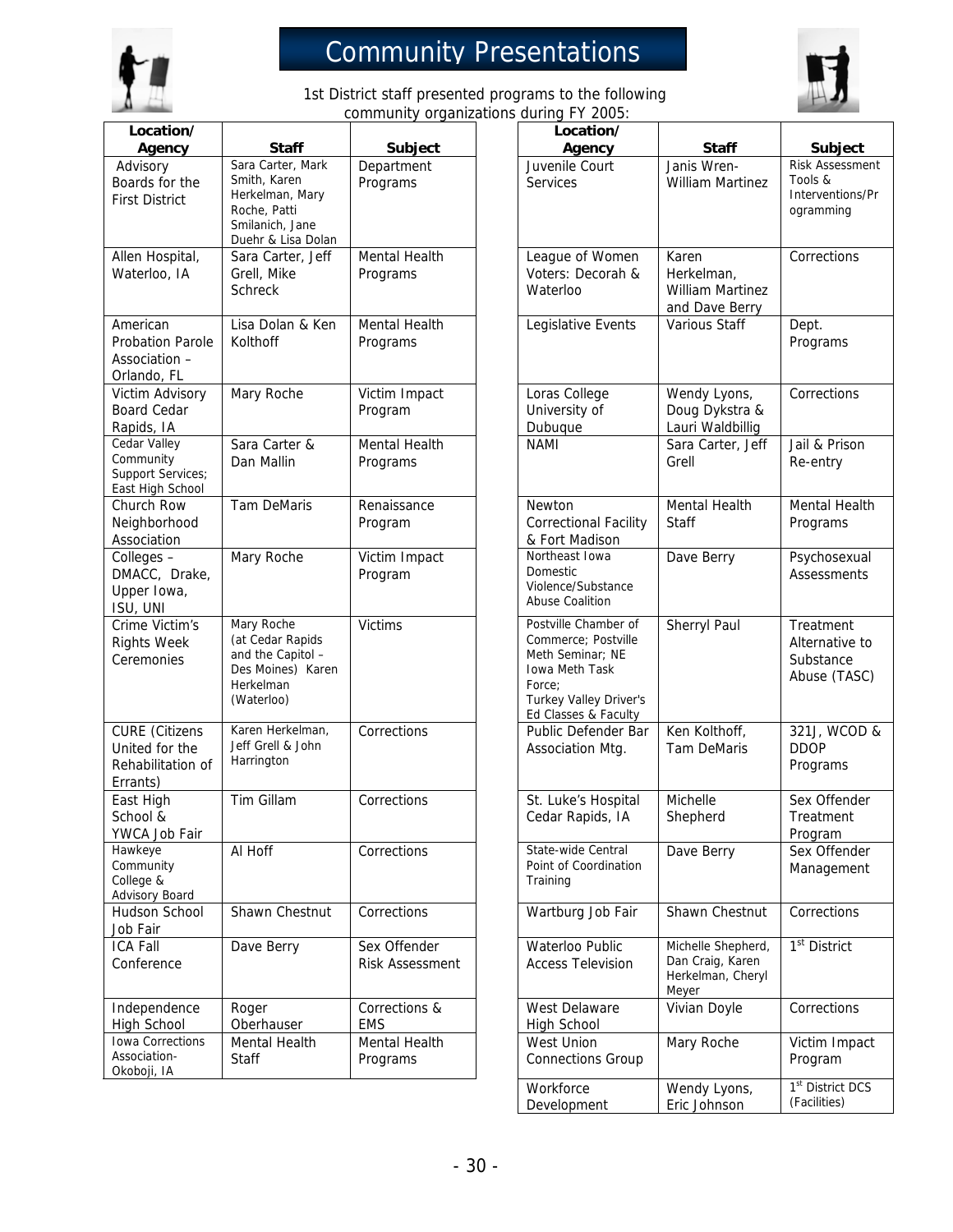# **FIRST DISTRICT FIELD SERVICES OFFICES**

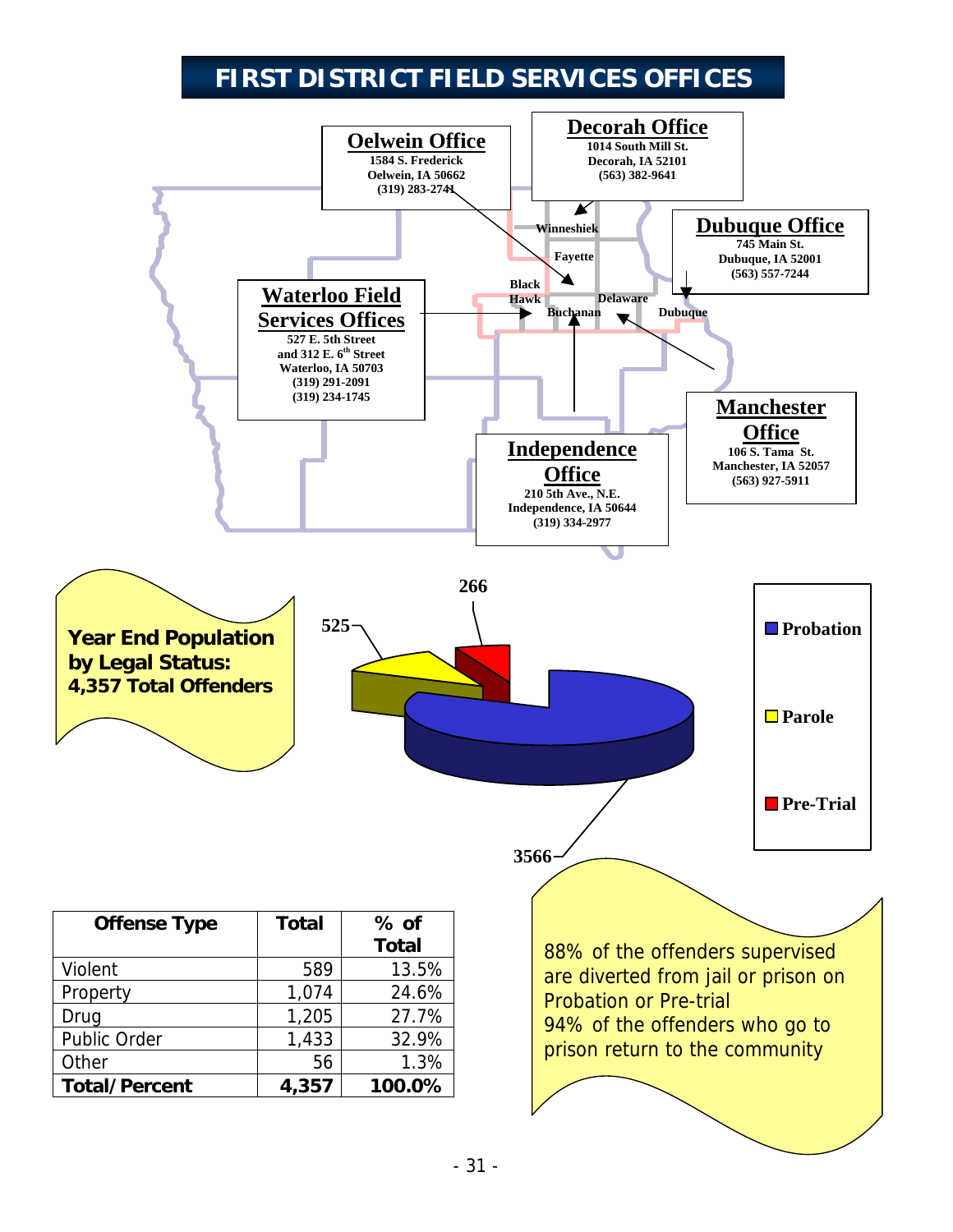#### **FIRST DISTRICT FIELD SERVICES**

**Year End Population ~ Legal Status by Division**



## Eastern Division

#### **Dubuque & Manchester Offices**



| <b>Supervision Status</b> | Total | % of   |
|---------------------------|-------|--------|
|                           |       | Total  |
| Parole/IC Parole          | 80    | 9.4%   |
| Probation/IC Probation    | 627   | 73.9%  |
| Pretrial                  | 142   | 16.7%  |
| <b>Total/Percent</b>      | 849   | 100.0% |

| <b>Offense Type</b>  | <b>Total</b> | % of Total |
|----------------------|--------------|------------|
| Violent              | 134          | 15.8%      |
| Property             | 209          | 24.6%      |
| Drug                 | 186          | 21.9%      |
| Public Order         | 304          | 35.8%      |
| Other                | 16           | 1.9%       |
| <b>Total/Percent</b> | 849          | 100.0%     |

# Northeast Division







**Independence, Oelwein & Decorah Offices**

| <b>Supervision Status</b> | <b>Total</b> | $%$ of<br>Total |
|---------------------------|--------------|-----------------|
| Parole/IC Parole          | 75           | 7.1%            |
| Probation/IC Probation    | 955          | 90.2%           |
| Pretrial                  | 29           | $2.7\%$         |
| <b>Total/Percent</b>      | 1,059        | 100.0%          |

| <b>Offense Type</b>  | <b>Total</b> | % of Total |
|----------------------|--------------|------------|
| Violent              | 117          | 11.1%      |
| Property             | 216          | 20.4%      |
| Drug                 | 292          | 27.6%      |
| Public Order         | 427          | 40.3%      |
| Other                |              | 0.1%       |
| <b>Total/Percent</b> | 1,059        | 100.0%     |

# Western Division



**Waterloo Offices** 



| <b>Supervision Status</b> | Total | $%$ of       |
|---------------------------|-------|--------------|
|                           |       | <b>Total</b> |
| Parole/IC Parole          | 370   | 15.1%        |
| Probation/IC Probation    | 1.984 | 81.0%        |
| Pretrial                  | 95    | 3.9%         |
| <b>Total/Percent</b>      | 2,449 | 100.0%       |

| <b>Offense Type</b>  | <b>Total</b> | % of Total |
|----------------------|--------------|------------|
| Violent              | 338          | 13.8%      |
| Property             | 649          | 26.5%      |
| Drug                 | 727          | 29.7%      |
| Public Order         | 702          | 28.7%      |
| Other                | 33           | 1.3%       |
| <b>Total/Percent</b> | 2,449        | 100.0%     |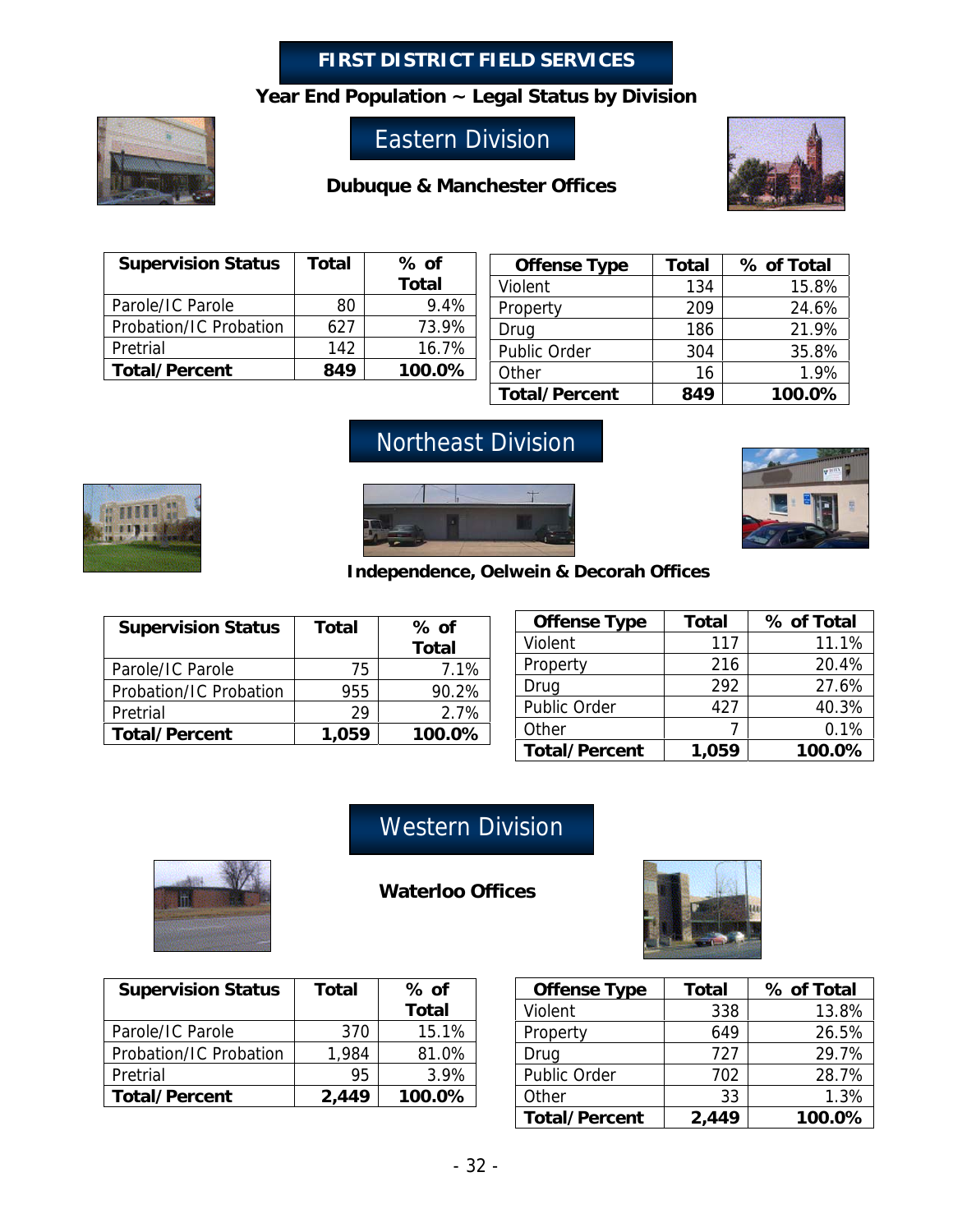# Intermediate Criminal Sanctions Continuum

This continuum is a sentencing option available to the Court under 901B of the Code of Iowa. The continuum consists of five levels:

- Level 1 Noncommunity-based corrections sanctions including fines and noncommunity-based supervision
- Level 2 Probation and Parole
- Level 3 Quasi-incarceration sanctions including violator's program and residential facility placement, and house arrest using electronic monitoring
- Level 4 Short-term incarceration, including the violator's program
- Level 5 Incarceration

The law allows the District authority to make administrative decisions regarding the supervision of community-based offenders within levels 2, 3, and parts of 4.

The continuum:

- Uses a team approach to ensure fair and consistent decisions
- Uses intermediate community-based sanctions
- Provides immediate response to offender needs and accountability for behavior
- Reduces court time needed to conduct revocation hearings

| Year end population by legal status |  |  |
|-------------------------------------|--|--|
|                                     |  |  |

|  | <b>Total 1st District Offenders:</b>            | 4,945 |
|--|-------------------------------------------------|-------|
|  | Level 4 - Violator Program                      | 25    |
|  | Level 3 - Residential Facilities**              | 384   |
|  | <b>Intensive Supervision</b>                    | 279   |
|  | <b>Youthful Offender</b>                        | 5     |
|  | Federal Home Confinement-Residential Facilities | 3     |
|  | Level 2A Day Reporting-Residential Facilities   | 129   |
|  | Probation                                       | 2,655 |
|  | Parole                                          | 454   |
|  | Level 2B Pre-Trial Release                      | 218   |
|  | Level 2C Low Risk Probation                     | 793   |
|  |                                                 |       |

\*\*Includes Federal Home Confinement, OWI Pre-Placement, Community Supervision 902.3A, No correctional Supervision Status offenders who have not been sentenced, but the court placed them in Youthful Offender Program or Intensive Supervision for Sex Offenders, OWI Pre-placements supervised by a residential facility.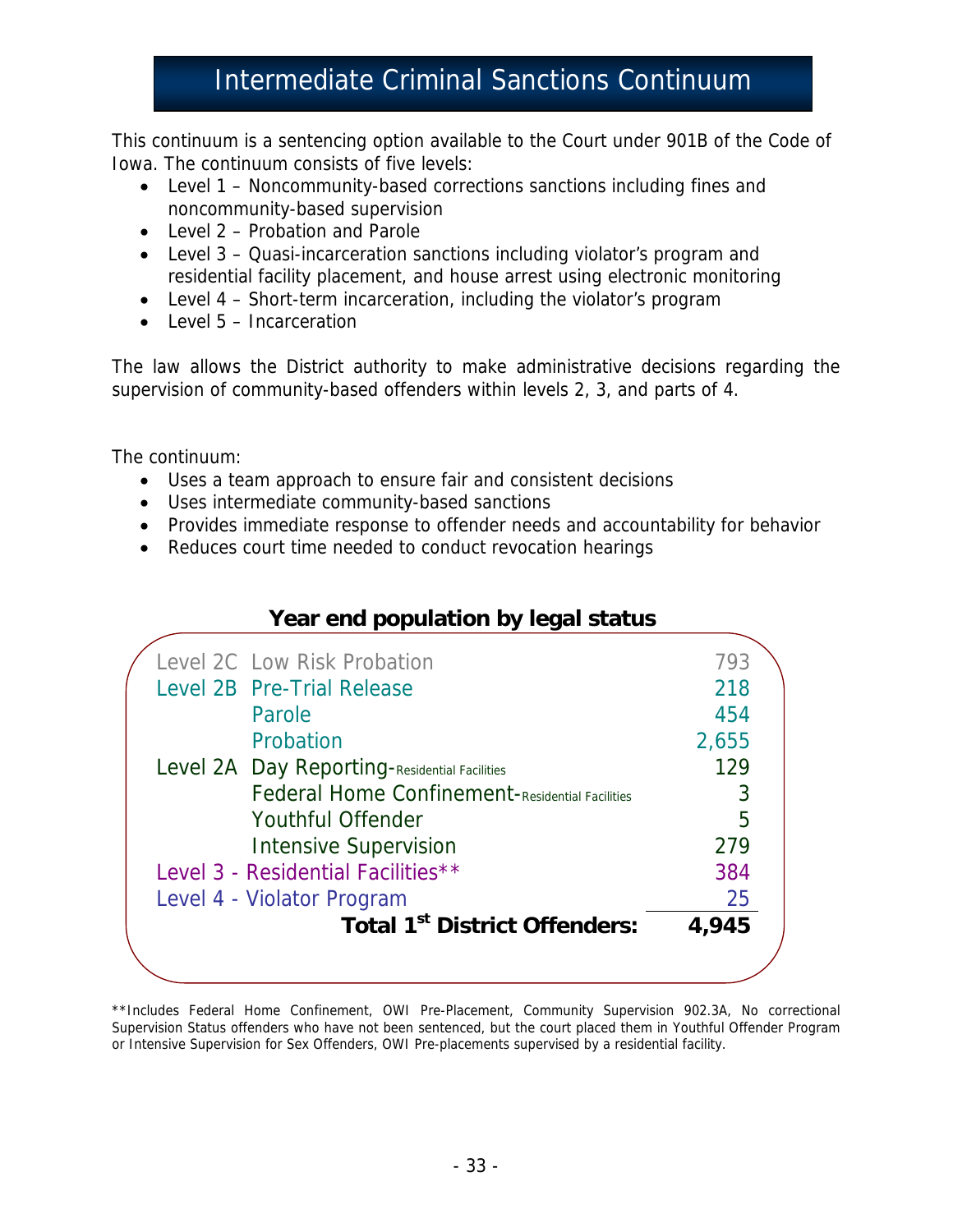# Probation **Probation** Parole

**Probation** provides the Court an alternative to incarceration whereby convicted offenders remain in the community under supervision. Offenders undergo risk and need assessment, case planning, and referral to local community resources. Officers monitor compliance and progress, report information, facilitate behavioral change, and make recommendations to the Court.

**Parole** provides supervised conditional release of offenders released from prison or work release as authorized by the Board of Parole. Officers conduct assessments, make referrals, assist with transition back into the community, facilitate behavioral change, and monitor compliance and progress similar to probation.

| Active on 7/1/04                      | 2,583 |
|---------------------------------------|-------|
| <b>New Admissions</b>                 | 1,714 |
| Closed                                | 1,392 |
| <b>Successful Completion Rate</b>     | 72.9% |
| <b>Intermediate Sanction</b>          | 0.0%  |
| <b>Unsuccessful Completion Rate</b>   | 23.8% |
| <b>Administrative Completion Rate</b> | 3.3%  |
| Active on 6/30/05                     | 2,614 |
| Total served FY05                     | 4,297 |

| Active on 7/1/04                      | 385   |
|---------------------------------------|-------|
| <b>New Admissions</b>                 | 391   |
| Closed                                | 353   |
| <b>Successful Completion Rate</b>     | 67.9% |
| <b>Intermediate Sanction</b>          | 13.3% |
| <b>Unsuccessful Completion Rate</b>   | 17.6% |
| <b>Administrative Completion Rate</b> | 1.1%  |
| Active on 6/30/05                     | 451   |
| Total served FY05                     | 776   |



Note: Statistics for Field Services Supervision statuses do not count offenders who are pending legal action; for example, offenders who abscond but are not yet apprehended, and offenders transferring between field services and residential units. Therefore, annual statistics do not appear to balance.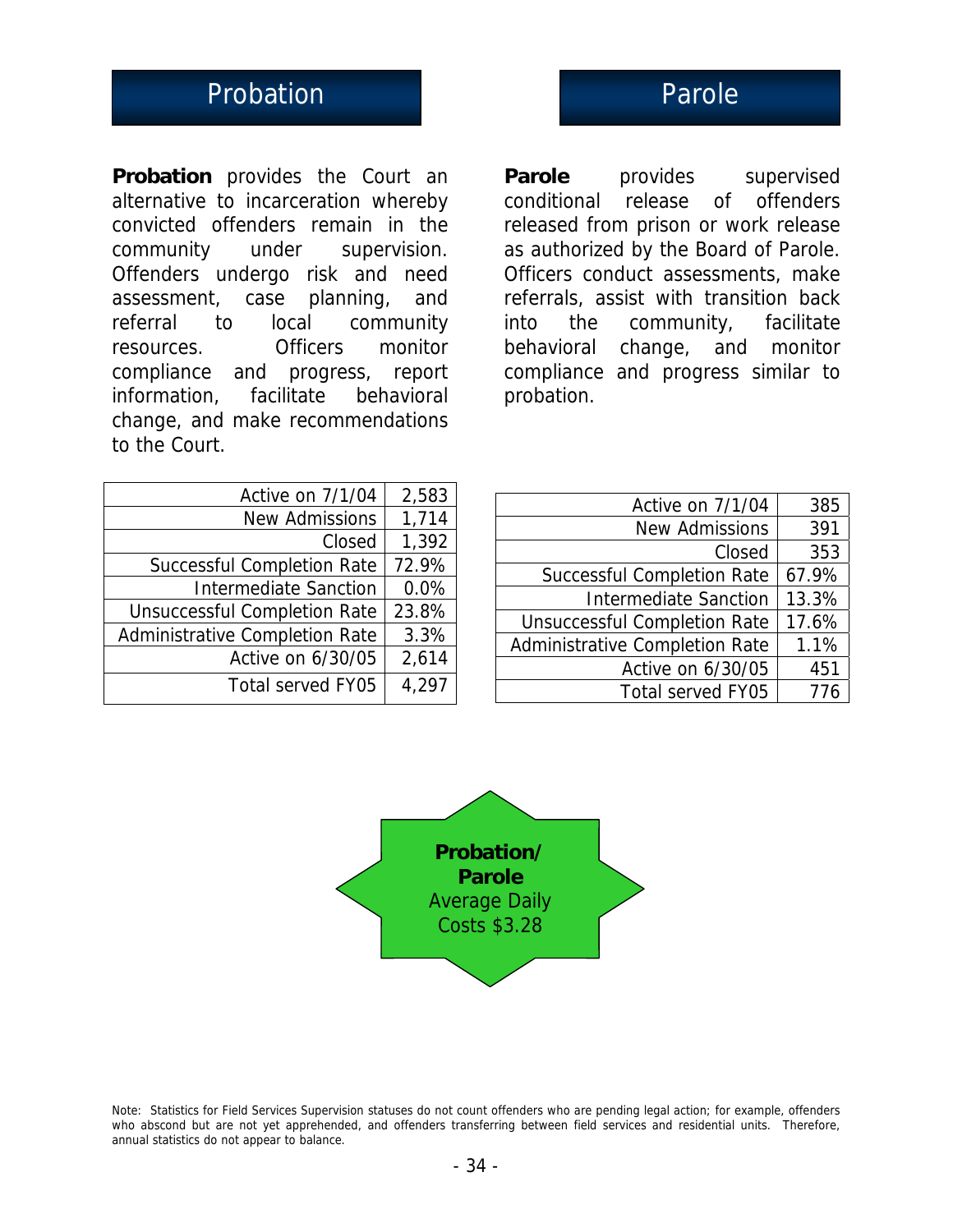**Pre-Trial** supervision is an alternative to the bail bond system. Arrestees are interviewed in the jail and are assessed for their likelihood to appear for court and potential danger to the community. Recommendations are made to the Court regarding release from jail, which may include release on own recognizance, release with supervision, release with bail, release on bail with supervision, or no release. If release with supervision is ordered, the defendant is monitored to assure attendance at court appearances and compliance with conditions of release.





Note: Statistics for Field Services Supervision statuses do not count offenders who are pending legal action; for example, offenders who abscond but are not yet apprehended, and offenders transferring between field services and residential units. Therefore, annual statistics do not appear to balance.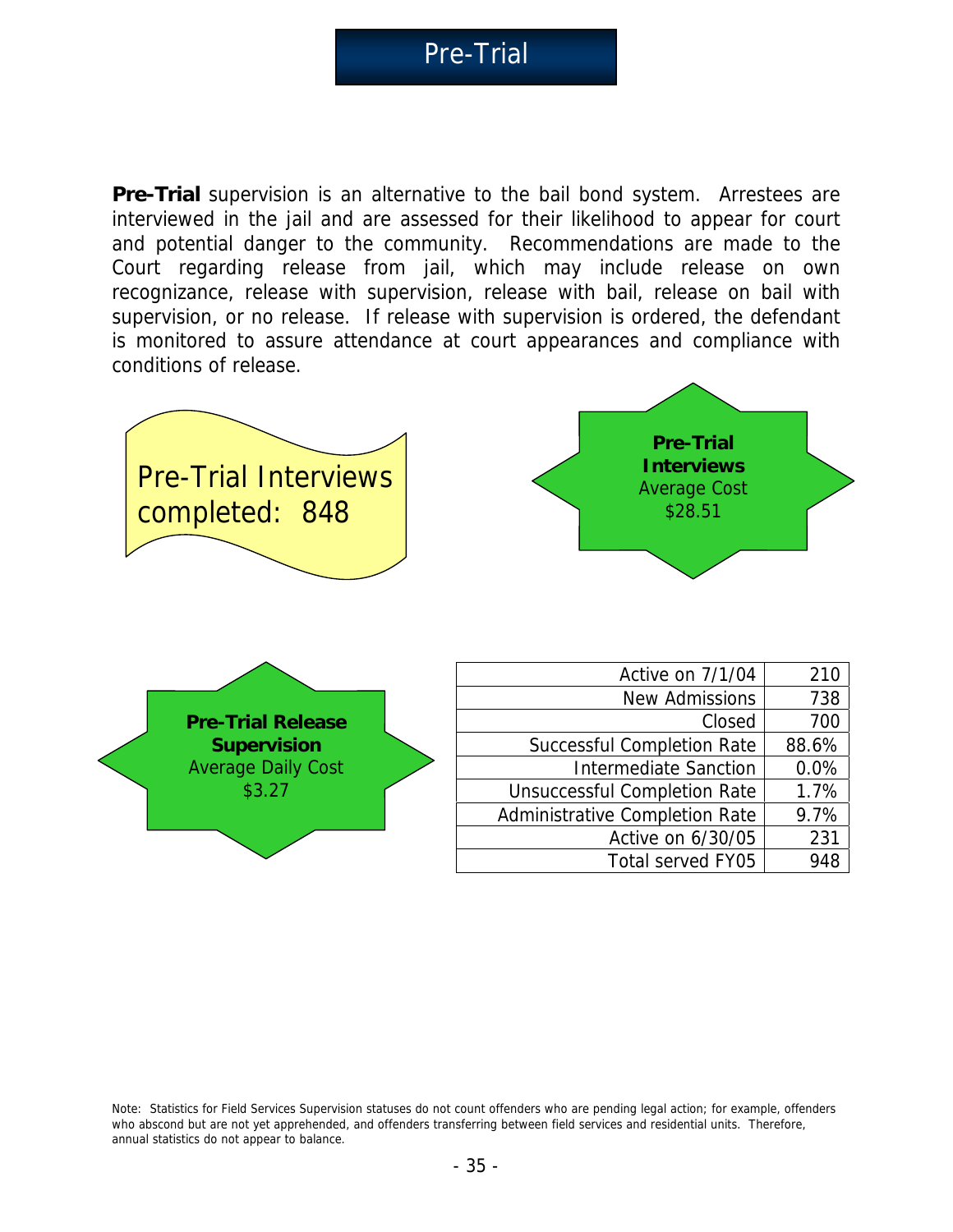# Risk Level of Offenders

Level of supervision and case planning is based on risk and need assessment. The Western Division has a specialized unit, which assesses probationers prior to assignment to a permanent officer. Individual officers in the Eastern and Northeastern Divisions conduct assessments after case assignment.

The number of offenders supervised in Field Services has increased by 1.3% since last year, with a significant increase in new, intensive, and minimum risk offenders.

| <b>Field Services</b><br>Level of<br><b>Supervision</b> | <b>Maximum</b><br>Caseload<br><b>Size</b> | $6 - 30 - 04$ | $6 - 30 - 05$ | Change %  |
|---------------------------------------------------------|-------------------------------------------|---------------|---------------|-----------|
| <b>New</b>                                              | 1:30                                      | 189           | 207           | $+10.0\%$ |
| <b>Intensive</b>                                        | 1:30                                      | 730           | 790           | $+8.2%$   |
| <b>High Normal</b>                                      | 1:50                                      | 590           | 580           | $-1.7%$   |
| Low Normal                                              | 1:100                                     | 811           | 813           | $+0.3%$   |
| Minimum                                                 | 1:300                                     | 669           | 750           | $+12.1%$  |
| Administrative                                          | 1:400                                     | 259           | 212           | $-22.2%$  |
| <b>Low Risk Diversion</b>                               | 1:500                                     | 781           | 717           | $-8.9\%$  |
| <b>Pre-Trial Release</b>                                | 1:60                                      | 257           | 273           | $+6.2%$   |
| <b>TOTAL</b>                                            |                                           | 4,286         | 4,342         | $+1.3\%$  |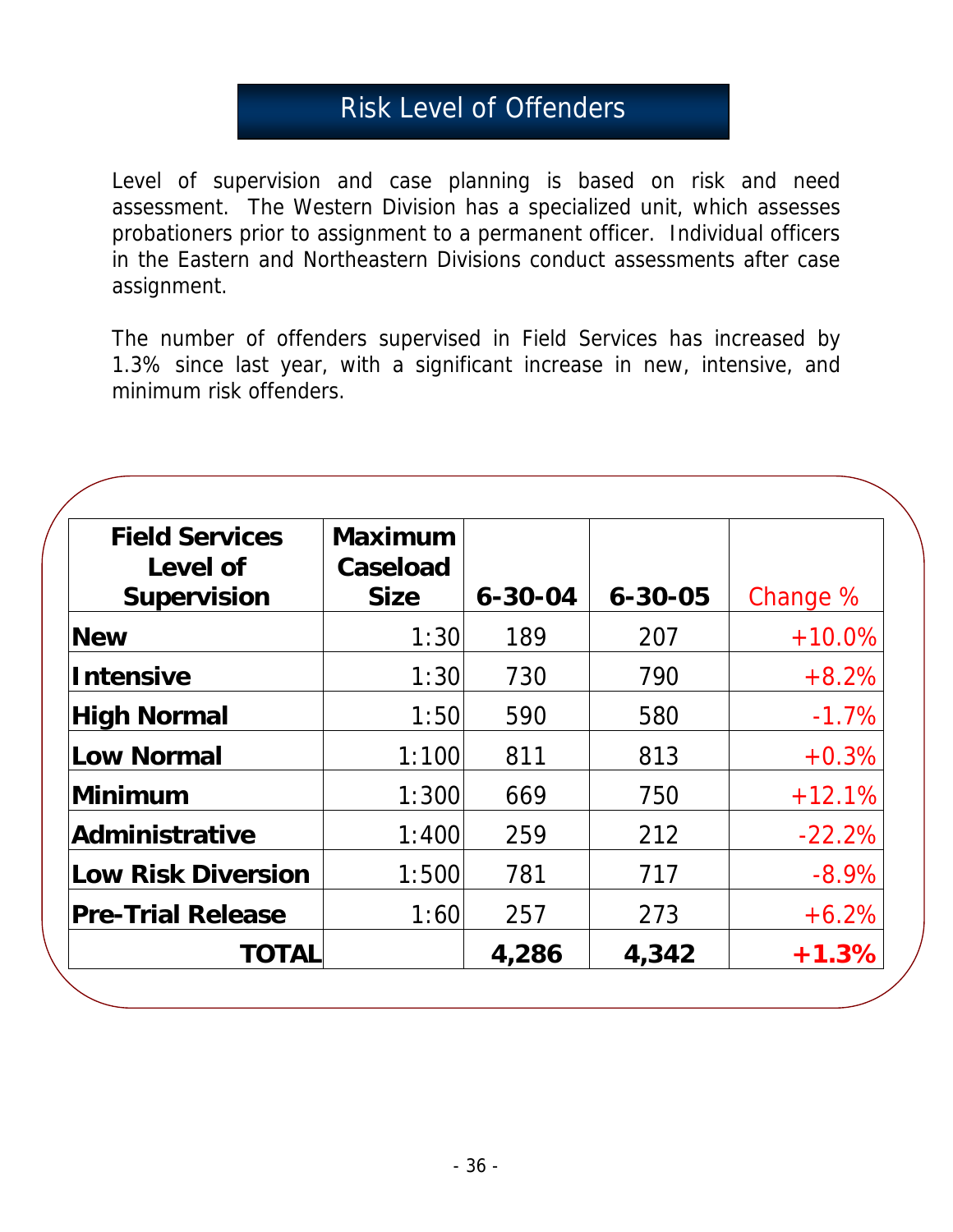# Low Risk Probation

#### Available in Waterloo and the Northeast Iowa Division

The Low Risk Supervision Program was developed to remove the majority of low risk offenders from standard supervision caseloads in order to address high caseloads for standard officers in a cost-effective manner. Offenders participate in a group intake where they are informed of their court-ordered obligations and responsibilities for supervision. Once their obligations are met, they may be eligible for discharge consideration.

### **The Low Risk Supervision Program consists of:**

- Banked caseloads
- High offender to staff ratios
- Group sign-ups
- Shortened supervision
- Monitoring of court-ordered requirements

| Average               |  |
|-----------------------|--|
| Daily<br>Costs: \$.33 |  |
|                       |  |

| Active on 7/1/04                      | 814   |
|---------------------------------------|-------|
| <b>New Admissions</b>                 | 753   |
| Closed                                | 780   |
| <b>Successful Completion Rate</b>     | 80.6% |
| <b>Unsuccessful Completion Rate</b>   | 14%   |
| <b>Administrative Completion Rate</b> | 5%    |
| <b>Intermediate Sanction Rate</b>     | .4%   |
| Active on 6/30/05                     | 793   |
| Total served FY05                     | 1.567 |

# Minimal Risk Supervision Program

#### Available in Waterloo

 The Minimal Risk Supervision Program was developed to provide efficient management of minimal risk offenders to allow more staff time to be targeted to high risk offenders. Offenders placed in the minimal supervision program will include cases that are assessed by the Intake/Assessment Unit and simple and serious misdemeanors. The program does not include parole offenders, sex offenders, or offenders determined to have high needs, a pattern of violence, or who have serious charges pending. Intake of offenders in the minimal supervision program is completed through individual appointments or in a group setting. They are advised upon completion of court-ordered and Department imposed conditions of supervision, they may be eligible for discharge consideration.

#### **The Minimal Risk Supervision Program consists of:**

- High offender to staff ratios
- Group sign-ups
- Shortened supervision
- Monitoring of court-ordered and department imposed requirements
- Infrequent appointments

| Active on 7/1/04                      | 141   |
|---------------------------------------|-------|
| <b>New Admissions</b>                 | 65    |
| Closed                                | 88    |
| <b>Successful Completion Rate</b>     | 81.8% |
| <b>Unsuccessful Completion Rate</b>   | 15.9% |
| <b>Administrative Completion Rate</b> | 2.3%  |
| Active on 6/30/05                     | 117   |
| Total served FY05                     |       |

Note: Statistics for Field Services Supervision statuses do not count offenders who are pending legal action; for example, offenders who abscond but are not yet apprehended, and offenders transferring between field services and residential units. Therefore, annual statistics do not appear to balance.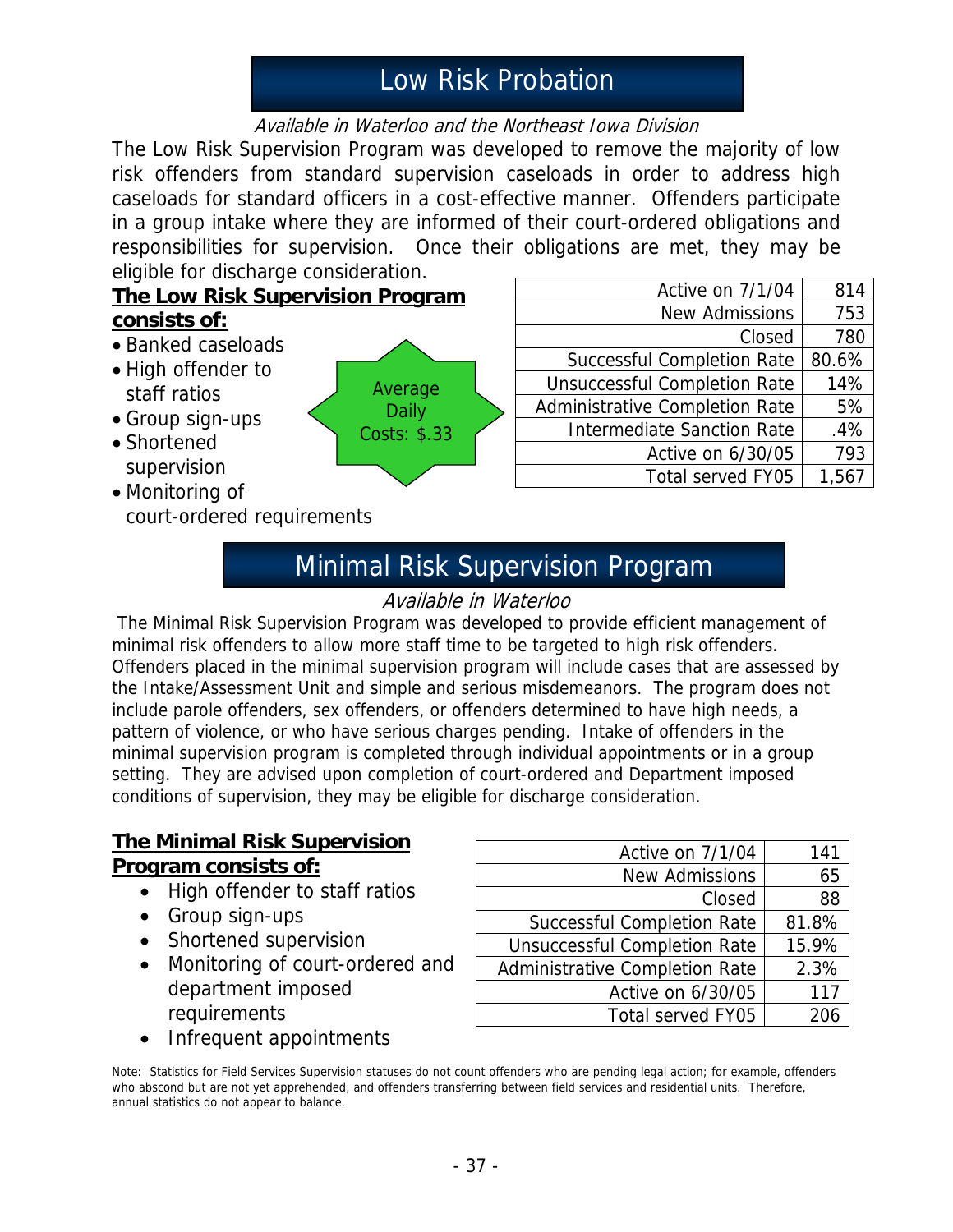# Intensive Supervision

#### **Available in Waterloo and Dubuque**

The mission of the Intensive Supervision Program is to supervise selected high-risk offenders through the use of education, treatment, and surveillance to enhance community safety. Treatment is a necessary component to change the criminal values and thinking patterns. Intensive Supervision is available for several special programs and the following supervision statuses:





#### **Pre-Trial Release with Supervision <b>Probation**

| Active on 7/1/04                      | 42    |
|---------------------------------------|-------|
| <b>New Admissions</b>                 | 100   |
| Closed                                | 102   |
| <b>Successful Completion Rate</b>     | 67.5% |
| <b>Unsuccessful Completion Rate</b>   | 10.5% |
| <b>Administrative Completion Rate</b> | 20.5% |
| <b>Immediate Sanctions</b>            | 1.5%  |
| Active on 6/30/05                     | 41    |
| Total served FY05                     | 142   |

| 228   |
|-------|
| 162   |
| 178   |
| 47.5% |
| 35.5% |
| 1.5%  |
| 5.5%  |
| 208   |
| 390   |
|       |

|                                      | <b>Parole</b>                       |       |
|--------------------------------------|-------------------------------------|-------|
|                                      | Active on 7/1/04                    | 59    |
|                                      | <b>New Admissions</b>               | 81    |
|                                      | Closed                              | 66    |
| <b>Intensive</b><br><b>Pre-Trial</b> | <b>Successful Completion Rate</b>   | 48.5% |
|                                      | <b>Unsuccessful Completion Rate</b> | 42.5% |
| <b>Supervision:</b><br>\$7.40        | Administrative Completion Rate      | 4.5%  |
|                                      | <b>Immediate Sanctions</b>          | 4.5%  |
|                                      | Active on 6/30/05                   | 74    |
|                                      | Total served FY05                   | 140   |



Note: Statistics for Field Services Supervision statuses do not count offenders who are pending legal action; for example, offenders who abscond but are not yet apprehended, and offenders transferring between field services and residential units. Therefore, annual statistics do not appear to balance.

**Intensive Probation/Parole** Average Daily Costs: \$10.23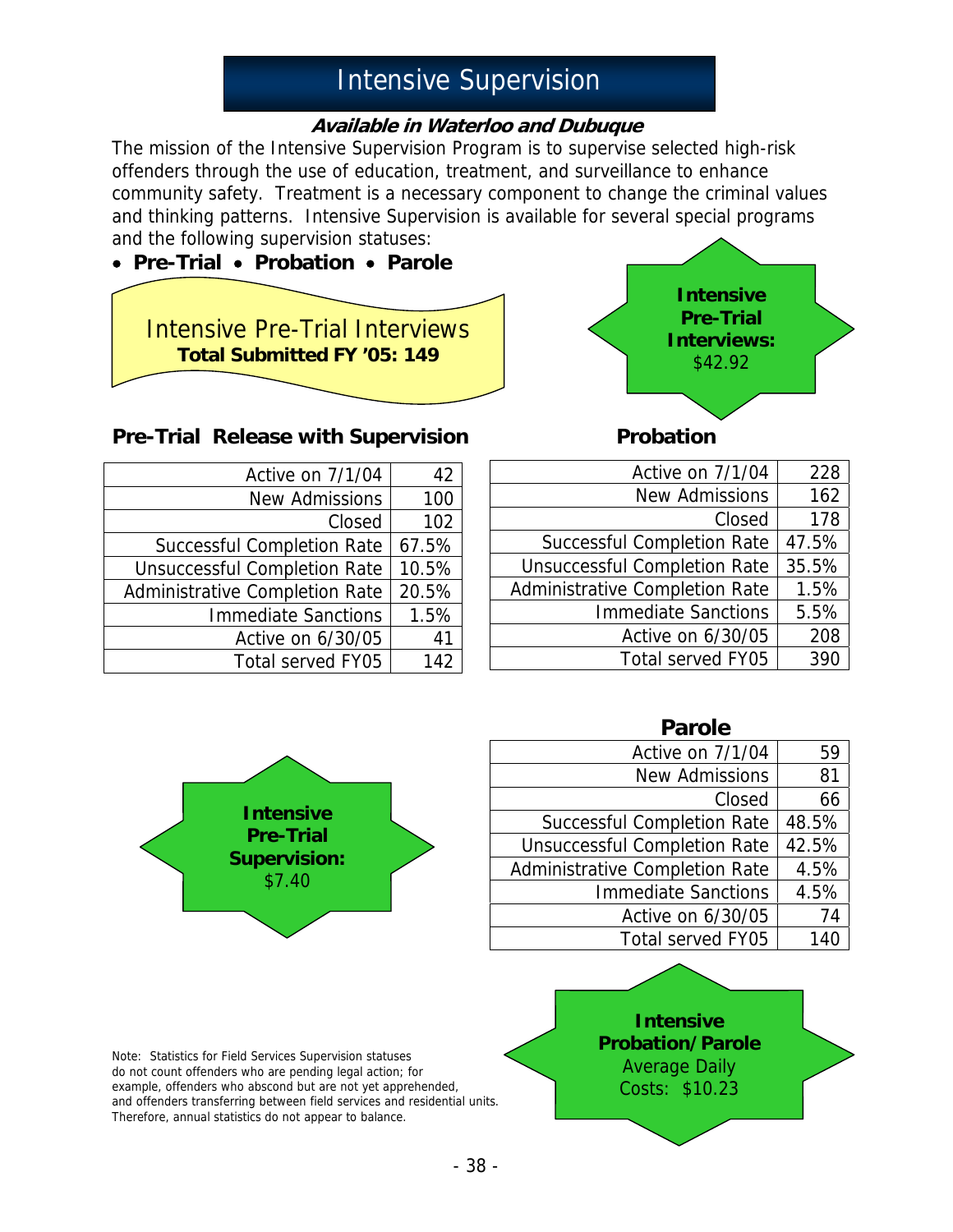The mission of electronic monitoring is to enhance stability, accountability and treatment participation through the use of technology, integrating appropriate program planning. It is a cost-effective tool to assist officers in monitoring the offenders' activities in the community and can be used in lieu of incarceration.

#### **Types of Electronic Monitoring:**

- Radio Frequency ankle bracelets
- Voice Recognition voice patterns used during phone checks
- Global Positioning satellite tracking of offender movement used for identified high-risk offenders
- Remote Alcohol Testing

| Active on 7/1/04                    | 15    |
|-------------------------------------|-------|
| <b>New Admissions</b>               | 41    |
| Closed                              | 35    |
| <b>Successful Completion Rate</b>   | 71.5% |
| <b>Unsuccessful Completion Rate</b> | 17%   |
| Administrative Completion Rate      | 11.5% |
| Active on 6/30/05                   | 21    |
| <b>Total served FY05</b>            |       |

## Pre-Sentence Investigations

The Pre-Sentence Investigation is conducted by Probation/Parole Officers in order to provide a comprehensive report to judges to assist them in determining appropriate sentencing options. Officers gather information about the offenders' present offense, and criminal, social, employment, education, family, substance abuse, and psychological histories. Probation/Parole Officers complete risk and needs assessments and make sentencing and treatment recommendations to the Court. The pre-sentence report also provides valuable information to other correctional staff that later supervise the offender.

| Form Type                          | <b>Total</b> | % of Total |
|------------------------------------|--------------|------------|
| <b>Short &amp; Post Conviction</b> | 976          | 58.3%      |
| Long & Pre Plea                    | 697          | 41.7%      |
| Total/Percent*                     | 1,673        | 100.0%     |
| <b>Offense Type</b>                | <b>Total</b> | % of Total |
| Violent                            | 230          | 13.7%      |
| Property                           | 389          | 23.3%      |
| Drug                               | 561          | 33.5%      |
| <b>Public Order</b>                | 473          | 28.3%      |
| Other                              | 20           | 1.2%       |
| Total/Percent*                     | 1,673        | 100.0%     |

Average Cost For Short: \$43.16 For Long: \$295.09

**\*Excludes PSI's without attached charges. If the associated PSI charge was modified after the PSI was submitted, the report reflects the modified charge.**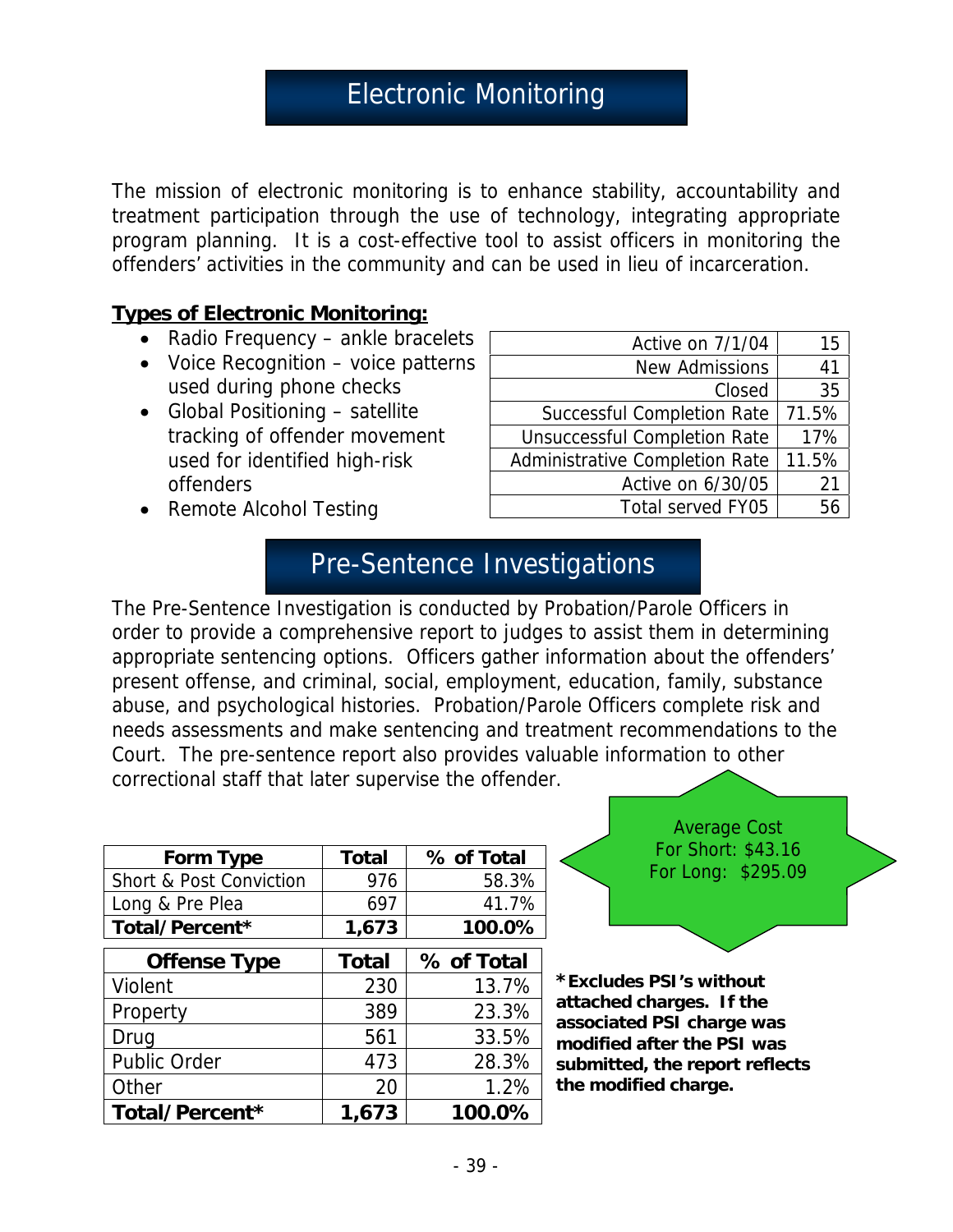# FIRST DISTRICT RESIDENTIAL SERVICES

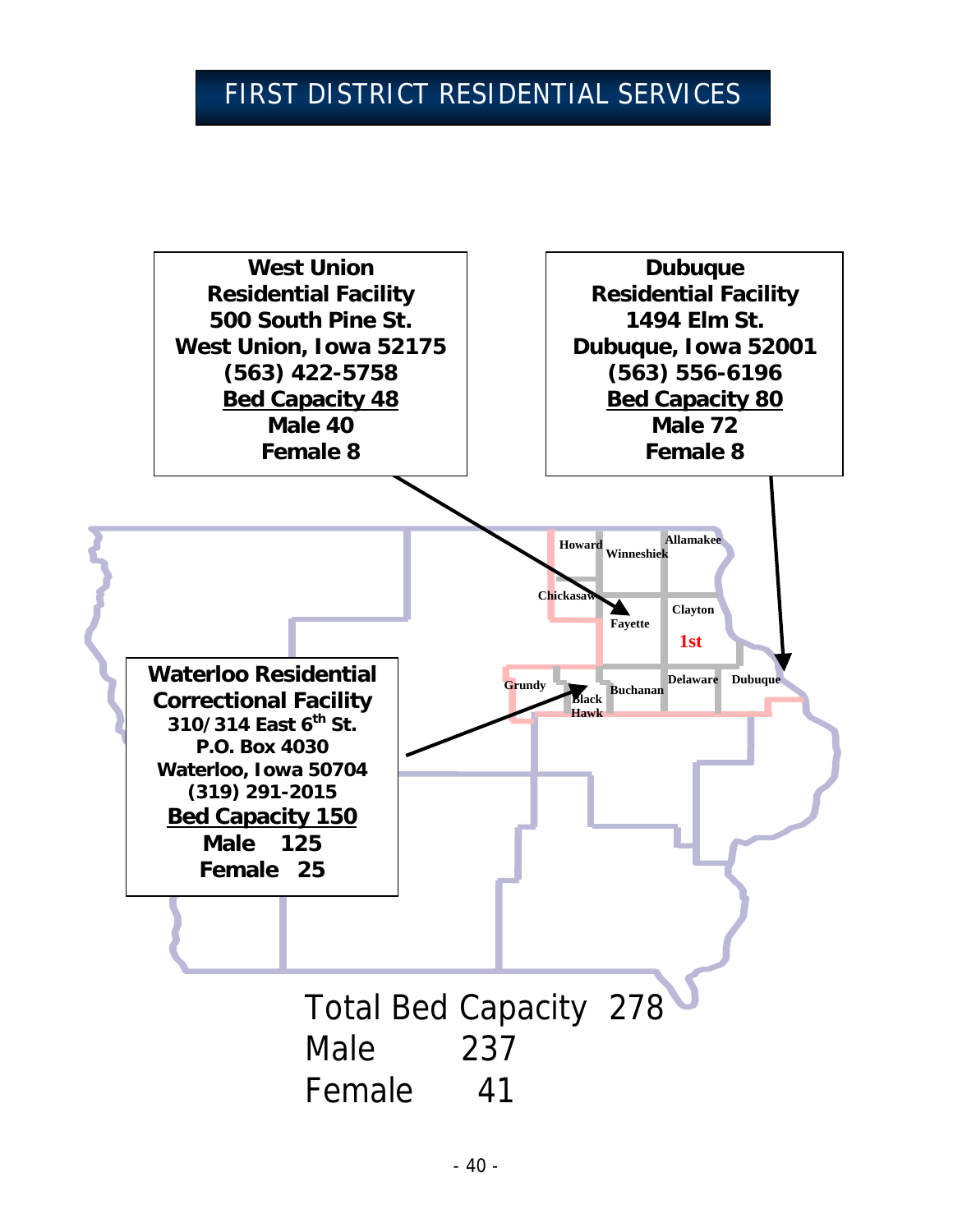# FACILITIES Program Overview

Offenders are committed to and discharged from facilities either by court order or Board of Parole order. The average length of stay of First District Facilities is 115 days.

Keeping in mind the overall mission of community-based facilities, First District Facilities provide safe, secure environments conducive to positive offender change. Offenders progress through facility programs via a level system, whereby privileges are gained through rule and treatment compliance. Criminogenic needs are addressed in a structured atmosphere, promoting lawful behavior. Programming is individually tailored to offender's need and risk to re-offend, both in-house and in the community. Programming may include employment, education, community service, substance abuse and mental health counseling, financial management, sex offender, gender specific and cognitive-behavioral treatment. Offenders are required to maintain financial obligations; including restitution, child support, and daily rent fees, designed to defray cost of residence. Food Service is provided in all three facilities.

All facilities incorporate a level of supervision of Day Reporting/Extended Leave Programming. Offenders are 'tied' to facility rules but live in their private residences. Rule violations can be immediately sanctioned by having to move to a facility bed for an individually prescribed period of time.

As prisons remain overcrowded, placement in community-based facilities becomes an even more attractive sentencing option.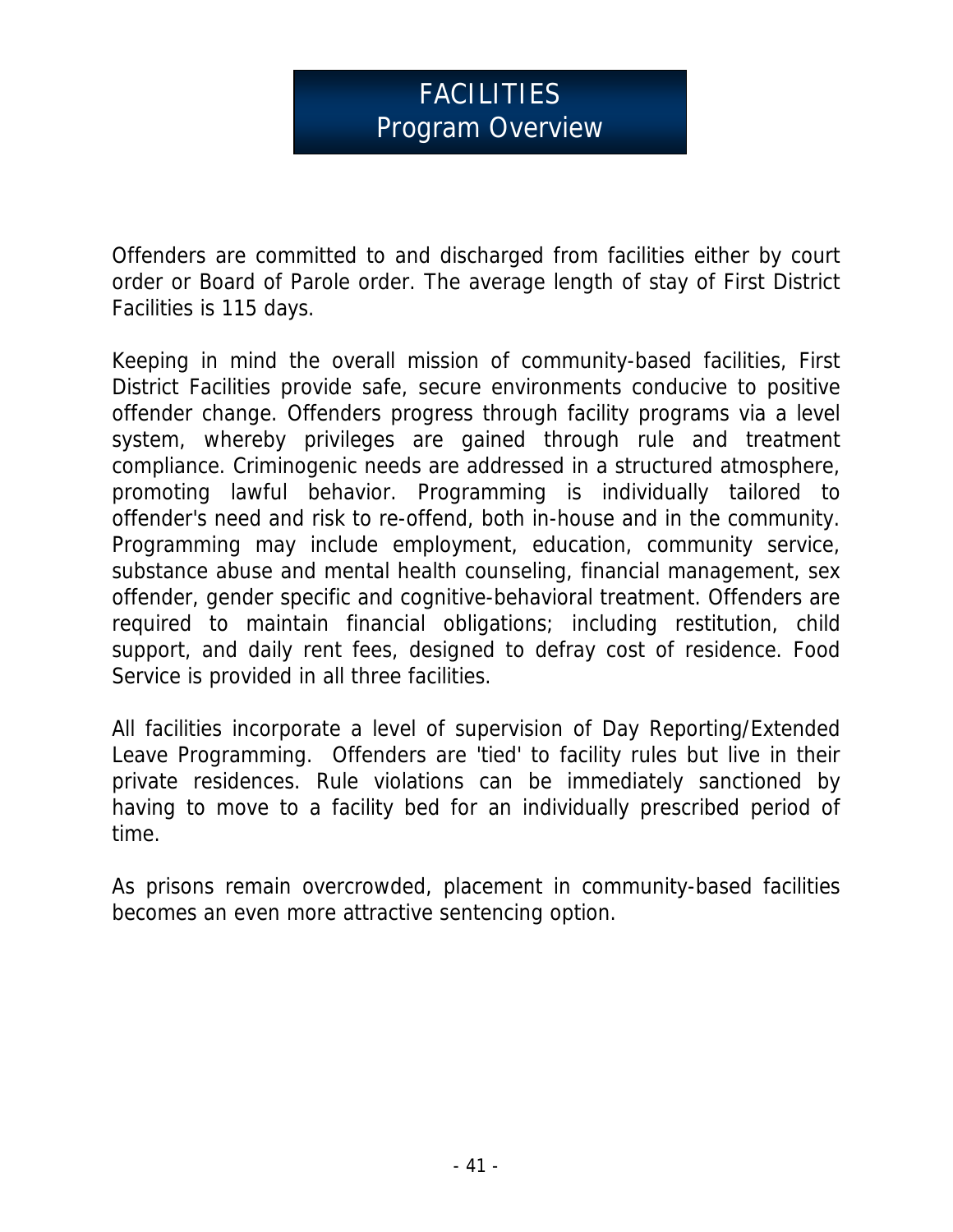# First District Residential Facilities: Dubuque, Waterloo and West Union

Residential Supervision is provided in all three facilities for the following types of offenders:

- Work Release
- Operating While Intoxicated
- **Probationers**
- **Federal**
- Direct Sentence/"Jail Time"

| <b>Supervision Status</b>          | <b>Total</b> | $%$ of       |  |
|------------------------------------|--------------|--------------|--|
|                                    |              | <b>Total</b> |  |
| <b>Work Release</b>                | 265          | 25.09%       |  |
| <b>OWI Continuum</b>               | 121          | 11.46%       |  |
| Parole                             | 3            | 0.28%        |  |
| No Correctional Supervision Status |              | 0.09%        |  |
| Federal                            | 49           | 4.64%        |  |
| Probation                          | 569          | 53.88%       |  |
| Pre-Trial Release With Supervision | 5            | 47.00%       |  |
| Jail (Designated Site)             | 43           | 4.07%        |  |
| <b>Facility Bed Total</b>          | 1056         | 100.00%      |  |





**Total admissions ~ 1st District Facilities FY '05: 1,056**

> Average Daily **Cost** In Facility: \$55.01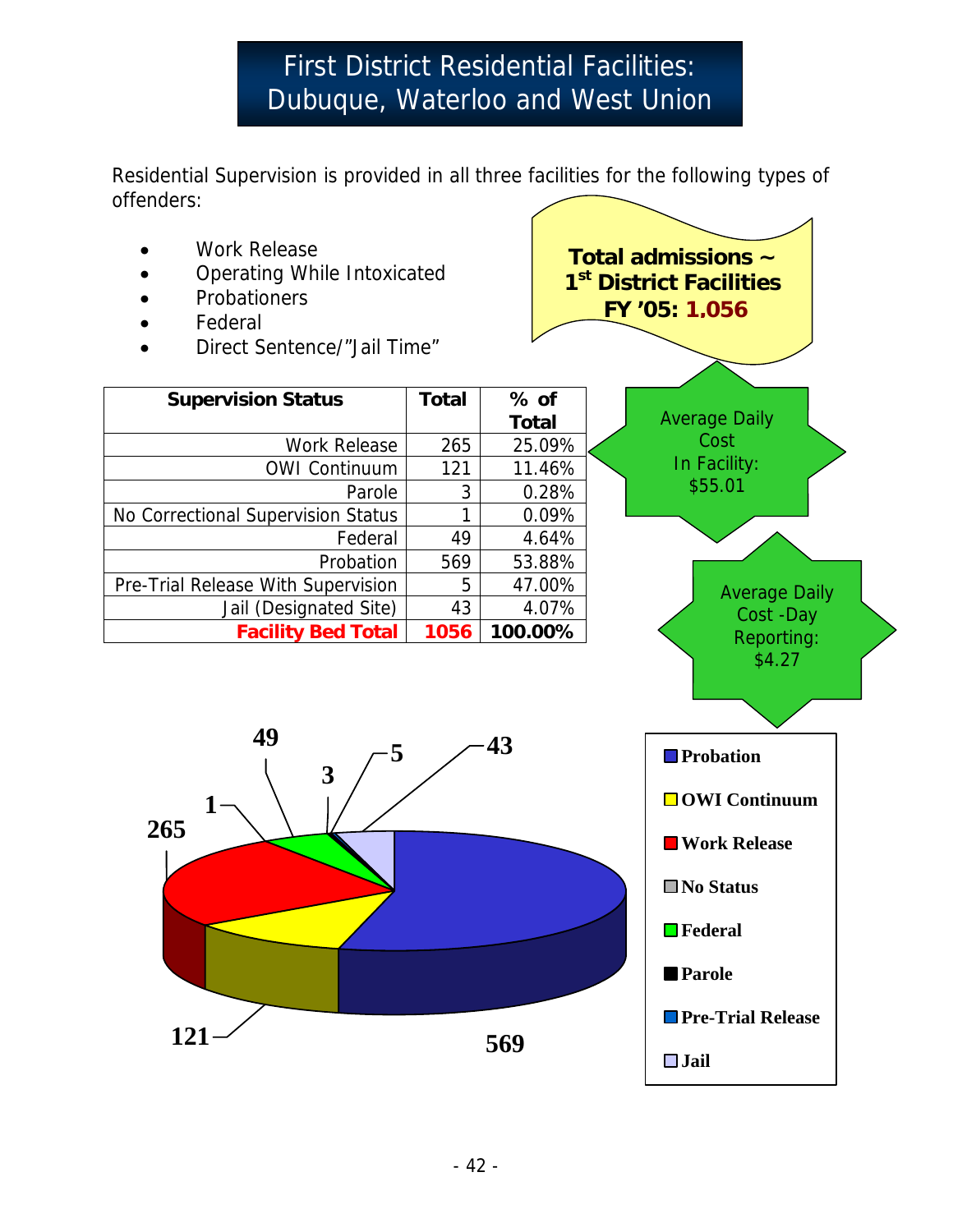| <b>Year End Population</b>         |              |            |  |  |
|------------------------------------|--------------|------------|--|--|
| <b>Supervision Status</b>          | <b>Total</b> | % of Total |  |  |
| Work Release                       | 110          | 21.44%     |  |  |
| <b>OWI Continuum</b>               | 46           | 8.97%      |  |  |
| Parole                             | 2            | 0.39%      |  |  |
| <b>No Supervision Status</b>       |              | 0%         |  |  |
| Federal                            | 20           | 3.90%      |  |  |
| Probation                          | 330          | 64.33%     |  |  |
| Pre-Trial Release With Supervision |              | 0.19%      |  |  |
| Jail (Designated Site)             | 4            | 0.78%      |  |  |
| Total                              | 513          | 100.00%    |  |  |

| <b>Year End Population by Offense Type</b> |              |            |  |  |
|--------------------------------------------|--------------|------------|--|--|
| <b>Offense</b><br><b>Type</b>              | <b>Total</b> | % of Total |  |  |
| Violent                                    | 83           | 16.18%     |  |  |
| Property                                   | 158          | 30.80%     |  |  |
| Drug                                       | 151          | 29.43%     |  |  |
| Public Order                               | 108          | 21.05%     |  |  |
| Other                                      | 13           | 2.53%      |  |  |
| <b>Total</b>                               | 513          | 100.00%    |  |  |

| <b>Average Length of Stay in Months</b>             |                 |                                      |                          |                            |  |
|-----------------------------------------------------|-----------------|--------------------------------------|--------------------------|----------------------------|--|
| <b>Supervision</b><br><b>Status</b>                 | Suc-<br>cessful | Inter-<br>mediate<br><b>Sanction</b> | <b>Unsuc-</b><br>cessful | <b>Admini-</b><br>strative |  |
| <b>Work Release</b>                                 | 4.0             | 2.3                                  | 2.9                      | 2.3                        |  |
| OWI                                                 | 3.9             | 4.8                                  | 4.7                      | 2.1                        |  |
| Parole                                              | 2.9             | 0.0                                  | 0.0                      | 8.2                        |  |
| No<br>Supervision<br><b>Status</b>                  | 0.0             | 0.0                                  | 4.3                      | 0.0                        |  |
| Federal                                             | 3.3             | 0.0                                  | 2.5                      | 0.0                        |  |
| Probation                                           | 4.0             | 0.0                                  | 3.4                      | 4.0                        |  |
| <b>Pre-Trial Release</b><br><b>With Supervision</b> | 3.7             | 0.0                                  | 0.0                      | 0.0                        |  |
| Jail (Designated<br>Site)                           | 1.9             | 0.0                                  | 1.8                      | 0.0                        |  |
| <b>Overall</b><br>Average                           | 3.8             | 3.9                                  | 3.3                      | 4.2                        |  |

| <b>Program Utilization Summary</b> |        |  |  |
|------------------------------------|--------|--|--|
| <b>Facility Capacity</b>           | 278    |  |  |
| Occupancy 6/30/05                  | 101.1% |  |  |
| Active on 7/1/04                   | 445    |  |  |
| <b>New Admissions</b>              | 1056   |  |  |
| Closed                             | 902    |  |  |
| Successful                         |        |  |  |
| <b>Completion Rate</b>             | 74.2%  |  |  |
| Unsuccessful                       |        |  |  |
| <b>Completion Rate</b>             | 23.3%  |  |  |
| Administrative                     |        |  |  |
| <b>Completion Rate</b>             | 2.1%   |  |  |
| Intermediate                       |        |  |  |
| Sanction                           | 0.3%   |  |  |
| Active on 6/30/05                  | 513    |  |  |
| <b>Total served FY05</b>           | 1,501  |  |  |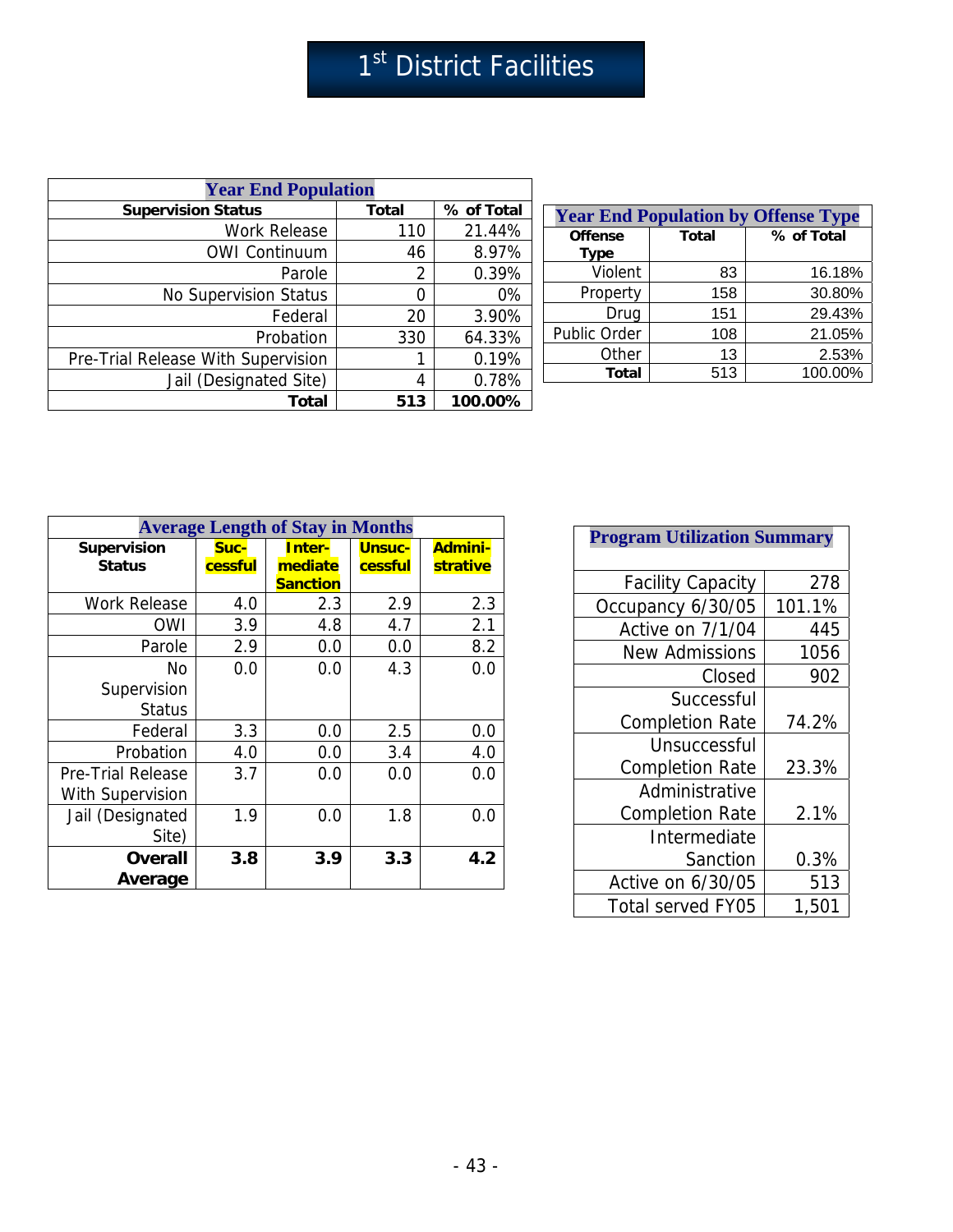# Dubuque Facility

| <b>Year End Population</b> |       |                      |  |  |
|----------------------------|-------|----------------------|--|--|
| <b>Supervision Status</b>  | Total | % of<br><b>Total</b> |  |  |
| <b>Work Release</b>        | 22    | 17%                  |  |  |
| <b>OWI</b>                 | 13    | 10%                  |  |  |
| Parole                     |       | 1%                   |  |  |
| Federal                    | 7     | 5%                   |  |  |
| Probation                  | 84    | 66%                  |  |  |
| <b>Pre-Trial Release</b>   |       |                      |  |  |
| <b>With Supervision</b>    | 1     | $1\%$                |  |  |
| Jail (Designated Site)     | 0     | 0%                   |  |  |
| Total                      | 128   | 100.0                |  |  |

| <b>Year End Population</b><br>by Offense Type |              |        |  |  |
|-----------------------------------------------|--------------|--------|--|--|
| <b>Offense</b>                                | <b>Total</b> | $%$ of |  |  |
| <b>Total</b><br><b>Type</b>                   |              |        |  |  |
| Violent                                       | 21           | 15.5%  |  |  |
| Property                                      | 40           | 35.7%  |  |  |
| Drug                                          | 31           | 21.4%  |  |  |
| <b>Public Order</b>                           | 32           | 22.6%  |  |  |
| Other                                         | Δ            | 4.8%   |  |  |
| 100.0<br><b>Total</b><br>128                  |              |        |  |  |

| <b>Average Length of Stay in Months</b> |                      |                      |                      |                       |  |
|-----------------------------------------|----------------------|----------------------|----------------------|-----------------------|--|
|                                         | Avg. LOS<br>(Months) | Avg. LOS<br>(Months) | Avg. LOS<br>(Months) | Avg. LOS<br>(Months)  |  |
| <b>Supervision Status</b>               | <b>Successful</b>    | <b>Intermediate</b>  | <b>Unsuccessful</b>  | <b>Administrative</b> |  |
|                                         |                      | <b>Sanction</b>      |                      |                       |  |
| <b>Work Release</b>                     | 5.9                  | 2.3                  | 2.3                  | 0.0                   |  |
| <b>OWI</b>                              | 6.5                  | 5.7                  | 7.1                  | 2.1                   |  |
| Parole                                  | 4.8                  | 0.0                  | 0.0                  | 0.0                   |  |
| No Correctional                         |                      |                      |                      |                       |  |
| <b>Supervision Status</b>               | 0.0                  | 0.0                  | 4.3                  | 0.0                   |  |
| Federal                                 | 2.9                  | 0.0                  | 1.6                  | 0.0                   |  |
| Probation                               | 4.5                  | 0.0                  | 4.3                  | 2.9                   |  |
| Pre-Trial Release With                  |                      |                      |                      |                       |  |
| Supervision                             | 2.6                  | 0.0                  | 0.0                  | 0.0                   |  |
| Jail (Designated Site)                  | 1.4                  | 0.0                  | 1.6                  | 0.0                   |  |
| <b>Overall Average</b>                  | 4.4                  | 4.0                  | 3.7                  | 2.8                   |  |

| <b>Program Utilization Summary</b>    |        |  |  |
|---------------------------------------|--------|--|--|
| <b>Facility Capacity</b>              | 80     |  |  |
| Occupancy 6/30/05                     | 101.1% |  |  |
| Active on 7/1/04                      | 121    |  |  |
| <b>New Admissions</b>                 | 253    |  |  |
| Closed                                | 228    |  |  |
| <b>Successful Completion Rate</b>     | 69.4%  |  |  |
| <b>Unsuccessful Completion Rate</b>   | 26.6%  |  |  |
| <b>Administrative Completion Rate</b> | 3.1%   |  |  |
| <b>Intermediate Sanction</b>          | 0.9%   |  |  |
| Active on 6/30/05                     | 128    |  |  |
| <b>Total served FY05</b>              | 374    |  |  |



 $-44$  -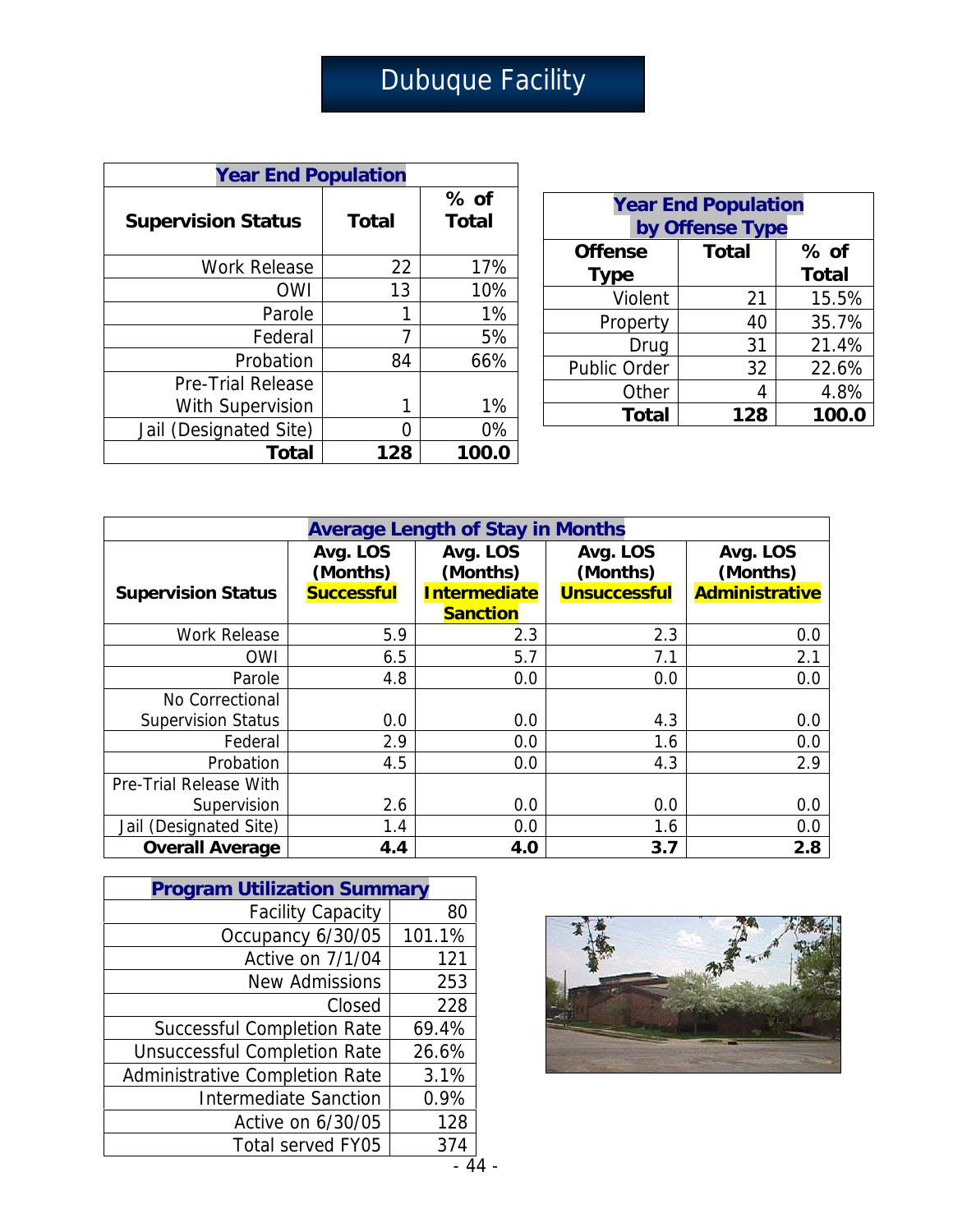# Waterloo Facility

| <b>Year End Population</b>    |              |              |  |  |
|-------------------------------|--------------|--------------|--|--|
| <b>Supervision Status</b>     | <b>Total</b> | $%$ of       |  |  |
|                               |              | <b>Total</b> |  |  |
| <b>Work Release</b>           | 76           | 22%          |  |  |
| OWI                           | 27           | 8%           |  |  |
| Parole                        | O            | 0%           |  |  |
| Federal                       | 11           | 3%           |  |  |
| Probation                     | 220          | 65%          |  |  |
| <b>Pre-Trial Release With</b> |              |              |  |  |
| Supervision                   | ი            | 0%           |  |  |
| Jail (Designated Site)        | 4            | 1%           |  |  |
| Total                         | 338          | 100.0        |  |  |

| <b>Year End Population</b><br>by Offense Type |     |              |  |  |
|-----------------------------------------------|-----|--------------|--|--|
| <b>Total</b><br><b>Offense Type</b><br>% of   |     |              |  |  |
|                                               |     | <b>Total</b> |  |  |
| Violent                                       | 50  | 16.6%        |  |  |
| Property                                      | 104 | 26.5%        |  |  |
| Drug                                          | 109 | 31.1%        |  |  |
| <b>Public Order</b>                           | 67  | 23.2%        |  |  |
| Other                                         | 8   | 2.6%         |  |  |
| <b>Total</b>                                  | 338 | 100.0        |  |  |

| <b>Average Length of Stay in Months</b> |                      |                      |                      |                      |  |
|-----------------------------------------|----------------------|----------------------|----------------------|----------------------|--|
|                                         | Avg. LOS<br>(Months) | Avg. LOS<br>(Months) | Avg. LOS<br>(Months) | Avg. LOS<br>(Months) |  |
| <b>Supervision Status</b>               | <b>Successful</b>    | Intermediate         | <b>Unsuccessful</b>  | Administrative       |  |
|                                         |                      | <b>Sanction</b>      |                      |                      |  |
| <b>Work Release</b>                     | 3.4                  | 0.0                  | 3.2                  | 2.3                  |  |
| <b>OWI</b>                              | 2.7                  | 3.8                  | 2.7                  | 0.0                  |  |
| Parole                                  | 2.7                  | 0.0                  | 0.0                  | 3.7                  |  |
| Federal                                 | 3.8                  | 0.0                  | 3.1                  | 0.0                  |  |
| Probation                               | 3.4                  | 0.0                  | 2.8                  | 4.5                  |  |
| Pre-Trial Release With                  | 0.0                  | 0.0                  | 0.0                  | 0.0                  |  |
| Supervision                             |                      |                      |                      |                      |  |
| Jail (Designated Site)                  | 2.4                  | 0.0                  | 2.5                  | 0.0                  |  |
| <b>Overall Average</b>                  | 3.2                  | 3.8                  | 2.9                  | 4.1                  |  |

| <b>Program Utilization Summary</b>  |        |  |  |
|-------------------------------------|--------|--|--|
| <b>Facility Capacity</b>            | 150    |  |  |
| Occupancy 6/30/05                   | 100.1% |  |  |
| Active on 7/1/04                    | 272    |  |  |
| <b>New Admissions</b>               | 692    |  |  |
| Closed                              | 564    |  |  |
| <b>Successful Completion Rate</b>   | 74.8%  |  |  |
| <b>Unsuccessful Completion Rate</b> | 23.4%  |  |  |
| Administrative Completion Rate      | 1.6%   |  |  |
| <b>Intermediate Sanction</b>        | .2%    |  |  |
| Active on 6/30/05                   | 338    |  |  |
| <b>Total served FY05</b>            | 964    |  |  |

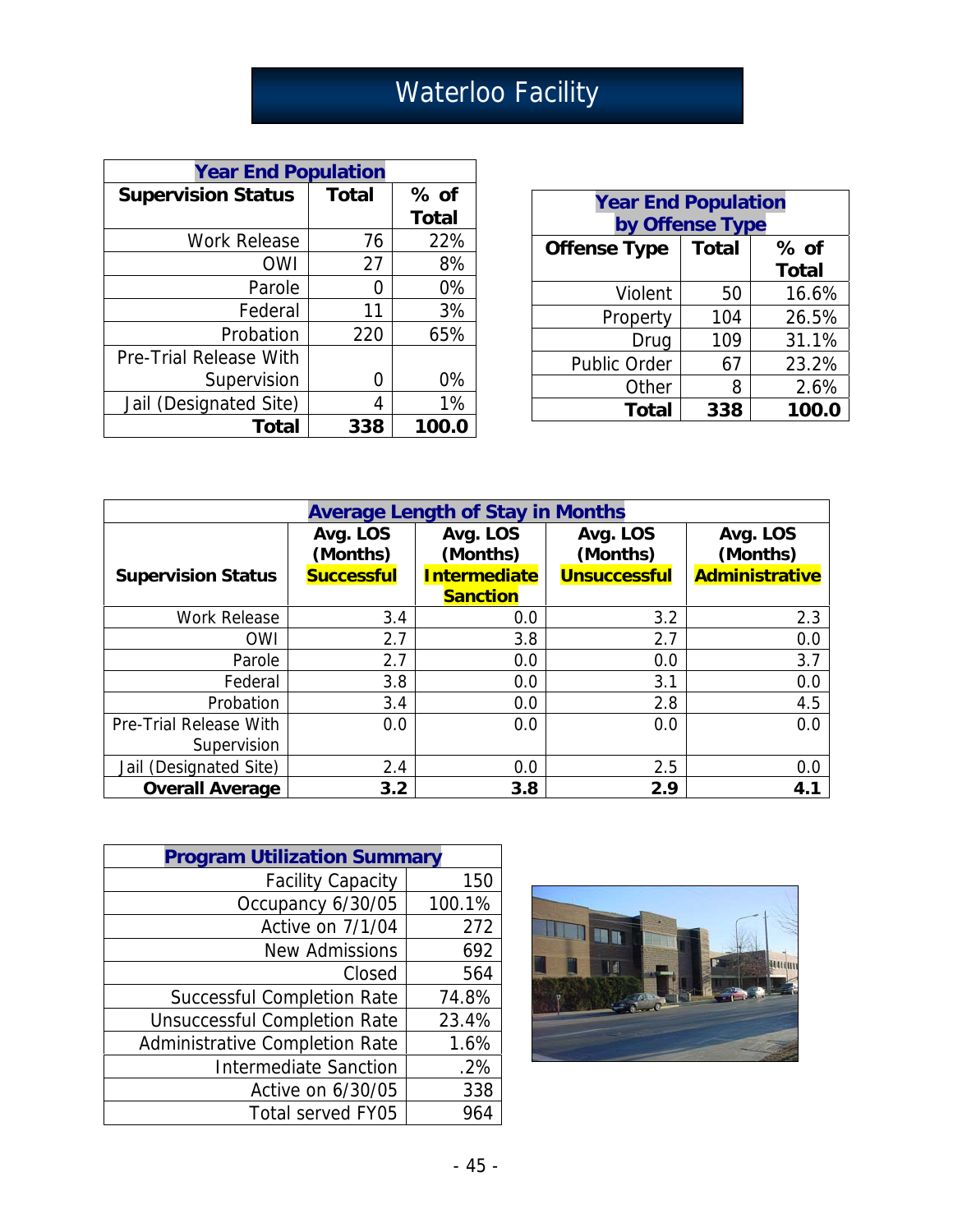# West Union Facility

| <b>Year End Population</b> |              |              |  |  |
|----------------------------|--------------|--------------|--|--|
| <b>Supervision Status</b>  | <b>Total</b> | $%$ of       |  |  |
|                            |              | <b>Total</b> |  |  |
| <b>Work Release</b>        | 12           | 23.9%        |  |  |
| <b>OWI</b>                 | 6            | 13.0%        |  |  |
| Parole                     |              | 2.2%         |  |  |
| Federal                    | 2            | 4.3%         |  |  |
| Probation                  | 26           | 56.5%        |  |  |
| Pre-Trial Release With     |              |              |  |  |
| Supervision                | O            | 0.0%         |  |  |
| Jail (Designated Site)     |              | 0.0%         |  |  |
| <b>Total</b>               | 47           | 100.0        |  |  |

| <b>Year End Population by</b><br><b>Offense Type</b> |    |              |  |  |  |
|------------------------------------------------------|----|--------------|--|--|--|
| <b>Offense Type</b><br><b>Total</b><br>$%$ of        |    |              |  |  |  |
|                                                      |    | <b>Total</b> |  |  |  |
| Violent                                              | 12 | 26%          |  |  |  |
| Property                                             | 14 | 30%          |  |  |  |
| Drug                                                 | 11 | 23%          |  |  |  |
| <b>Public Order</b>                                  | 9  | 19%          |  |  |  |
| Other                                                | 1  | 2%           |  |  |  |
| <b>Total</b>                                         | 47 | 100.0        |  |  |  |

| <b>Average Length of Stay in Months</b> |                      |                      |                      |                       |  |
|-----------------------------------------|----------------------|----------------------|----------------------|-----------------------|--|
|                                         | Avg. LOS<br>(Months) | Avg. LOS<br>(Months) | Avg. LOS<br>(Months) | Avg. LOS<br>(Months)  |  |
| <b>Supervision Status</b>               | <b>Successful</b>    | <b>Intermediate</b>  | <b>Unsuccessful</b>  | <b>Administrative</b> |  |
|                                         |                      | <b>Sanction</b>      |                      |                       |  |
| <b>Work Release</b>                     | 4.9                  | 0.0                  | 2.6                  | 0.0                   |  |
| <b>OWI</b>                              | 4.7                  | 0.0                  | 6.0                  | 0.0                   |  |
| Parole                                  | 0.0                  | 0.0                  | 0.0                  | 12.7                  |  |
| Federal                                 | 3.2                  | 0.0                  | 0.0                  | 0.0                   |  |
| Probation                               | 5.8                  | 0.0                  | 6.3                  | 4.7                   |  |
| Pre-Trial Release With                  |                      |                      |                      |                       |  |
| Supervision                             | 7.8                  | 0.0                  | 0.0                  | 0.0                   |  |
| Jail (Designated Site)                  | 0.0                  | 0.0                  | 0.0                  | 0.0                   |  |
| <b>Overall Average</b>                  | 5.3                  | 0.0                  | 4.5                  | 6.7                   |  |

| <b>Program Utilization Summary</b>    |       |
|---------------------------------------|-------|
| <b>Facility Capacity</b>              | 48    |
| Occupancy 6/30/05                     | 95.8% |
| Active on 7/1/04                      | 52    |
| <b>New Admissions</b>                 | 111   |
| Closed                                | 110   |
| <b>Successful Completion Rate</b>     | 81.1% |
| <b>Unsuccessful Completion Rate</b>   | 16.2% |
| <b>Administrative Completion Rate</b> | 2.7%  |
| Active on 6/30/05                     | 47    |
| <b>Total served FY05</b>              | 163   |

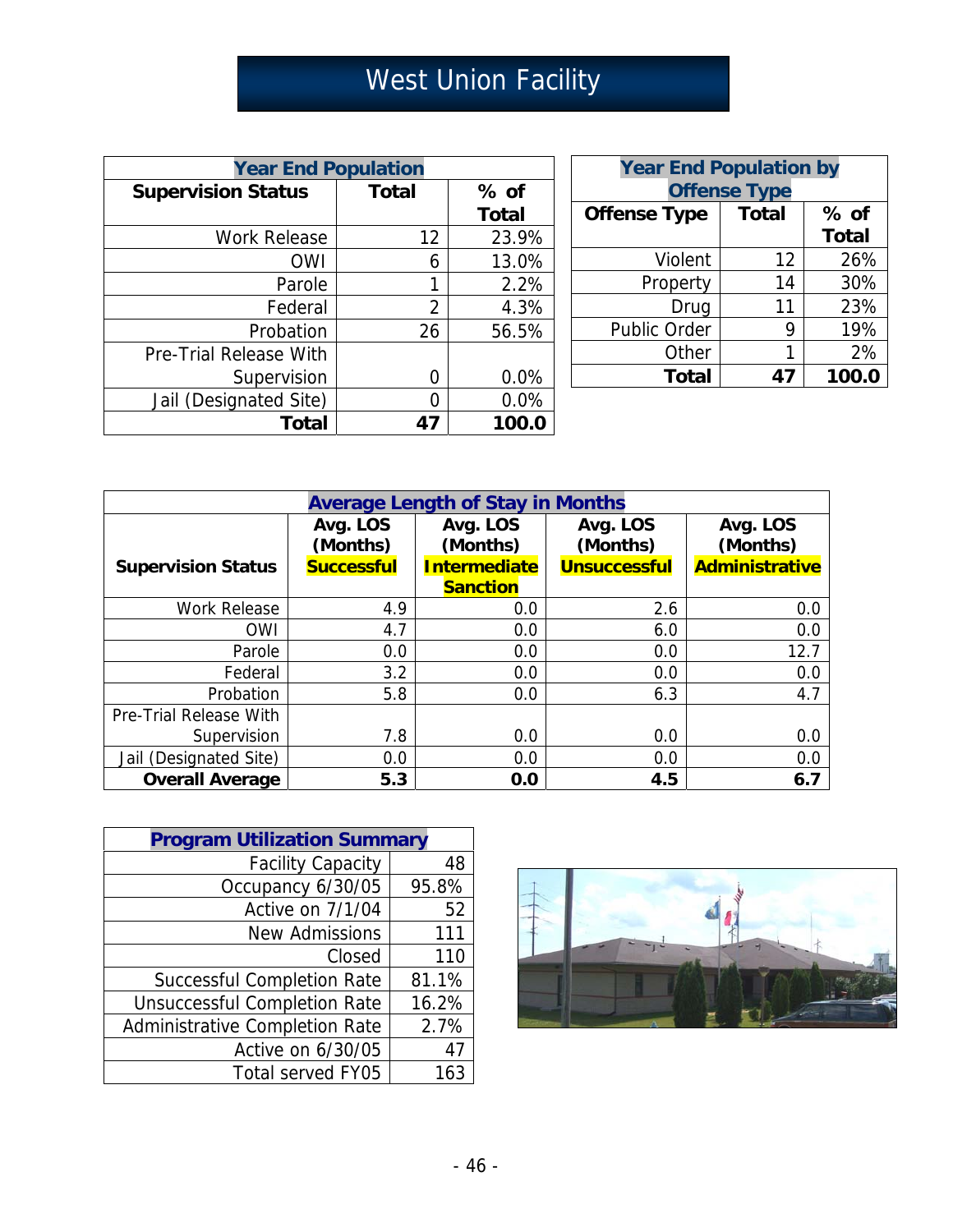# Strategic Plan FY '05 With Results

### **1. 1st District programs will be used as model programs and replicated throughout other correctional jurisdictions.**

|                 |                                                                                                                          |  | Goal 1A: Share our successes for others to use.                                                                                                                                                                                                 |                         |                                |
|-----------------|--------------------------------------------------------------------------------------------------------------------------|--|-------------------------------------------------------------------------------------------------------------------------------------------------------------------------------------------------------------------------------------------------|-------------------------|--------------------------------|
|                 |                                                                                                                          |  |                                                                                                                                                                                                                                                 | Strategy<br>Implemented | Objective<br>Met               |
|                 | Objective                                                                                                                |  | Increase the number of Mental Health Programs, similar to those established in 1st District, to at least two<br>other Iowa judicial districts by June 30, 2007.                                                                                 |                         | <b>No</b><br>FY '07            |
|                 | Strategy<br><b>Strategy</b><br><b>Outcome</b>                                                                            |  | Director Karen Herkelman will invite other District Directors to come and observe the program by June 30,<br>2005                                                                                                                               | Yes                     |                                |
|                 |                                                                                                                          |  | The staff will provide an overview of the program to all interested Districts/Agencies upon request.                                                                                                                                            | Yes                     |                                |
|                 |                                                                                                                          |  | No new Mental Health Programs were implemented in any of the other districts as of 6/30/05.                                                                                                                                                     |                         |                                |
|                 | Objective                                                                                                                |  | Increase the number of mental health programs, similar to those established in 1st District, to at least two<br>other correctional programs within the United States by June 30, 2007.                                                          |                         | <b>No</b><br>FY '07            |
| <b>Strategy</b> |                                                                                                                          |  | Mental Health Re-entry staff will present at American Correctional Association in July, 2004                                                                                                                                                    | <b>Yes</b>              |                                |
|                 | To our knowledge there have been no other mental health programs similar to ours throughout<br><b>Outcome</b><br>the US. |  |                                                                                                                                                                                                                                                 |                         |                                |
|                 |                                                                                                                          |  | 1st District staff will be proficient and employ "what works" practices throughout their work.                                                                                                                                                  |                         |                                |
|                 |                                                                                                                          |  | Goal 2A: Obtain additional staff and funding resources to deal with the increased workload.                                                                                                                                                     |                         |                                |
|                 |                                                                                                                          |  |                                                                                                                                                                                                                                                 | Strategy<br>Implemented | Objective<br>Met               |
|                 | Objective                                                                                                                |  | Increase 1st District's workload capacity by securing appropriated funds to hire (11) additional probation/parole<br>officers in FY'06                                                                                                          |                         | <b>Partial</b><br>-Hired 4 New |
|                 | <b>Strategy</b>                                                                                                          |  | Mental Health Re-entry staff will present at American Correctional Association in July, 2004                                                                                                                                                    | Yes                     |                                |
|                 | Objective                                                                                                                |  | Increase 1st District's workload capacity by securing appropriated funds to hire (11) additional probation/parole<br>officers in FY'06                                                                                                          |                         | Partial                        |
|                 | <b>Strategy</b>                                                                                                          |  | The FY'06 budget request will include the request for 11 probation/parole officers and will be submitted through<br>the State 13 System by October 1, 2004.                                                                                     | Yes                     |                                |
|                 | <b>Strategy</b>                                                                                                          |  | 1st District staff will educate area legislators by providing "legislative events" throughout the district in Nov. 2004.                                                                                                                        | Yes                     |                                |
| <b>Strategy</b> |                                                                                                                          |  | Executive Team members will alternate and attend local legislative forums throughout the 2005 session                                                                                                                                           | Yes                     |                                |
|                 | <b>Outcome</b>                                                                                                           |  | The District WAS appropriated dollars for 7 new positions: 2 for workload, 2 for Sex Offender<br>supervision, 2 for PTR Meth, and 1 for Electronic Monitoring. This district has also reallocated<br>positions to equalize workload capacities. |                         |                                |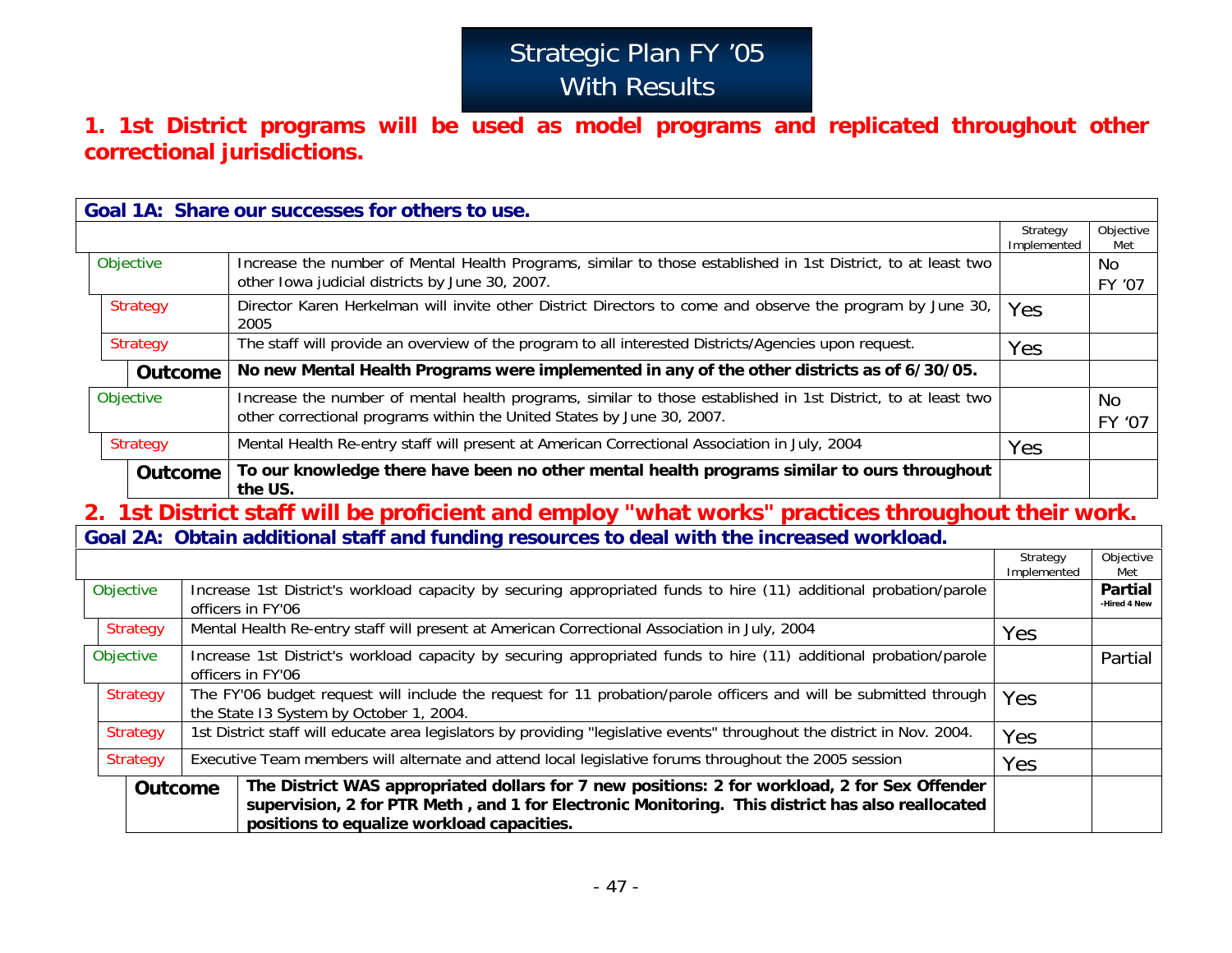|                 | Goal 2B: Maximize workload efficiency within available staff resources.                                                                                                                                                                                                            |                         |                    |  |  |  |  |
|-----------------|------------------------------------------------------------------------------------------------------------------------------------------------------------------------------------------------------------------------------------------------------------------------------------|-------------------------|--------------------|--|--|--|--|
|                 |                                                                                                                                                                                                                                                                                    | Strategy<br>Implemented | Objective<br>Met   |  |  |  |  |
| Objective       | Increase employee efficiency by reorganizing, reformatting, and revising department manuals by 06/30/06 to<br>provide proficient and accurate information retrieval.                                                                                                               |                         | No<br><b>FY 06</b> |  |  |  |  |
| <b>Strategy</b> | A manual review committee will be formed by July 31, 2004 to coordinate the Department Manual Project and will<br>include management representation from each division and administration support staff.                                                                           | <b>Yes</b>              |                    |  |  |  |  |
|                 | The reorganization of department manuals is still "a work in progress". Much work has been<br><b>Outcome</b><br>completed in the project.                                                                                                                                          |                         |                    |  |  |  |  |
| Objective       | Increase employee efficiency by reviewing existing practices and procedures throughout the district by 6/30/05 to<br>identify inefficiencies and take corrective action to streamline processes:                                                                                   |                         | Yes                |  |  |  |  |
| <b>Strategy</b> | Request the Strategic Planning Committee define problems in practices and procedures, suggest solutions, and<br>implement where feasible by the following classifications: probation/parole officers, residential officers, clerical, and<br>special programs by October 31, 2004. |                         |                    |  |  |  |  |
| <b>Strategy</b> | Supervisors and managers will provide guidance to all staff as to what should be documented in ICON generic<br>notes by 6/30/05                                                                                                                                                    | No.                     |                    |  |  |  |  |
|                 | Staff efficiencies were improved throughout the district.<br><b>Outcome</b>                                                                                                                                                                                                        |                         |                    |  |  |  |  |
| Objective       | Increase supervision fees and rent collections by 10% by adopting the offender fee database currently utilized in<br>5th District. (*Note: The offender fee database was not implemented but both collections increased.)                                                          |                         | $No^*$             |  |  |  |  |
| <b>Strategy</b> | A team of 1st District administrative staff will go to Des Moines to review the offender fee system and suggest<br>changes to tailor the system to 1st District needs by July, 2004.                                                                                               | Yes                     |                    |  |  |  |  |
| <b>Strategy</b> | When 5th District IT staff have enhanced the system, a team of administrative staff will go to Des Moines to be<br>trained and plan implementation by December, 2004.                                                                                                              | No.                     |                    |  |  |  |  |
| <b>Strategy</b> | The offender fee database system will be activated for training of 1st District staff and information will be<br>downloaded from the current offender fee database by January, 2005.                                                                                               | <b>No</b>               |                    |  |  |  |  |
|                 | The 5th District offender fee database is not scheduled for implementation until at least<br><b>Outcome</b><br>10/01/05.                                                                                                                                                           |                         |                    |  |  |  |  |

| groups.   | Goal 2C: Reduce offender criminogenic behavior through group participation in proven effective treatment |                         |                  |
|-----------|----------------------------------------------------------------------------------------------------------|-------------------------|------------------|
|           |                                                                                                          | Strategy<br>Implemented | Objective<br>Met |
| Objective | Increase the number of offenders in Cognitive-Behavioral Programming 50% by 6/30/05.                     |                         | No               |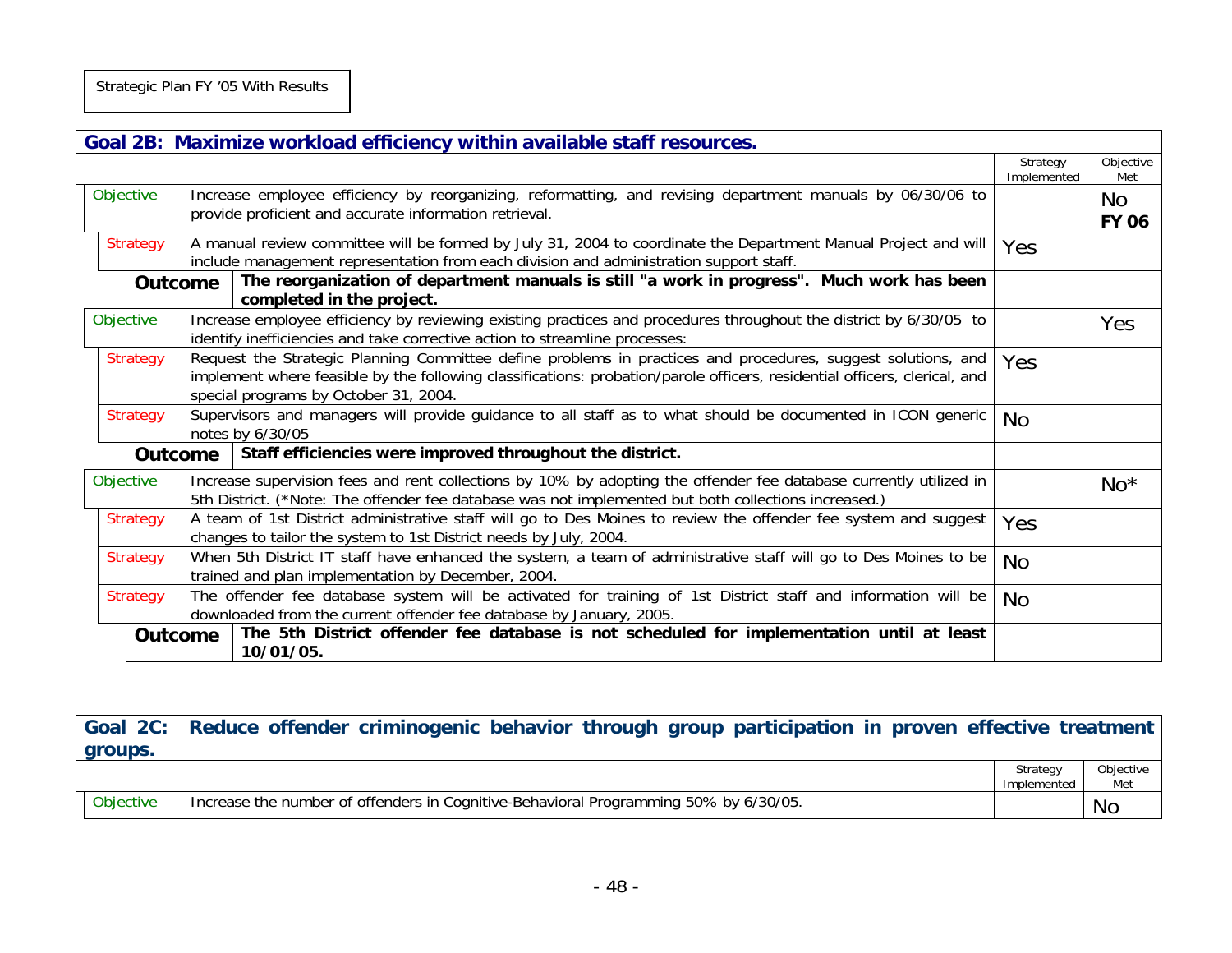Strategic Plan FY '05 With Results

|           | Strategy        |  | Management Team will review, approve, and implement a policy on referral criteria by 1/30/05.                                                                           | Partial    |           |
|-----------|-----------------|--|-------------------------------------------------------------------------------------------------------------------------------------------------------------------------|------------|-----------|
|           | Strategy        |  | The Executive Team will increase the number of Cognitive Behavioral groups by 5 as of 6/30/05.                                                                          | Yes        |           |
|           | <b>Outcome</b>  |  | # of offenders in Cog-Behavioral Groups: FY'04-196<br>FY'05-151                                                                                                         |            |           |
| Objective |                 |  | Implement Evidence Based Practices throughout 1st Judicial District by June 30, 2005.                                                                                   |            | Yes       |
| Strategy  |                 |  | The Evidence Based Practices Core Group will assemble clear and concise EBP Information Packets and<br>distribute to all department staff by January, 2005              | Yes        |           |
|           | <b>Strategy</b> |  | Evidence Based Practices Core Group will provide EBP training to the Management Team by 2/28/05.                                                                        | <b>Yes</b> |           |
|           | Strategy        |  | Train all staff on Motivational Interviewing by June 30, 2005                                                                                                           | Partial    |           |
|           | <b>Outcome</b>  |  | Almost all 1st District employees have now been trained on what EBP is all about and should<br>be utilizing the knowledge to affect change in offenders they supervise. |            |           |
|           | Objective       |  | Provide clear expectations for staff to use interventions by having policy of admissions criteria by June 30, 2005.                                                     |            | <b>No</b> |
|           | Strategy        |  | The Intervention staff will write policy for each intervention criteria by January 2005.                                                                                | Partial    |           |
|           | <b>Outcome</b>  |  | Staff have not yet received definitive policies and procedures for interventions admissions<br>criteria.                                                                |            |           |

|                 | Goal 2D: Provide services/programs that increase chances for offenders to succeed in the community. |                                                                                                                                                        |                                                                                                                                                                                                                                                     |                         |                  |  |  |  |
|-----------------|-----------------------------------------------------------------------------------------------------|--------------------------------------------------------------------------------------------------------------------------------------------------------|-----------------------------------------------------------------------------------------------------------------------------------------------------------------------------------------------------------------------------------------------------|-------------------------|------------------|--|--|--|
|                 |                                                                                                     |                                                                                                                                                        |                                                                                                                                                                                                                                                     | Strategy<br>Implemented | Objective<br>Met |  |  |  |
|                 | Objective                                                                                           |                                                                                                                                                        | Increase by 10% the number of offenders who successfully discharge from supervision with drug related crimes                                                                                                                                        |                         | No.              |  |  |  |
|                 | <b>Strategy</b>                                                                                     |                                                                                                                                                        | District Director Karen Herkelman and 1st District Judge Thomas Bower attend a Drug Court Planning Training<br>in California in January, 2005 paid thru BJA funds and begin to re-work the Drug Court Planning Application<br>previously submitted. | <b>Yes</b>              |                  |  |  |  |
|                 | Strategy                                                                                            |                                                                                                                                                        | Assistant District Cheryl Meyer will resubmit the Drug Court request for funding to the Bureau of Justice Assistance<br>in Washington D.C. by March 31, 2005.                                                                                       | Yes                     |                  |  |  |  |
| <b>Strategy</b> |                                                                                                     | The 1st District Drug Court Planning Team will attend a training in Salt Lake City, Utah in May, 2005 funded<br>Yes<br>with Bureau of Justice dollars. |                                                                                                                                                                                                                                                     |                         |                  |  |  |  |
|                 | <b>Outcome</b>                                                                                      |                                                                                                                                                        | The Planning Team is ready if Drug Court dollars are allocated.                                                                                                                                                                                     |                         |                  |  |  |  |
|                 | Objective                                                                                           |                                                                                                                                                        | Form a Speaker's Bureau for the community to understand what correctional supervision is all about and how the<br>family member can help the offender under supervision.                                                                            |                         | Yes              |  |  |  |
|                 | Solicit volunteers to form the Speaker's Bureau and put together a presentation.<br>Strategy        |                                                                                                                                                        | Yes                                                                                                                                                                                                                                                 |                         |                  |  |  |  |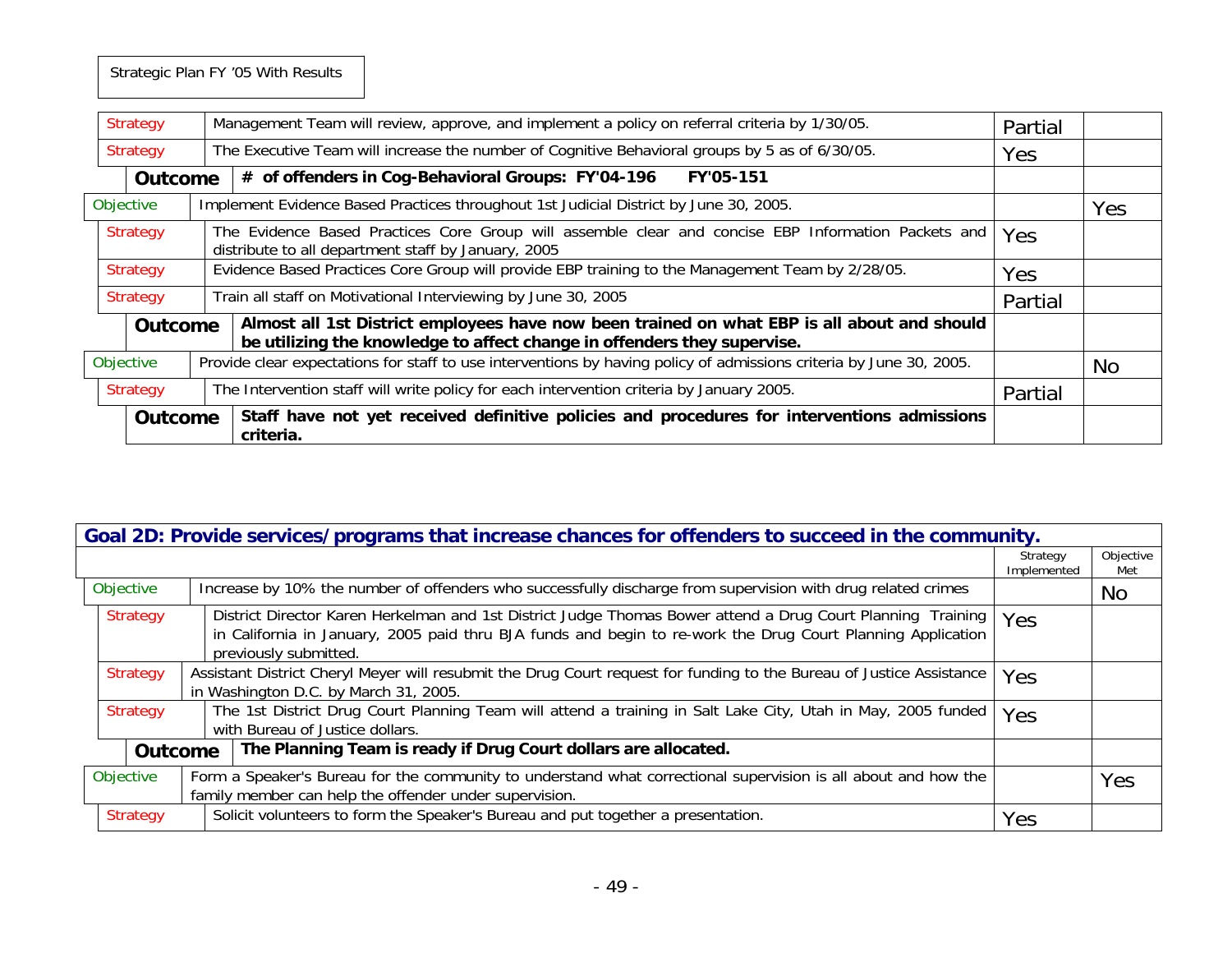| Strategy |         | Advertise evening times and invite the public to attend the informational presentation. |                                                                                                                                                                                                                                                             | Yes |  |
|----------|---------|-----------------------------------------------------------------------------------------|-------------------------------------------------------------------------------------------------------------------------------------------------------------------------------------------------------------------------------------------------------------|-----|--|
|          | Outcome |                                                                                         | Unfortunately, only a few members of the community attended the presentations offered. $ $<br>There have been numerous occasions where members of the Speaker's Bureau attended<br>groups as invited guests. (See Community Presentations in Annual Report) |     |  |

| Goal 2E: Utilize technology resources to allow employees to maximize workload efficiencies. |                                                                                                                                                                                                                          |                         |                  |  |  |  |  |  |
|---------------------------------------------------------------------------------------------|--------------------------------------------------------------------------------------------------------------------------------------------------------------------------------------------------------------------------|-------------------------|------------------|--|--|--|--|--|
|                                                                                             |                                                                                                                                                                                                                          | Strategy<br>Implemented | Objective<br>Met |  |  |  |  |  |
| Objective                                                                                   | Provide on-line accessibility and streamlined information to all probation/parole officers at all work locations.                                                                                                        |                         | Yes              |  |  |  |  |  |
| Strategy                                                                                    | The IT department will establish ICON connections through rural county courthouses in Northeast Iowa for<br>employees who meet there with offenders by June 30, 2005.                                                    | Yes                     |                  |  |  |  |  |  |
| <b>Strategy</b>                                                                             | The IT department will construct a 1st District intranet homepage website that links staff to: ICON, department<br>manuals, shared documents, general announcements, related websites, etc. to be live by June 30, 2005. | No                      |                  |  |  |  |  |  |
| <b>Outcome</b>                                                                              | All 1st District employees now have access to ICON, but the 1st District Homepage was not<br>deployed.                                                                                                                   |                         |                  |  |  |  |  |  |

### **3. Restorative Justice practices/philosophies will be integrated into 1st District policies and programs and every offender is given a fair opportunity to change their behavior.**

|                 | Goal 3A: Increase the number of offenders giving back to the community or making amends with victims |  |                                                                                                   |                         |                  |  |  |  |  |  |
|-----------------|------------------------------------------------------------------------------------------------------|--|---------------------------------------------------------------------------------------------------|-------------------------|------------------|--|--|--|--|--|
|                 |                                                                                                      |  |                                                                                                   | Strategy<br>Implemented | Objective<br>Met |  |  |  |  |  |
| Objective       |                                                                                                      |  | Increase the number of offenders participating in VOIS by 10%                                     |                         | Yes              |  |  |  |  |  |
| <b>Strategy</b> |                                                                                                      |  | CTC, Mary Roche, will distribute VOIS brochures to 1st District County Attorneys by 12/31/04.     | Yes                     |                  |  |  |  |  |  |
|                 | <b>Outcome</b>                                                                                       |  | VOIS Participants FY'04 - 366<br>Percent Increase - 32%<br>FY'05 - 484                            |                         |                  |  |  |  |  |  |
| Objective       |                                                                                                      |  | Establish at least one mentor program in the district by 6/30/05                                  |                         | Yes              |  |  |  |  |  |
| Strategy        |                                                                                                      |  | CTC, Mary Roche, will work with the Archdiocese of Dubuque to establish a group mentoring program | Yes                     |                  |  |  |  |  |  |
| <b>Outcome</b>  |                                                                                                      |  | A mentoring program has been established for offenders with the Archdiocese of Dubuque.           |                         |                  |  |  |  |  |  |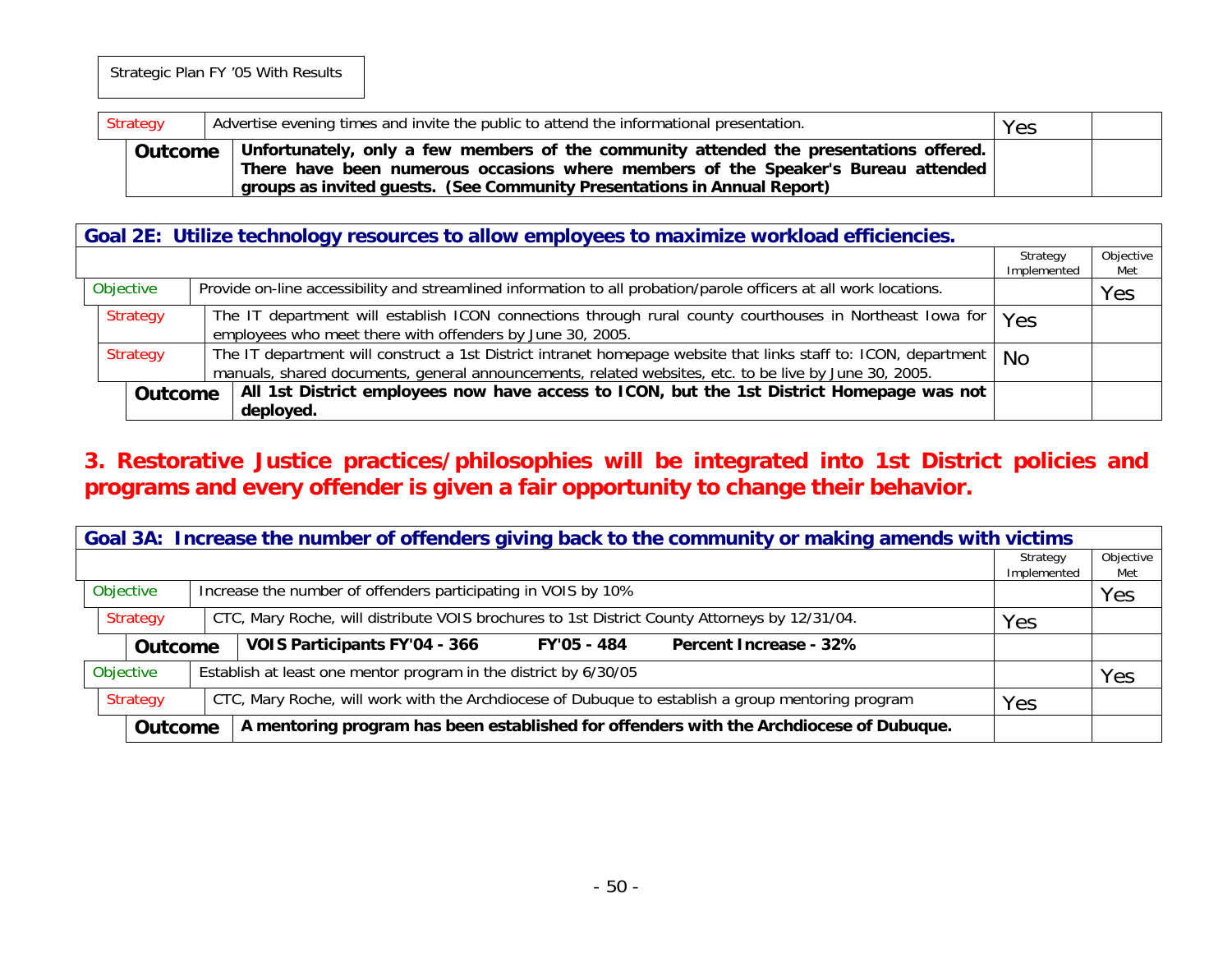### **4. 1st District leadership and staff development programs will be seen as finest and all staff will grow professionally and be empowered to work independently.**

**Goal 4A: Provide training to all employees that directly impact their ability to do their jobs professionally and be empowered to work independently.** 

|                                    |                 |                |                                                                                                                |                                                                                                                                                                                     | Strategy<br>Implemented | Objective<br>Met |
|------------------------------------|-----------------|----------------|----------------------------------------------------------------------------------------------------------------|-------------------------------------------------------------------------------------------------------------------------------------------------------------------------------------|-------------------------|------------------|
|                                    | Objective       |                |                                                                                                                | Increase the number of annual training hours received by employees by 50%                                                                                                           |                         | Yes              |
| <b>Strategy</b>                    |                 |                |                                                                                                                | The training committee will advertise and update training opportunities via an electronic training calendar by<br>August, 2004.                                                     | Yes                     |                  |
| <b>Strategy</b><br><b>Strategy</b> |                 |                |                                                                                                                | The Employee Evaluation Committee will submit a proposed employee evaluation instrument focused on an<br>employee professional growth plan to the Management Team by February, 2005 | Yes                     |                  |
|                                    |                 |                |                                                                                                                | A line-staff committee will review the new proposed evaluation instrument for input by 4/30/05.                                                                                     | No.                     |                  |
| <b>Strategy</b>                    |                 |                |                                                                                                                | The new evaluation instrument will be approved and implemented by June 30, 2005.                                                                                                    | No.                     |                  |
|                                    | <b>Strategy</b> |                | At each annual review, the employee and supervisor will identify a professional growth plan for the next year. | <b>No</b>                                                                                                                                                                           |                         |                  |
| <b>Strategy</b>                    |                 |                |                                                                                                                | Prepare & implement a training evaluation form to be completed after each in-house training by 12/31/04                                                                             | Yes                     |                  |
|                                    | <b>Strategy</b> |                |                                                                                                                | Start separate training committees in the Eastern and Northeastern Divisions by 6/30/05.                                                                                            | Partial                 |                  |
|                                    |                 | <b>Outcome</b> |                                                                                                                | Most employees received at least 40 hours of training in FY'05, which enhanced their ability<br>to effectively to their job.                                                        |                         |                  |
|                                    | Objective       |                |                                                                                                                | Leadership training hours and support are provided to management on an annual basis                                                                                                 |                         | Yes              |
|                                    | <b>Strategy</b> |                |                                                                                                                | Assistant Director Cheryl Meyer will coordinate leadership training on an annual basis.                                                                                             | Yes                     |                  |
|                                    | <b>Strategy</b> |                |                                                                                                                | Management continues to support each other in their leadership development plans by presenting plans at<br>quarterly management meetings.                                           | Yes                     |                  |
|                                    |                 | <b>Outcome</b> |                                                                                                                | Most managers and supervisors received leadership training in FY'05.                                                                                                                |                         |                  |
|                                    | Objective       |                |                                                                                                                | Provide 2 hours of leadership training hours to line staff on an annual basis.                                                                                                      |                         | No.              |
|                                    | <b>Strategy</b> |                |                                                                                                                | Assistant Director Cheryl Meyer will coordinate line staff leadership training on an annual basis.                                                                                  | No.                     |                  |
|                                    |                 | Outcome        |                                                                                                                | There was no leadership training to line staff in FY'05.                                                                                                                            |                         |                  |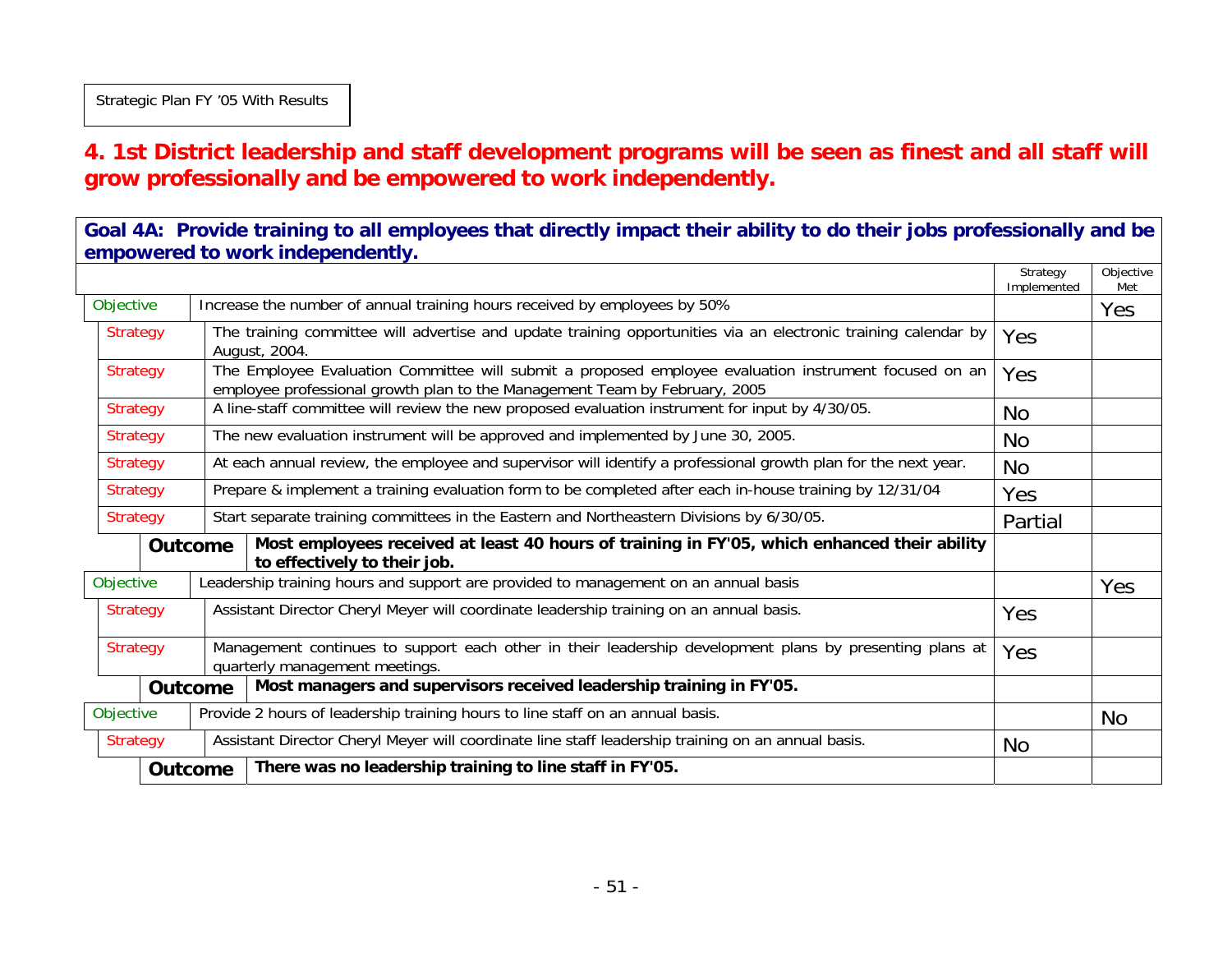**Goal 4B: Implement a program to officially recognize and show appreciation to the outstanding, dedicated staff in the 1st District.** 

|  |                      |  |                                                                                                                                                                                                                                                                                                         |                                                                                                                                                                                                                                                                                                                                                                                                                                                                                                                                                   | Strategy<br>Implemented | Objective<br>Met |
|--|----------------------|--|---------------------------------------------------------------------------------------------------------------------------------------------------------------------------------------------------------------------------------------------------------------------------------------------------------|---------------------------------------------------------------------------------------------------------------------------------------------------------------------------------------------------------------------------------------------------------------------------------------------------------------------------------------------------------------------------------------------------------------------------------------------------------------------------------------------------------------------------------------------------|-------------------------|------------------|
|  | Objective            |  |                                                                                                                                                                                                                                                                                                         | An Employee Recognition Program shall be established in the 1st District.                                                                                                                                                                                                                                                                                                                                                                                                                                                                         |                         | Yes              |
|  | Strategy<br>Strategy |  | An Employee Recognition Committee, comprised of staff from each division, will be formed by January 31,<br>2005.<br>The Employee Recognition Committee will develop policies, procedures, and guidelines for employee recognition<br>to be reviewed and approved by the Management Team before 4/30/05. |                                                                                                                                                                                                                                                                                                                                                                                                                                                                                                                                                   | Yes                     |                  |
|  |                      |  |                                                                                                                                                                                                                                                                                                         |                                                                                                                                                                                                                                                                                                                                                                                                                                                                                                                                                   | Yes                     |                  |
|  | Strategy             |  |                                                                                                                                                                                                                                                                                                         | All District employees shall be recognized at designated times throughout the year.                                                                                                                                                                                                                                                                                                                                                                                                                                                               | Yes                     |                  |
|  |                      |  | <b>Outcome</b>                                                                                                                                                                                                                                                                                          | An Employee Recognition Program is now in place recognizing 1st District employees on the<br>local and state level. At the Department Training Day in August, 2005 and the Department of<br>Corrections' Recognition Ceremony in September 2005, special recognition awards will be<br>presented to eleven (11) 1st District employees who exhibited outstanding behavior and<br>achievements either work related or on a personal level. Also, a quarterly employee<br>spotlight publication was developed highlighting 10 employees each issue. |                         |                  |

#### **5. 1st District programs will reflect positive outcomes and prove to be cost effective.**

|                      | Goal 5A: Provide offenders with quality intervention services to reduce criminal behavior. |                |                                                                                                 |                         |                           |  |  |  |  |  |
|----------------------|--------------------------------------------------------------------------------------------|----------------|-------------------------------------------------------------------------------------------------|-------------------------|---------------------------|--|--|--|--|--|
|                      |                                                                                            |                |                                                                                                 | Strategy<br>Implemented | Objective<br>Met          |  |  |  |  |  |
| Objective            |                                                                                            |                | Increase the successful completions of all interventions to at least 80% over the next 3 years. |                         | <b>No</b><br><b>FY 07</b> |  |  |  |  |  |
|                      | Strategy                                                                                   |                | Partner with community agencies whenever possible.                                              | Yes                     |                           |  |  |  |  |  |
| Strategy<br>Strategy |                                                                                            |                | Contract for services when appropriate.                                                         | Yes                     |                           |  |  |  |  |  |
|                      |                                                                                            |                | Expand Victim Impact classes to the Waterloo Library and UNI-Cue in Waterloo                    | Yes                     |                           |  |  |  |  |  |
|                      |                                                                                            | <b>Outcome</b> | Long range objective                                                                            |                         |                           |  |  |  |  |  |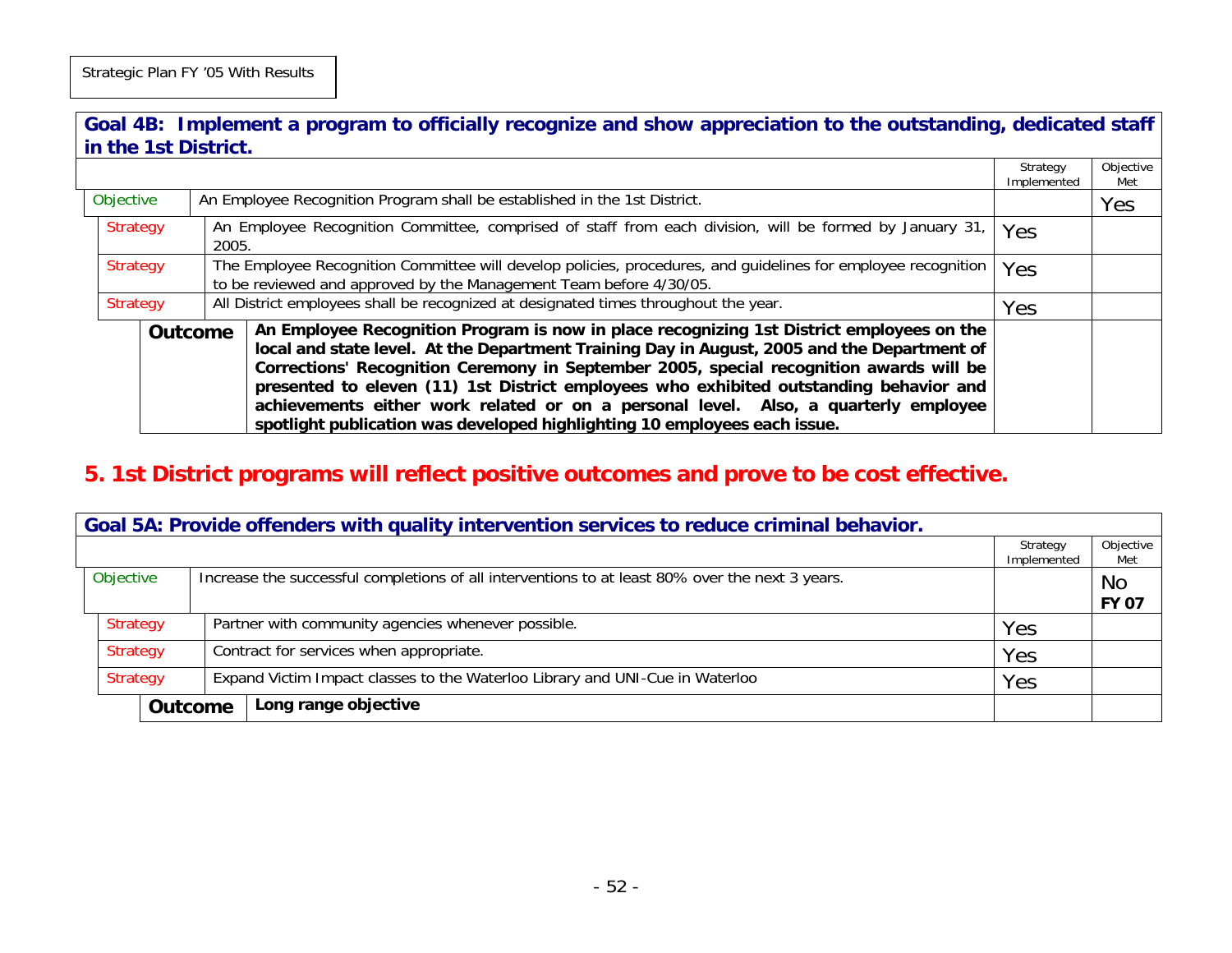Strategic Plan FY '05 With Results

|           |                 |                | Goal 5B: Incorporate offender input into programming and services.                                                                                |                         |                     |
|-----------|-----------------|----------------|---------------------------------------------------------------------------------------------------------------------------------------------------|-------------------------|---------------------|
|           |                 |                |                                                                                                                                                   | Strategy<br>Implemented | Objective<br>Met    |
| Objective |                 |                | Solicit input from a random sample of approximately 300 offenders by August 15, 2005.                                                             |                         | No.<br><b>FY 06</b> |
|           | Strategy        |                | Management Team will propose an offender survey form to a cross section group of probation/parole officers by<br>4/30/05 for review and approval. | Yes                     |                     |
|           | Strategy        |                | ICON will generate a random list of offenders currently under supervision and will be distributed to offenders                                    | Yes                     |                     |
|           | <b>Strategy</b> |                | Results will be reviewed by the Executive Team and incorporated into programming and services                                                     | <b>No</b>               |                     |
|           |                 | <b>Outcome</b> | Results will not be reviewed by the Executive Team until after September, 2005.                                                                   |                         |                     |
|           | Objective       |                | Solicit input from offenders participating in groups/classes.                                                                                     |                         | Yes                 |
|           | Strategy        |                | Management Team will review, approve, and distribute an offender feedback form for groups/classes.                                                | Yes                     |                     |
|           | <b>Strategy</b> |                | Results will be reviewed and input into programming and services.                                                                                 | <b>No</b>               |                     |
|           | <b>Outcome</b>  |                | Long range objective.                                                                                                                             |                         |                     |

### **6. 1st District will be known as a cohesive team dedicated, quality service, exemplary programs and a fully accredited organization.**

|           | <b>Goal 6A: 1st District will achieve American Correctional Association Accreditation.</b> |                |  |                                                                                                              |                         |                  |  |
|-----------|--------------------------------------------------------------------------------------------|----------------|--|--------------------------------------------------------------------------------------------------------------|-------------------------|------------------|--|
|           |                                                                                            |                |  |                                                                                                              | Strategy<br>Implemented | Objective<br>Met |  |
| Objective |                                                                                            |                |  | Current policies and procedures must be reviewed and revised to meet ACA accreditation standards by 6/30/05. |                         | <b>No</b>        |  |
|           | Strategy                                                                                   |                |  | Eric Johnson is appointed the ACA accreditation manager.                                                     | Yes                     |                  |  |
|           |                                                                                            | <b>Outcome</b> |  | Not all policies have been reviewed and revised to meet ACA accreditation. A new goal will<br>be 6/30/06.    |                         |                  |  |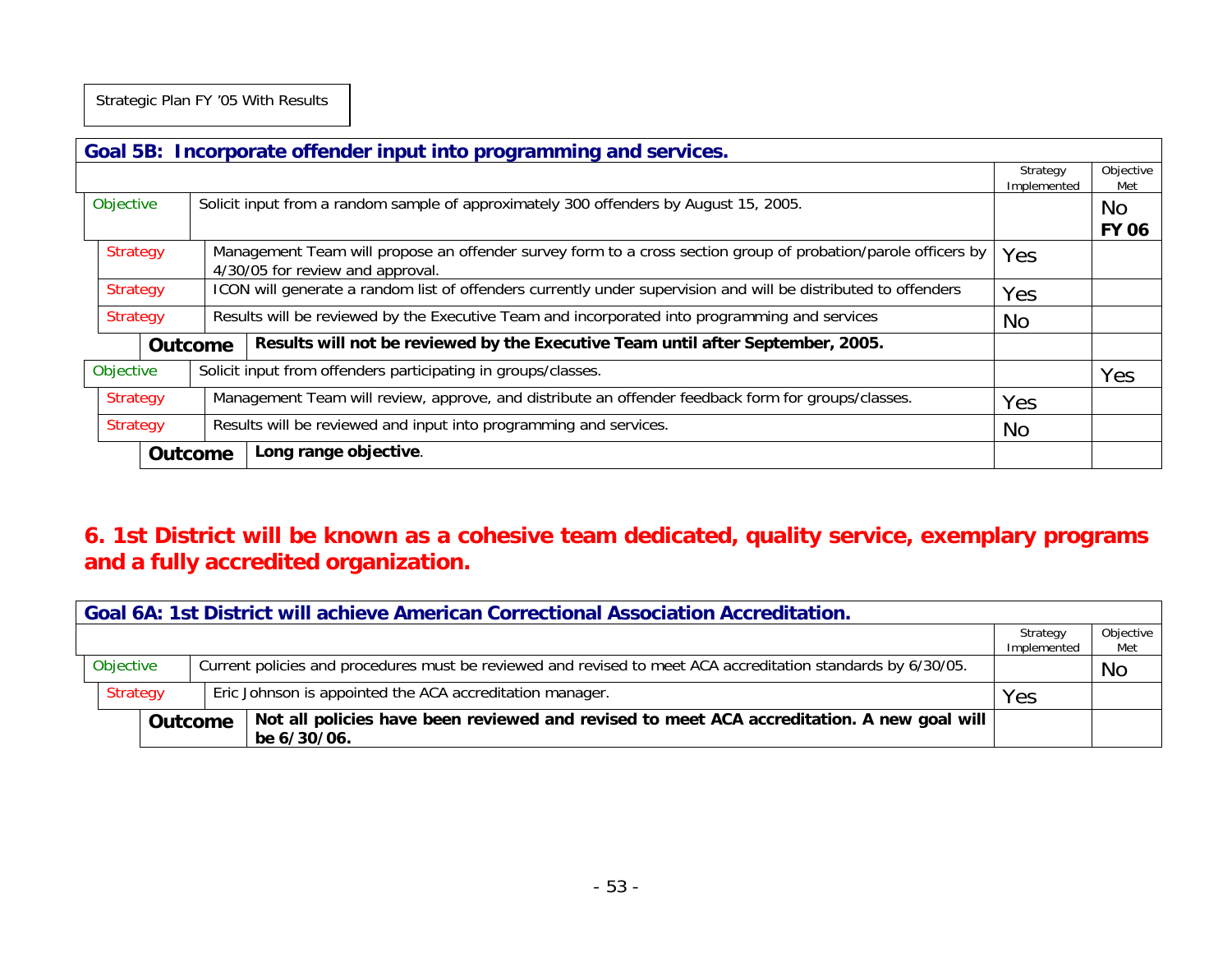|          | Goal 6B: Provide a healthy information sharing and contributive environment for all staff. |                                                               |            |                                                                                                                 |                         |                  |
|----------|--------------------------------------------------------------------------------------------|---------------------------------------------------------------|------------|-----------------------------------------------------------------------------------------------------------------|-------------------------|------------------|
|          |                                                                                            |                                                               |            |                                                                                                                 | Strategy<br>Implemented | Objective<br>Met |
|          |                                                                                            | Objective<br>Solicit input from staff to make team decisions. |            |                                                                                                                 |                         | Yes              |
|          | Strategy                                                                                   |                                                               |            | Provide for regular two-way communication through staff meetings and e-mail.                                    | Yes                     |                  |
| Strategy |                                                                                            |                                                               |            | Continue to administer employee survey bi-annually.                                                             | Yes                     |                  |
|          | <b>Strategy</b>                                                                            |                                                               |            | Continue to distribute the Employee Newsletter quarterly                                                        | Yes                     |                  |
| Strategy |                                                                                            |                                                               | lifestyle. | Support continuing efforts of the Wellness Committee in offering activities and recommendations for a healthier | Yes                     |                  |
|          | Outcome                                                                                    |                                                               |            | Healthier employees and better communication throughout the district for all staff.                             |                         |                  |

#### **Goal 6C: Provide a safe workplace environment that fosters mutual respect and acceptance of individual differences.**

|           |           |                                                                                                                      |  |                                                                                                                 | Strategy    | Objective |
|-----------|-----------|----------------------------------------------------------------------------------------------------------------------|--|-----------------------------------------------------------------------------------------------------------------|-------------|-----------|
|           |           |                                                                                                                      |  |                                                                                                                 | Implemented | Met       |
| Objective |           |                                                                                                                      |  | Provide heightened awareness of diversity issues and make strides to organize efforts within the department to  |             | Yes       |
|           |           |                                                                                                                      |  | provide on-going awareness.                                                                                     |             |           |
|           |           | The Diversity Team will establish a Mission Statement and Program Goals and Objectives by 7/30/04<br><b>Strategy</b> |  |                                                                                                                 | Yes         |           |
|           |           |                                                                                                                      |  |                                                                                                                 |             |           |
|           | Strategy  |                                                                                                                      |  | The Diversity Team will establish a library of diversity tapes and make available to all staff by 3/31/05.      | Yes         |           |
|           | Strategy  |                                                                                                                      |  | The Diversity Team will provide diversity training to all staff by 6/30/05.                                     | Yes         |           |
|           |           |                                                                                                                      |  |                                                                                                                 |             |           |
|           |           | <b>Outcome</b>                                                                                                       |  | Employees were provided with numerous opportunities to learn about diverse populations                          |             |           |
|           |           |                                                                                                                      |  | and beliefs.                                                                                                    |             |           |
|           | Objective |                                                                                                                      |  | Provide a safe environment for all employees while at work or out in the community.                             |             | Yes       |
|           |           |                                                                                                                      |  |                                                                                                                 |             |           |
|           | Strategy  |                                                                                                                      |  | The Safety Committee will identify potentially harmful situations or physical issues and provide recommendation | Yes         |           |
|           |           |                                                                                                                      |  | to the Executive Team for resolution.                                                                           |             |           |
|           |           | <b>Outcome</b>                                                                                                       |  | Employees were provided with a safer environment to do their jobs.                                              |             |           |
|           |           |                                                                                                                      |  |                                                                                                                 |             |           |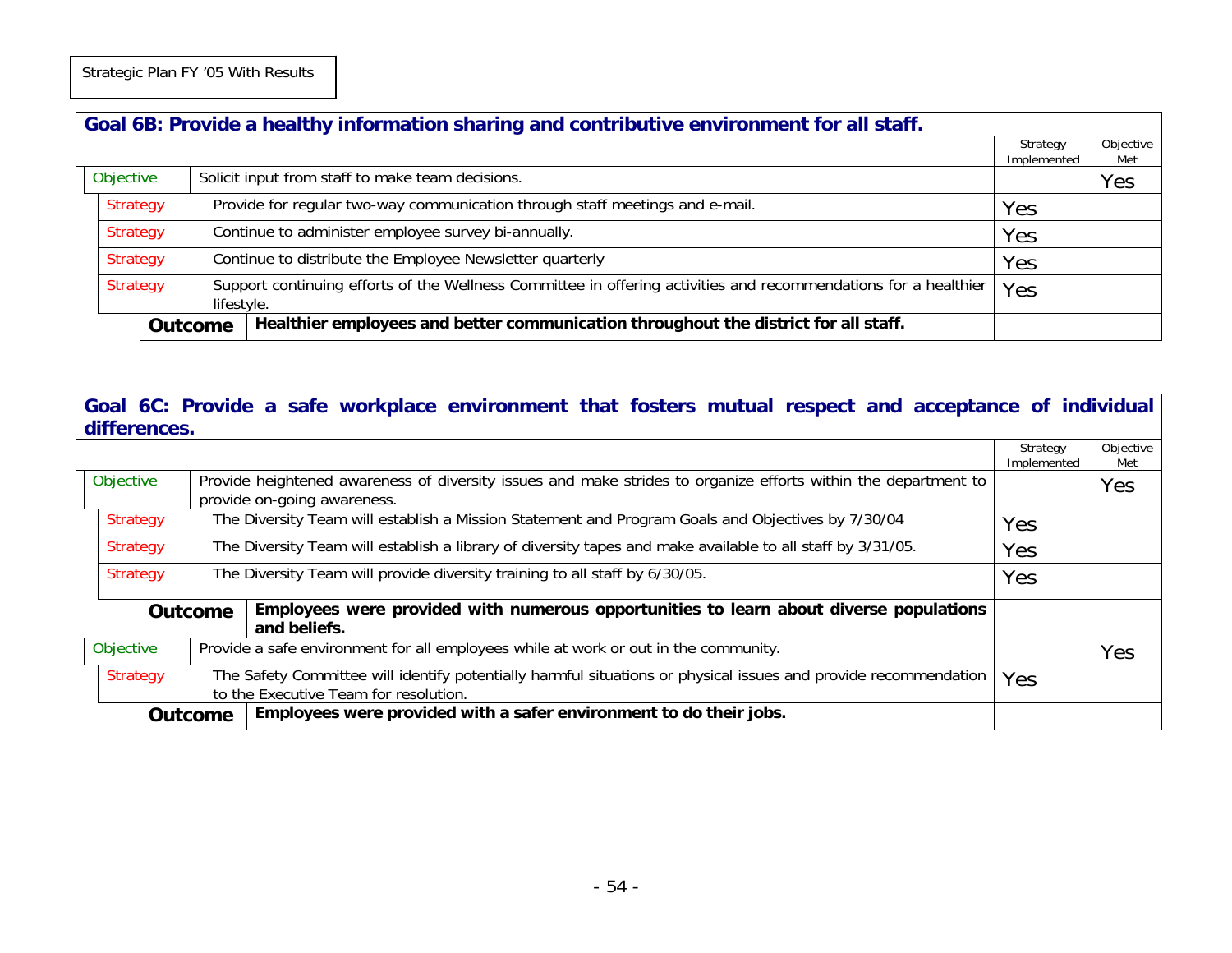# Strategic Plan FY '06

#### **1. 1st District programs will be used as model programs and replicated throughout other correctional jurisdictions.**

|           | Goal 1A: Share our successes for others to use.                                                                                                                                        |
|-----------|----------------------------------------------------------------------------------------------------------------------------------------------------------------------------------------|
| Objective | Increase the number of Mental Health Programs, similar to those established in 1st District, to at least two other Iowa judicial<br>districts by June 30, 2007.                        |
| Strategy  | Submit a budget offer explaining the MH Programs in the 1st & 6th Districts as a request for state appropriations to support similar<br>programs in the other 6 districts in FY'07.    |
| Objective | Increase the number of mental health programs, similar to those established in 1st District, to at least two other correctional<br>programs within the United States by June 30, 2007. |
| Strategy  | Staff will present MH programs at one national conference by 6/30/06.                                                                                                                  |
| Objective | Expand the 1st District MH Program to the Eastern Division by 7/01/08.                                                                                                                 |
| Strategy  | Mental Health staff will present an overview of the program as training for the Eastern Division staff and county stakeholders by<br>$3/31/06$ .                                       |

### **2. 1st District staff will be proficient and employ "what works" practices throughout their work.**

|           |                 | Goal 2A: Obtain additional staff and funding resources to deal with the increased workload.                                       |
|-----------|-----------------|-----------------------------------------------------------------------------------------------------------------------------------|
| Objective |                 | Increase 1st District's workload capacity by securing appropriated funds to hire 7 additional probation/parole officers in FY'07. |
|           | Strategy        | Submit a budget offer detailing the need for additional staff to effectively supervise high risk offenders in 1st District.       |
|           | <b>Strategy</b> | Invite area legislatures to Legislative Events held throughout the District in November, 2005.                                    |
|           | Strategy        | Executive Team members will alternately attend local legislative forums throughout the 2006 Session                               |
|           | Strategy        | Executive Team members will meet individually with local legislators defining our needs throughout the 2006 Session.              |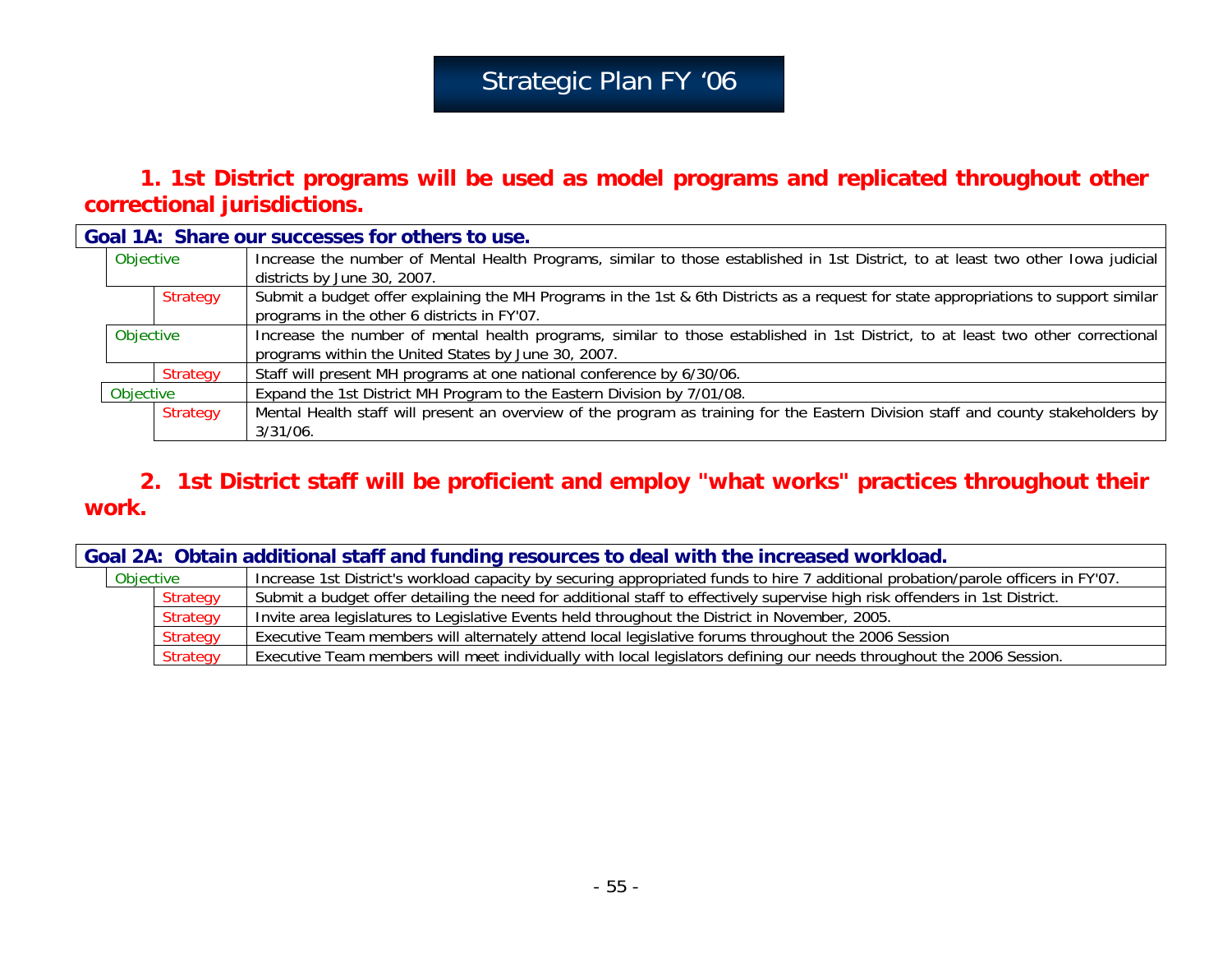|           |                 | Goal 2B: Maximize workload efficiency within available staff resources.                                                                                                                                          |
|-----------|-----------------|------------------------------------------------------------------------------------------------------------------------------------------------------------------------------------------------------------------|
|           | Objective       | Increase employee efficiency by reorganizing, reformatting, and revising department manuals to provide proficient and accurate<br>information retrieval by 6/30/06.                                              |
|           | <b>Strategy</b> | The manual committee members will continue to revise the current manual with a completion date of 3/31/06.                                                                                                       |
|           | <b>Strategy</b> | Administrative staff will link forms with policies and make the new system available by 6/30/06.                                                                                                                 |
|           | Objective       | All employees who provide supervision over offenders will become efficient in entering and retrieving information in generic notes<br>in ICON by 12/31/05.                                                       |
|           | <b>Strategy</b> | Supervisors and managers will meet and decide on specific guidelines to be used in generic notes by 7/31/05.                                                                                                     |
|           | <b>Strategy</b> | Supervisors and managers will train 1st District staff on the most efficient way to use generic notes by 12/31/05.                                                                                               |
| Objective |                 | Increase supervision fees by 3% and rent collections by 13% by adopting the offender fee database currently utilized in 5th<br>District by 12/01/05.                                                             |
|           | <b>Strategy</b> | The Administrative Assistant & Exec Secretary will review, correct, and streamline existing offender fee data in preparation to<br>download to the new database by 11/15/05.                                     |
|           | <b>Strategy</b> | The Division Manager will revise and distribute collection policies for the new offender fee collection system by 11/15/05.<br>Probation/Parole Officers will be provided instructions to view account balances. |
|           | <b>Strategy</b> | The Division Manager will open a bank account in Decorah for offender fees by 11/30/05.                                                                                                                          |
|           | <b>Strategy</b> | The Offender fee system will go live on 12/01/05 with all clerical entering live data, balancing out for deposits, and depositing to                                                                             |
|           |                 | the local bank account. Administration support staff will be available to answer any questions via phone.                                                                                                        |
|           | Strategy        | Select probation/parole officers will be trained to process payments by 12/15/05.                                                                                                                                |

#### **Goal 2C: Reduce offender criminogenic behavior through group participation in proven effective treatment groups**

| Objective |          | Provide clear expectations for staff to use interventions by having policy of admissions criteria by March 30, 2006.              |
|-----------|----------|-----------------------------------------------------------------------------------------------------------------------------------|
|           | Strategy | The Intervention staff will write policy for each intervention criteria by March 2006.                                            |
| Objective |          | 90% of residential and day reporting offenders will complete cognitive behavioral programming.                                    |
|           | Strategy | Facility supervisory staff must coordinate cognitive behavioral groups at various times for offenders on different work or school |
|           |          | schedules to be able to attend.                                                                                                   |
|           | Strategy | Residential and day reporting staff must refer offenders to cognitive behavioral group.                                           |
|           | Strategy | Residential and day reporting staff must continue to oversee offender's participation in group.                                   |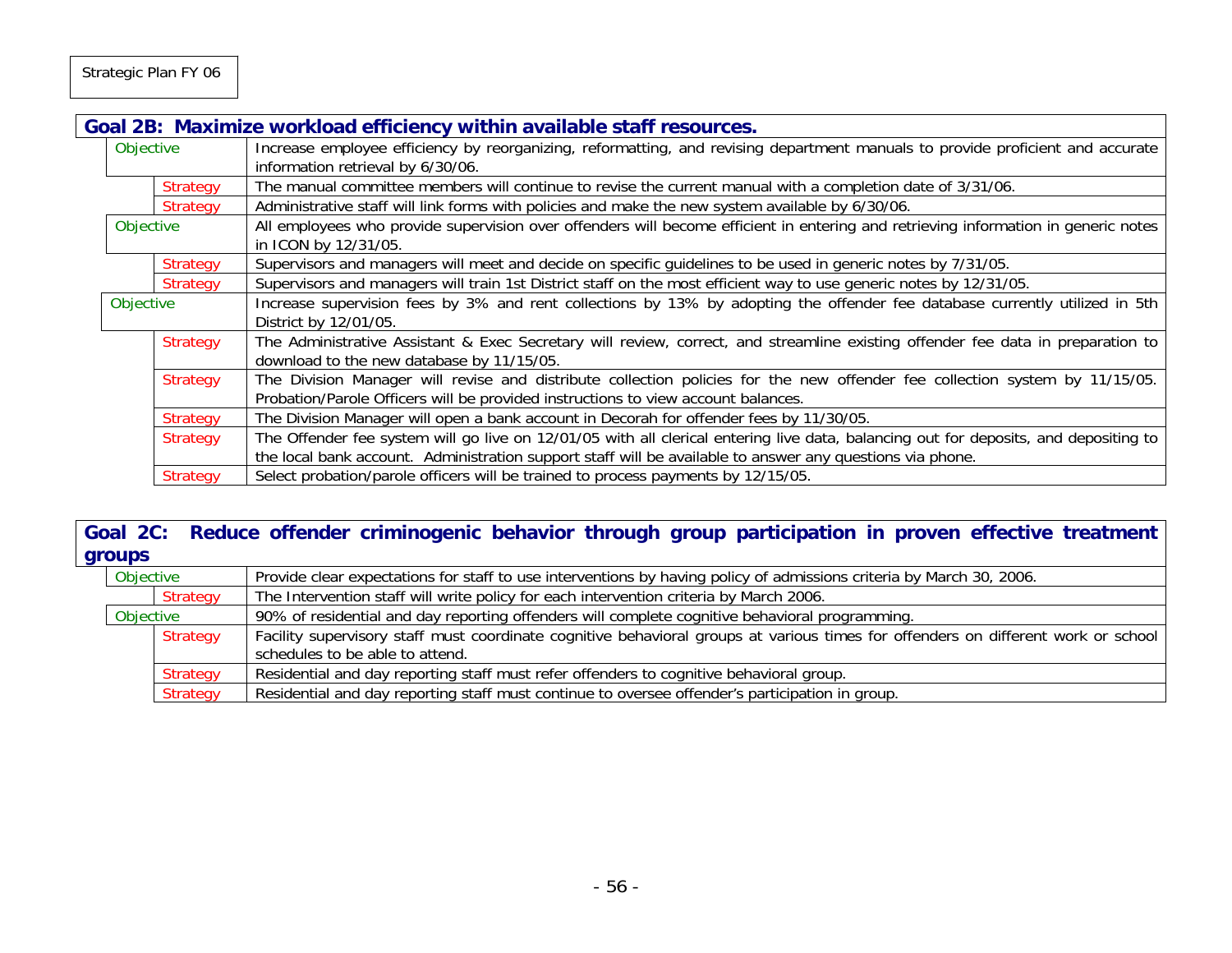|           | Goal 2D: Provide services/programs that increase chances for offenders to succeed in the community. |                                                                                                                                                                                |  |
|-----------|-----------------------------------------------------------------------------------------------------|--------------------------------------------------------------------------------------------------------------------------------------------------------------------------------|--|
| Objective |                                                                                                     | Increase by 10% the number of offenders who successfully discharge from supervision with drug related crimes                                                                   |  |
|           | <b>Strategy</b>                                                                                     | The Drug Court Team will attend Drug Court training in California beginning 8/28/05.                                                                                           |  |
|           | Strategy                                                                                            | The 1st District will receive funding to begin a Drug Court program in Black Hawk County by 10/01/05.                                                                          |  |
|           | Strategy                                                                                            | The Drug Court Team will implement the program as described in the Time Task Plan in grant application number 2005-DC-BX-<br>0012 and will be accepting offenders by 12/01/05. |  |
| Objective |                                                                                                     | Reduce the number of absconders from field services' supervision by 10% from FY'06 to FY'08.                                                                                   |  |
|           | Strategy                                                                                            | Field Services' supervisors will determine what kind of data to collect on absconders in order to analyze potential trends by<br>$3/31/06$ .                                   |  |
|           | Strategy                                                                                            | The Information Technology Specialist will create a database with the necessary fields by 5/31/06.                                                                             |  |
| Objective |                                                                                                     | Reduce the number of escapes from residential by 10% from FY'06 to FY'08.                                                                                                      |  |
|           | Strategy                                                                                            | Residential supervisors will determine what kind of data to collect on escapees in order to analyze potential trends by 3/31/06.                                               |  |
|           | Strategy                                                                                            | The Information Technology Specialist will create a database with the necessary fields by 5/31/06.                                                                             |  |
| Objective |                                                                                                     | Staff will use motivational interviewing skills to increase offenders' intrinsic motivation to change by 10/01/05.                                                             |  |
|           | Strategy                                                                                            | All staff will be trained in motivational interviewing by 10/01/05.                                                                                                            |  |

| Goal 2E: Utilize technology resources to allow employees to maximize workload efficiencies. |          |                                                                                                                                                                                  |  |  |
|---------------------------------------------------------------------------------------------|----------|----------------------------------------------------------------------------------------------------------------------------------------------------------------------------------|--|--|
| Objective                                                                                   |          | Obtain Voice over IP technology to link data, voice, and video networks throughout the district by 12/31/05.                                                                     |  |  |
|                                                                                             | Strategy | The systems administrators will work with Vital Systems in evaluating the needs of the district and develop an equipment and cost<br>proposal to the Management Team by 8/15/05. |  |  |
|                                                                                             | Strategy | Proposal is presented for approval at the District Board Meeting September 23, 2005                                                                                              |  |  |
|                                                                                             | Strategy | Lease financing approved by November 15, 2005                                                                                                                                    |  |  |
|                                                                                             | Strategy | Equipment delivered, installed, and employees trained by January 31, 2006.                                                                                                       |  |  |

**Goal 2F: Establish a women's facility in Waterloo in conjunction with new office space for Waterloo Probation/Parole in the next 3-5 years.**

| <b>Objective</b> |          | The Department of Corrections must be supportive of this project in order for it to succeed by 6/30/06.                          |
|------------------|----------|----------------------------------------------------------------------------------------------------------------------------------|
|                  | Strategy | Director Herkelman will begin discussion with DOC regarding the need for a women's facility and better office for Waterloo field |
|                  |          | services by 6/30/06.                                                                                                             |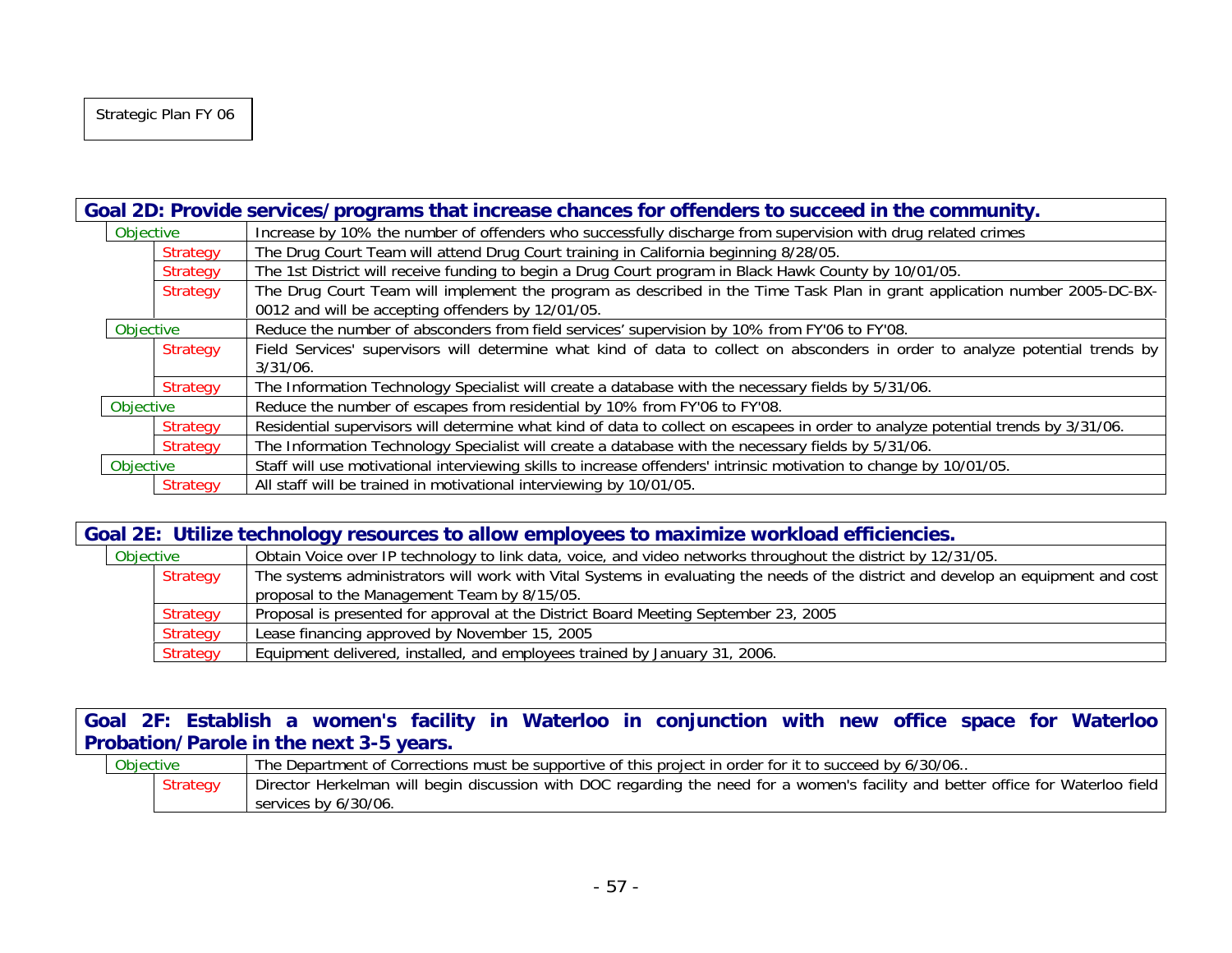### **3. 1st District leadership and staff development programs will be seen as finest and all staff will grow professionally and be empowered to work independently.**

**Goal 3A: Provide training to all employees that directly impact their ability to do their jobs professionally and be empowered to work independently.**

| Objective       | 1st District management staff will be provided the latest concepts in leadership philosophy in a clear and consistent manner on an |
|-----------------|------------------------------------------------------------------------------------------------------------------------------------|
|                 | annual basis.                                                                                                                      |
| Strategy        | Assistant Director Cheryl Meyer will coordinate at least 16 leadership-training hours to supervisory staff by 6/30/06.             |
| <b>Strategy</b> | Management continues to support each other in their leadership development plans by presenting plans at quarterly management       |
|                 | meetings.                                                                                                                          |
| Objective       | All line staff will be provided the opportunity to attend at least 1 hour of leadership training hours on an annual basis.         |
| Strategy        | Division Manager Cindy Studnicka will coordinate line staff leadership training through Brown Bag Lunches in the 3 divisions by    |
|                 | $6/30/06$ .                                                                                                                        |
| Objective       | All staff that desire Colors (personalities preference) training will receive training by 6/30/06.                                 |
| Strategy        | A designee from the training committee will send out an email requesting a response from all employees interested in attending a   |
|                 | Colors (personalities preference) training.                                                                                        |
| <b>Strategy</b> | After responses are reviewed and determined the areas of need, supervisors will work together to provide opportunities for         |
|                 | employees of obtain Colors (personalities preference) training by 6/30/06.                                                         |

**Goal 3B: All employees will work with their supervisor to designate and evaluate an employee professional growth plan for each annual evaluation period.**

| Objective | The new proposed employee evaluation instrument will be implemented district wide by 6/30/06.                                                                      |
|-----------|--------------------------------------------------------------------------------------------------------------------------------------------------------------------|
| Strategy  | Supervisor AI Hoff will designate specific line staff to review the new evaluation instrument and report back to him with proposed<br>revision by 12/31/05.        |
| Strategy  | The Employee Evaluation Committee will review the proposed changes, revise as decided, and present the final document for<br>approval to the Exec Team by 3/31/06. |
| Strategy  | Supervisor AI Hoff will email the document to all management staff for final review and comments by 4/30/06.                                                       |
| Strategy  | The new evaluation instrument will be manualized and implemented district wide by 6/01/06.                                                                         |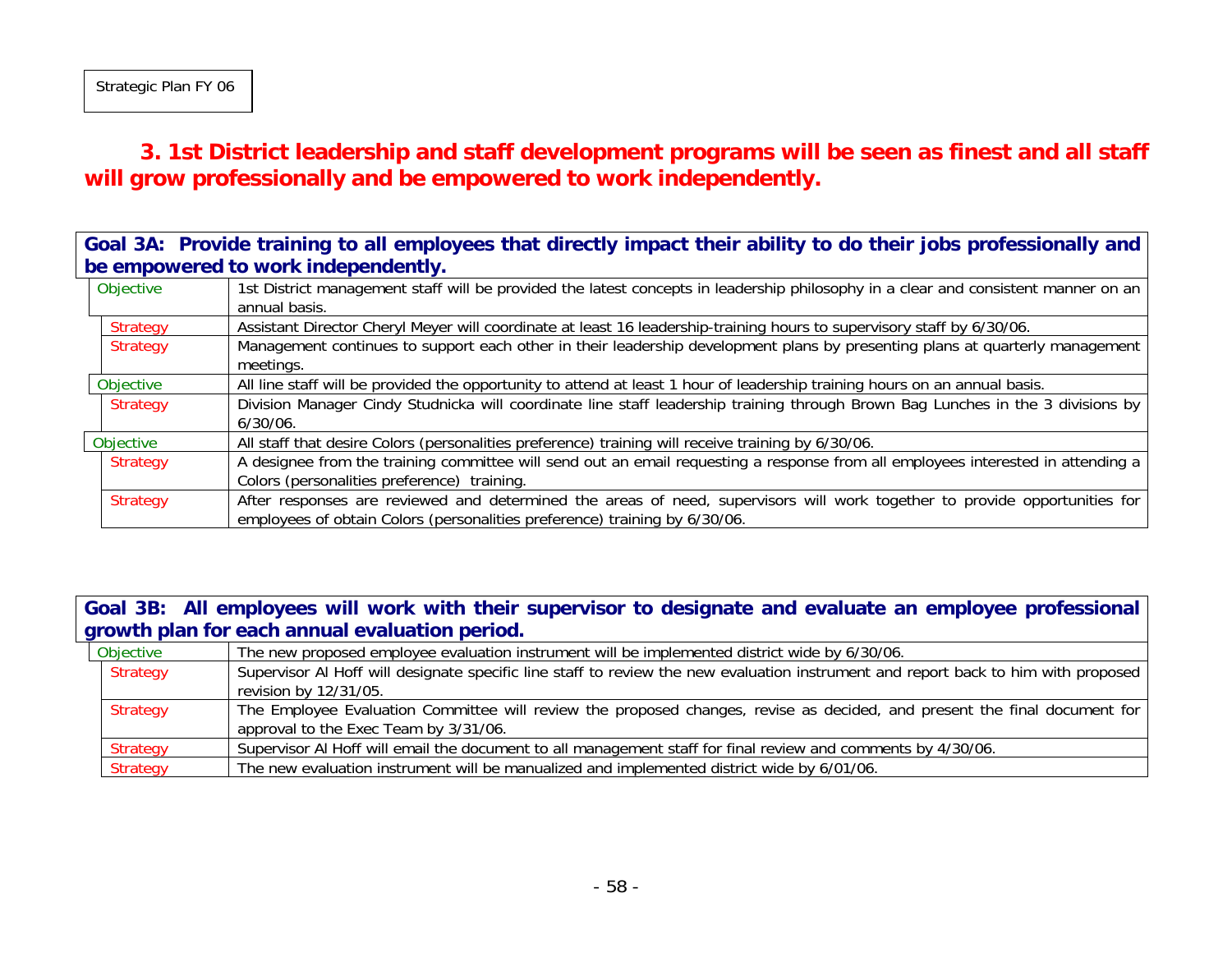Strategic Plan FY 06

| Goal 3C: Enhance the district's ability to report training received by specific data for performance measures. |                                                                                                   |  |  |
|----------------------------------------------------------------------------------------------------------------|---------------------------------------------------------------------------------------------------|--|--|
| Objective                                                                                                      | The training database will be redesigned to answer performance measure type questions by 6/30/06. |  |  |
| <b>Strategy</b>                                                                                                | The training committee will determine what data should be tracked in the database by 3/31/06.     |  |  |
| <b>Strategy</b>                                                                                                | The Information Technology Specialist will design the database by 6/30/06.                        |  |  |

| Goal 3D: Employees will grow mentally, physically, and spiritually. |                 |                                                                                                                   |
|---------------------------------------------------------------------|-----------------|-------------------------------------------------------------------------------------------------------------------|
|                                                                     | Objective       | Employees will participate in life enriching programs or activities to help them feel better about themselves.    |
|                                                                     | <b>Strategy</b> | The Wellness Committee in Waterloo will continue to provide various opportunities for employees to grow in FY'06. |

## **4. 1st District programs will reflect positive outcomes and prove to be cost effective.**

| Goal 4A: Incorporate offender input into programming and services. |  |                                                                                                                                |
|--------------------------------------------------------------------|--|--------------------------------------------------------------------------------------------------------------------------------|
| Objective                                                          |  | Solicit input from a random sample of approximately 300 offenders by October 31, 2005.                                         |
| Strategy                                                           |  | The Management Team will review results and valid changes or suggestions will be incorporated into programming and services by |
|                                                                    |  | 4/30/06.                                                                                                                       |
| Objective                                                          |  | Solicit input from offenders participating in groups/classes.                                                                  |
| Strategy                                                           |  | The Management Team will review results and valid changes or suggestions will be incorporated into specific groups by 4/30/06. |
| Strategy                                                           |  | The District Director will report results to staff and stakeholders by 6/30/06.                                                |

| Goal 4B: Incorporate motivational interviewing philosophy into daily interactions with offenders. |                 |                                                                                                                                 |
|---------------------------------------------------------------------------------------------------|-----------------|---------------------------------------------------------------------------------------------------------------------------------|
|                                                                                                   | Objective       | Utilize motivational interviewing techniques to increase the offender's motivation to change.                                   |
|                                                                                                   | <b>Strategy</b> | Managers and supervisors need to "model the way" in demonstrating MI techniques at all times.                                   |
|                                                                                                   | <b>Strategy</b> | The supervisor provides feedback to the employee on use of MI techniques with offenders during case audits throughout the year. |